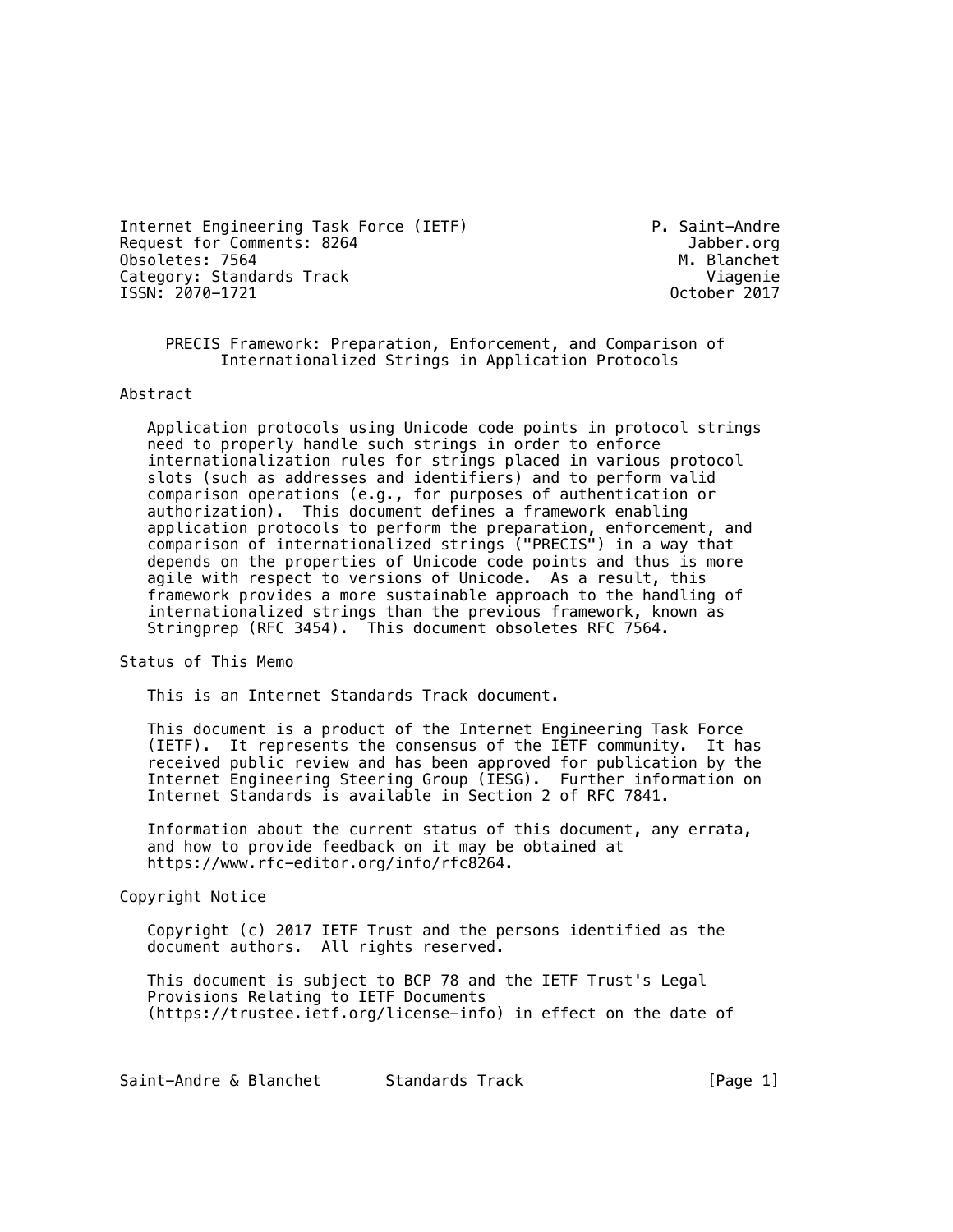# RFC 8264

# PRECIS Framework **October 2017**

 publication of this document. Please review these documents carefully, as they describe your rights and restrictions with respect to this document. Code Components extracted from this document must include Simplified BSD License text as described in Section 4.e of the Trust Legal Provisions and are provided without warranty as described in the Simplified BSD License.

Table of Contents

| 1.                                                            |    | 3                                          |
|---------------------------------------------------------------|----|--------------------------------------------|
| 2.                                                            |    | $\boldsymbol{6}$                           |
| Preparation, Enforcement, and Comparison<br>3.                |    | $\overline{6}$                             |
| 4.                                                            |    | $\begin{array}{c} 8 \\ 8 \\ 9 \end{array}$ |
| 4.1.<br>Overview                                              |    |                                            |
| 4.2.                                                          |    |                                            |
| 4.2.1.                                                        |    | $\overline{9}$                             |
| Contextual Rule Required<br>4.2.2.                            |    | 10                                         |
| 4, 2, 3,<br>Disallowed                                        |    | 10                                         |
| 4.2.4.                                                        | 10 |                                            |
| 4.2.5.                                                        | 11 |                                            |
|                                                               | 11 |                                            |
| 4.3.1.                                                        |    | 11                                         |
| Contextual Rule Required<br>4, 3, 2,                          |    | 12                                         |
| 4, 3, 3,                                                      | 12 |                                            |
| 4.3.4.                                                        |    | 12                                         |
| 4.3.5.                                                        |    | 12                                         |
| 4.4.                                                          |    | 12                                         |
| Profiles<br>5.                                                |    | 14                                         |
| Profiles Must Not Be Multiplied beyond Necessity<br>5.1.      |    | 14                                         |
| 5.2.                                                          | 15 |                                            |
| Width Mapping Rule<br>5.2.1.                                  | 15 |                                            |
| Additional Mapping Rule<br>5.2.2.                             |    | 15                                         |
| Case Mapping Rule<br>5.2.3.                                   |    | 16                                         |
| Normalization Rule<br>5.2.4.                                  |    | 16                                         |
| Directionality Rule<br>5.2.5.                                 |    | 17                                         |
|                                                               |    | 18                                         |
| 6.                                                            |    | 18                                         |
| How to Use PRECIS in Applications<br>6.1.                     |    | 18                                         |
| Further Excluded Characters<br>6.2.                           | 20 |                                            |
| Building Application-Layer Constructs<br>6.3.                 | 20 |                                            |
| 7.                                                            | 21 |                                            |
| 8.                                                            | 21 |                                            |
| Category Definitions Used to Calculate Derived Property<br>9. | 24 |                                            |
| 9.1.                                                          | 25 |                                            |
| 9.2.                                                          | 25 |                                            |
| IgnorableProperties (C)<br>9.3.                               | 25 |                                            |
| 9.4.                                                          | 25 |                                            |
| 9.5.                                                          | 25 |                                            |
|                                                               |    |                                            |

Saint-Andre & Blanchet Standards Track [Page 2]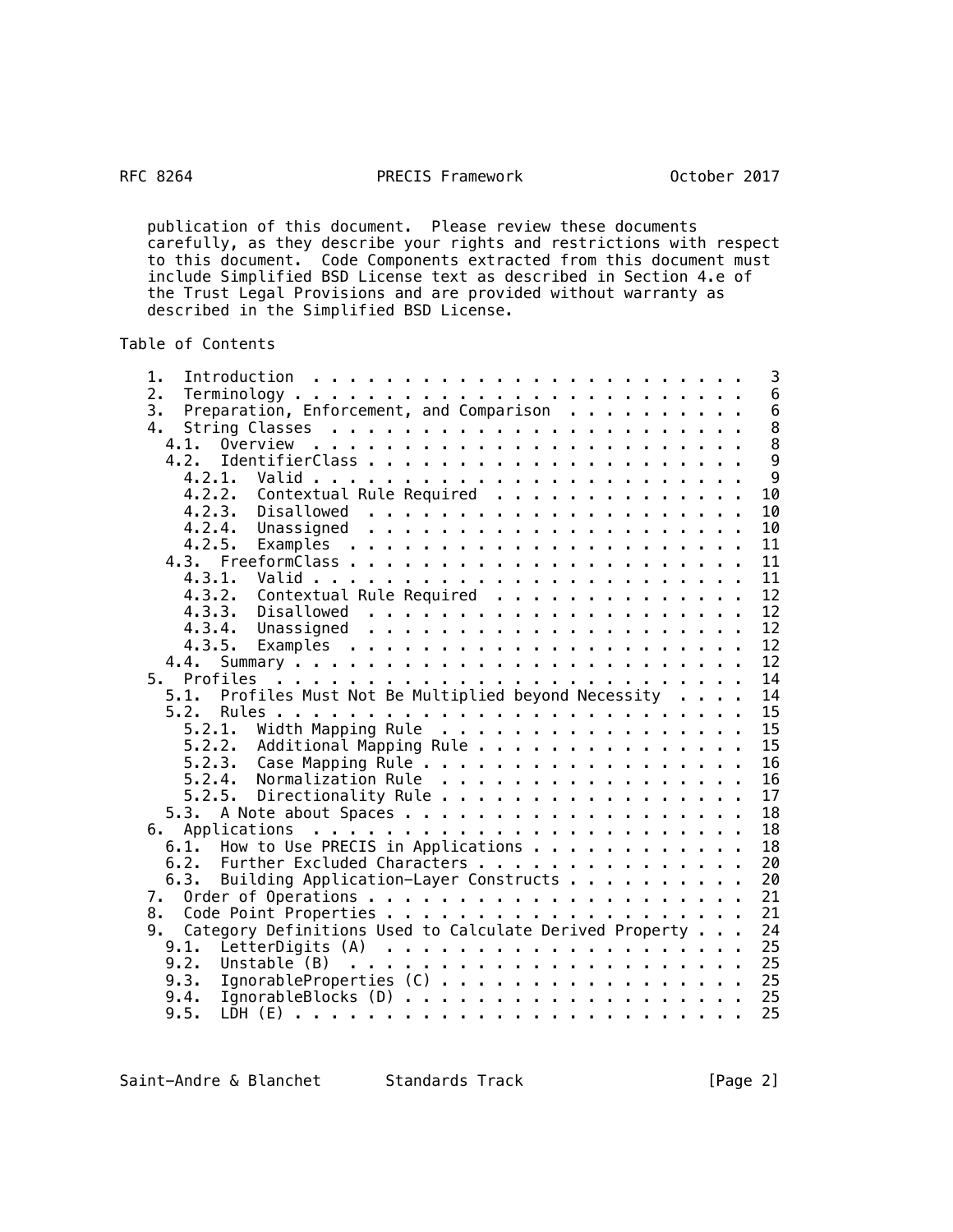| 9.6.<br>BackwardCompatible (G)<br>9.7.<br>9.8.<br>9.9.<br>9.13. PrecisIgnorableProperties (M) | 25<br>25<br>26<br>26<br>26<br>26<br>27<br>27<br>27 |
|-----------------------------------------------------------------------------------------------|----------------------------------------------------|
|                                                                                               | 27                                                 |
| 9.16. Punctuation $(P)$                                                                       | 27                                                 |
|                                                                                               | 28<br>28                                           |
| 9.18. OtherLetterDigits (R)<br>10. Guidelines for Designated Experts                          | 28                                                 |
|                                                                                               | 29                                                 |
| PRECIS Derived Property Value Registry<br>11.1.                                               | 29                                                 |
| PRECIS Base Classes Registry<br>11.2.                                                         | 29                                                 |
| PRECIS Profiles Registry<br>11.3.                                                             | 30                                                 |
|                                                                                               | 32                                                 |
| 12.1.                                                                                         | 32                                                 |
| Use of the IdentifierClass<br>12.2.                                                           | 33                                                 |
| Use of the FreeformClass<br>12.3.                                                             | 33                                                 |
| Local Character Set Issues<br>12.4.                                                           | 33                                                 |
| Visually Similar Characters<br>12.5.                                                          | 33                                                 |
| Security of Passwords<br>12.6.                                                                | 35                                                 |
| 13. Interoperability Considerations                                                           | 36                                                 |
| 13.1.<br>13.2.                                                                                | 36<br>37                                           |
| Dependency on Unicode<br>13.3.                                                                | 37                                                 |
| 13.4.                                                                                         | 37                                                 |
| Potential Changes to Handling of Certain Unicode Code<br>13.5.                                |                                                    |
|                                                                                               | 37                                                 |
| 14. References                                                                                | 38                                                 |
| Normative References<br>14.1.                                                                 | 38                                                 |
| 14.2.<br>Informative References                                                               | 39                                                 |
| Changes from RFC 7564<br>Appendix A.                                                          | 43                                                 |
|                                                                                               | 43                                                 |
|                                                                                               | 43                                                 |
|                                                                                               |                                                    |

# 1. Introduction

 Application protocols using Unicode code points [Unicode] in protocol strings need to properly handle such strings in order to enforce internationalization rules for strings placed in various protocol slots (such as addresses and identifiers) and to perform valid comparison operations (e.g., for purposes of authentication or authorization). This document defines a framework enabling application protocols to perform the preparation, enforcement, and

Saint-Andre & Blanchet Standards Track [Page 3]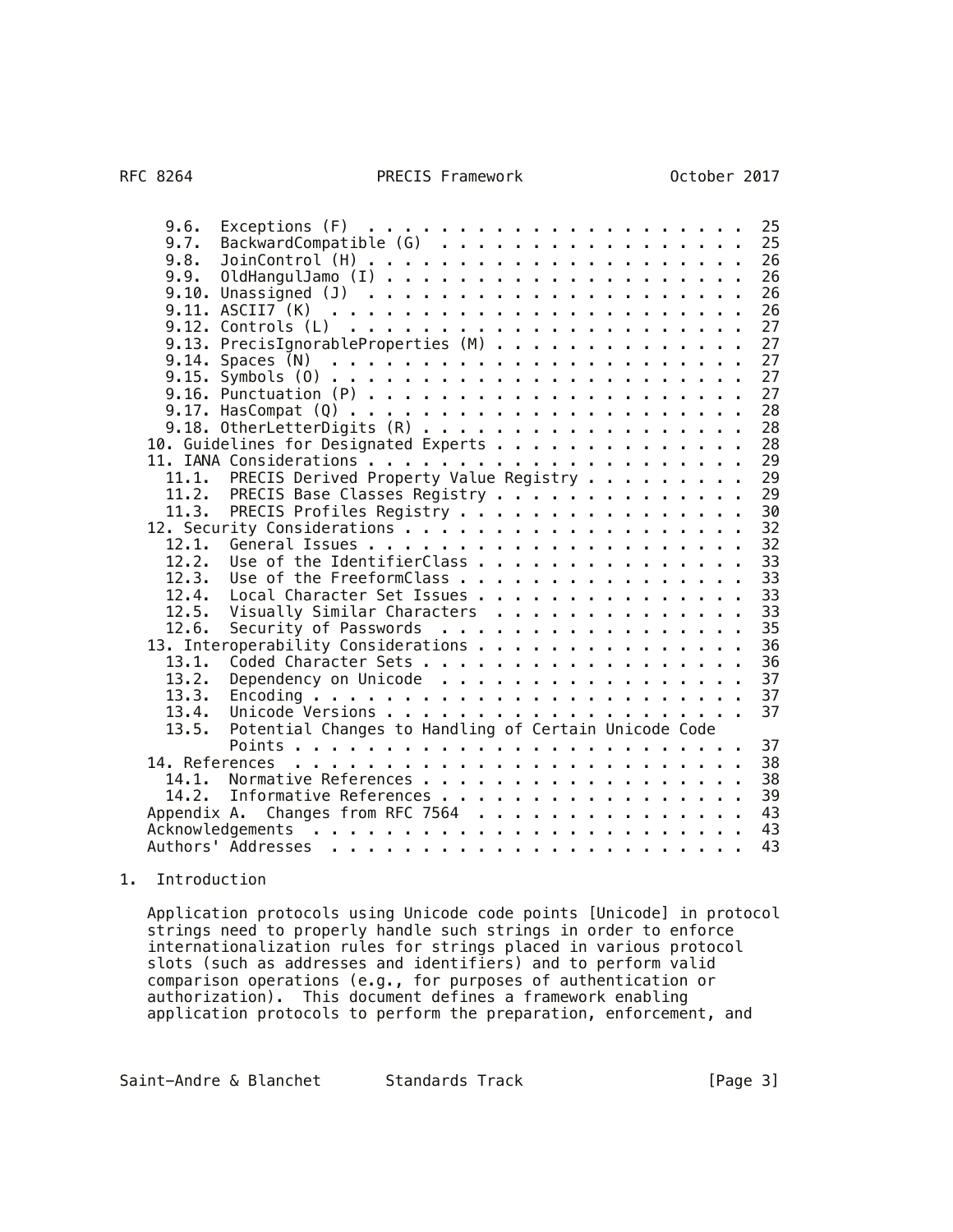comparison of internationalized strings ("PRECIS") in a way that depends on the properties of Unicode code points and thus is more agile with respect to versions of Unicode. (Note: PRECIS is restricted to Unicode and does not support any other coded character set [RFC6365].)

 As described in the PRECIS problem statement [RFC6885], many IETF protocols have used the Stringprep framework [RFC3454] as the basis for preparing, enforcing, and comparing protocol strings that contain Unicode code points, especially code points outside the ASCII range [RFC20]. The Stringprep framework was developed during work on the original technology for internationalized domain names (IDNs), here called "IDNA2003" [RFC3490], and Nameprep [RFC3491] was the Stringprep profile for IDNs. At the time, Stringprep was designed as a general framework so that other application protocols could define their own Stringprep profiles. Indeed, a number of application protocols defined such profiles.

 After the publication of [RFC3454] in 2002, several significant issues arose with the use of Stringprep in the IDN case, as documented in the IAB's recommendations regarding IDNs [RFC4690] (most significantly, Stringprep was tied to Unicode version 3.2). Therefore, the newer IDNA specifications, here called "IDNA2008" [RFC5890] [RFC5891] [RFC5892] [RFC5893] [RFC5894], no longer use Stringprep and Nameprep. This migration away from Stringprep for IDNs prompted other "customers" of Stringprep to consider new approaches to the preparation, enforcement, and comparison of internationalized strings, as described in [RFC6885].

 This document defines a framework for a post-Stringprep approach to the preparation, enforcement, and comparison of internationalized strings in application protocols, based on several principles:

- 1. Define a small set of string classes that specify the Unicode code points appropriate for common application-protocol constructs (where possible, maintaining compatibility with IDNA2008 to help ensure a more consistent user experience).
- 2. Define each PRECIS string class in terms of Unicode code points and their properties so that an algorithm can be used to determine whether each code point or character category is (a) valid, (b) allowed in certain contexts, (c) disallowed, or (d) unassigned.
- 3. Use an "inclusion model" such that a string class consists only of code points that are explicitly allowed, with the result that any code point not explicitly allowed is forbidden.

Saint-Andre & Blanchet 5tandards Track Track [Page 4]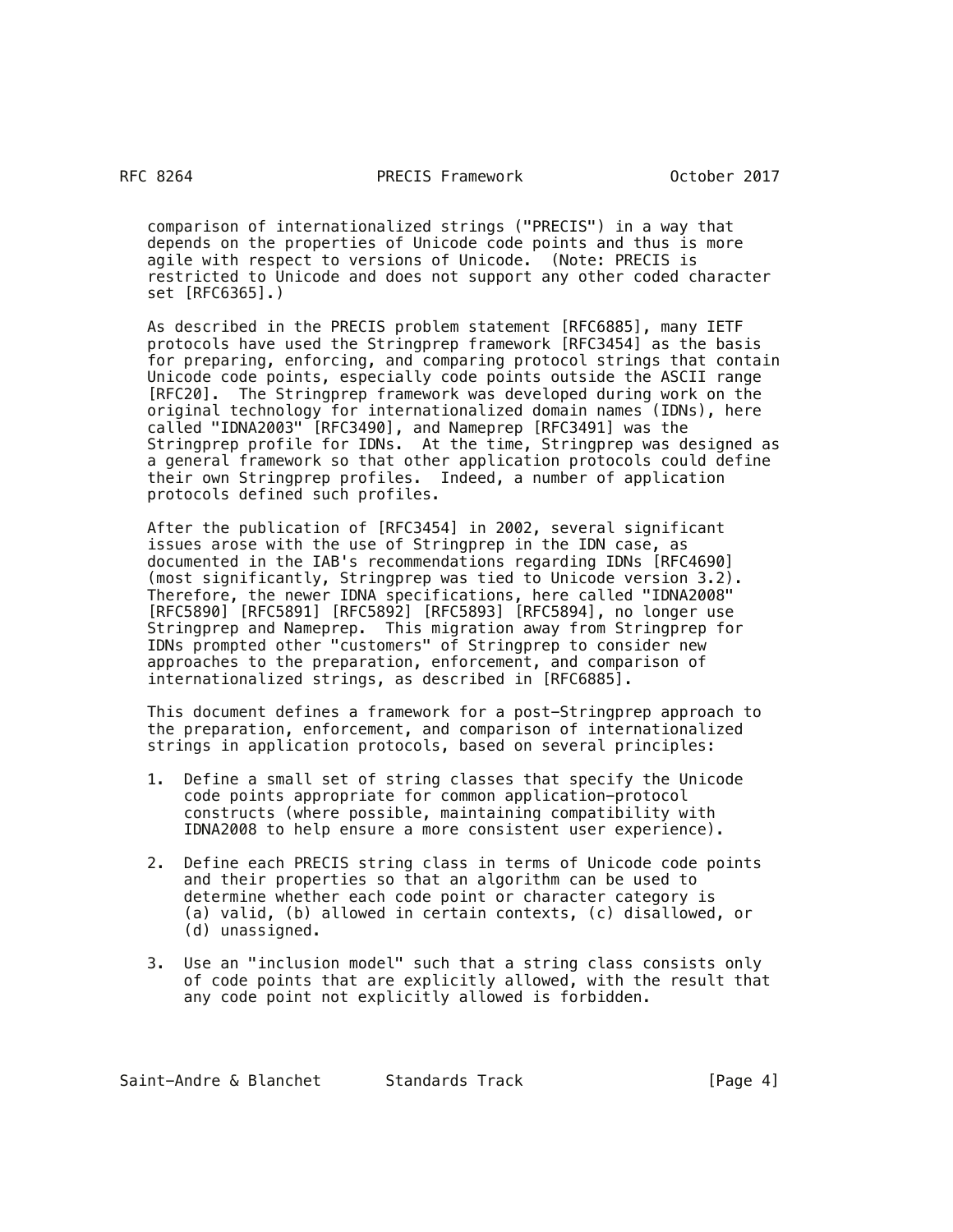4. Enable application protocols to define profiles of the PRECIS string classes if necessary (addressing matters such as width mapping, case mapping, Unicode normalization, and directionality), but strongly discourage the multiplication of profiles beyond necessity in order to avoid violations of the "Principle of Least Astonishment".

It is expected that this framework will yield the following benefits:

- o Application protocols will be more agile with regard to Unicode versions (recognizing that complete agility cannot be realized in practice).
- o Implementers will be able to share code point tables and software code across application protocols, most likely by means of software libraries.
- o End users will be able to acquire more accurate expectations about the code points that are acceptable in various contexts. Given this more uniform set of string classes, it is also expected that copy/paste operations between software implementing different application protocols will be more predictable and coherent.

 Whereas the string classes define the "baseline" code points for a range of applications, profiling enables application protocols to apply the string classes in ways that are appropriate for common constructs such as usernames [RFC8265], opaque strings such as passwords [RFC8265], and nicknames [RFC8266]. Profiles are responsible for defining the handling of right-to-left code points as well as various mapping operations of the kind also discussed for IDNs in [RFC5895], such as case preservation or lowercasing, Unicode normalization, mapping of certain code points to other code points or to nothing, and mapping of fullwidth and halfwidth code points.

 When an application applies a profile of a PRECIS string class, it transforms an input string (which might or might not be conforming) into an output string that definitively conforms to the profile. In particular, this document focuses on the resulting ability to achieve the following objectives:

- a. Enforcing all the rules of a profile for a single output string to check whether the output string conforms to the rules of the profile and thus determine if a string can be included in a protocol slot, communicated to another entity within a protocol, stored in a retrieval system, etc.
- b. Comparing two output strings to determine if they are equivalent, typically through octet-for-octet matching to test for

Saint-Andre & Blanchet Standards Track [Page 5]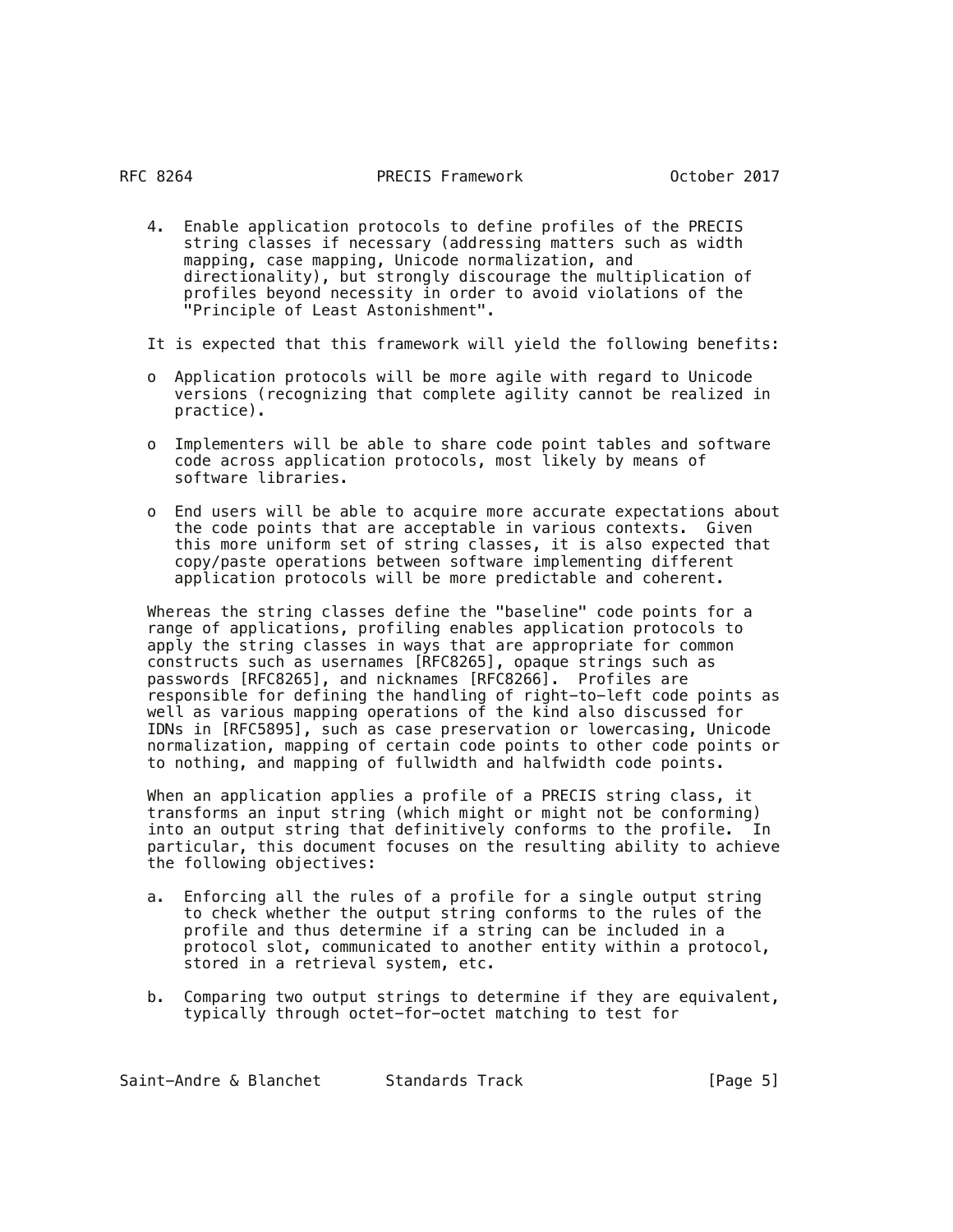"bit-string identity" (e.g., to make an access decision for purposes of authentication or authorization as further described in [RFC6943]).

 The opportunity to define profiles naturally introduces the possibility of a proliferation of profiles, thus potentially mitigating the benefits of common code and violating user expectations. See Section 5 for a discussion of this important topic.

 In addition, it is extremely important for protocol designers and application developers to understand that the transformation of an input string to an output string is rarely reversible. As one relatively simple example, case mapping would transform an input string of "StPeter" to an output string of "stpeter", thus leading to a loss of information about the capitalization of the first and third characters. Similar considerations apply to other forms of mapping and normalization.

 Although this framework is similar to IDNA2008 and includes by reference some of the character categories defined in [RFC5892], it defines additional character categories to meet the needs of common application protocols other than DNS.

 The character categories and calculation rules defined under Sections 8 and 9 are normative and apply to all Unicode code points. The code point table that results from applying the character categories and calculation rules to the latest version of Unicode can be found in an IANA registry (see Section 11).

2. Terminology

 Many important terms used in this document are defined in [RFC5890], [RFC6365], [RFC6885], and [Unicode]. The terms "left-to-right" (LTR) and "right-to-left" (RTL) are defined in Unicode Standard Annex #9  $[UAX9]$ .

 The key words "MUST", "MUST NOT", "REQUIRED", "SHALL", "SHALL NOT", "SHOULD", "SHOULD NOT", "RECOMMENDED", "NOT RECOMMENDED", "MAY", and "OPTIONAL" in this document are to be interpreted as described in BCP 14 [RFC2119] [RFC8174] when, and only when, they appear in all capitals, as shown here.

3. Preparation, Enforcement, and Comparison

 This document distinguishes between three different actions that an entity can take with regard to a string: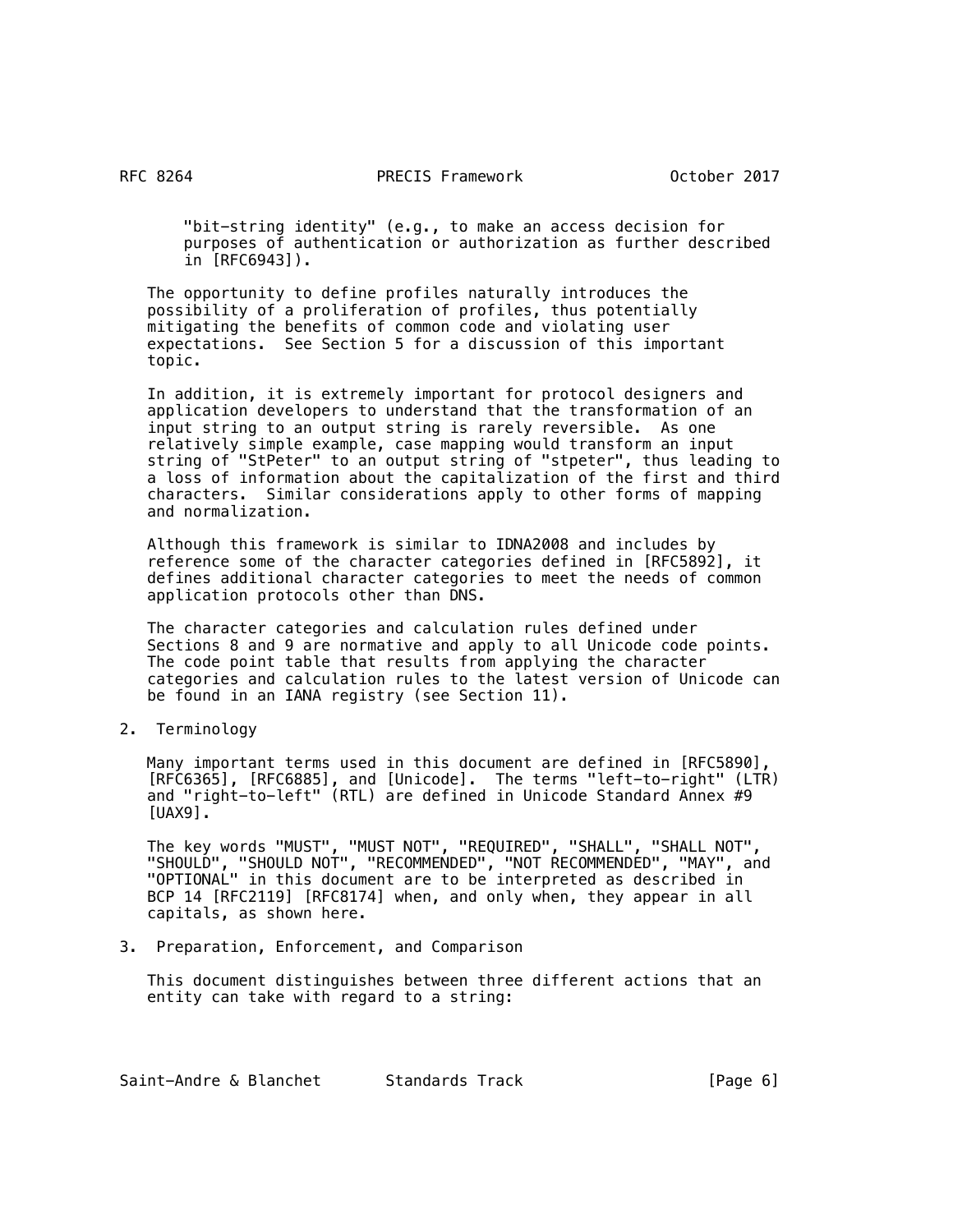- o Enforcement entails applying all of the rules specified for a particular string class, or profile thereof, to a single input string, for the purpose of checking whether the string conforms to all of the rules and thus determining if the string can be used in a given protocol slot.
- o Comparison entails applying all of the rules specified for a particular string class, or profile thereof, to two separate input strings, for the purpose of determining if the two strings are equivalent.
- o Preparation primarily entails ensuring that the code points in a single input string are allowed by the underlying PRECIS string class, and sometimes also entails applying one or more of the rules specified for a particular string class or profile thereof. Preparation can be appropriate for constrained devices that can to some extent restrict the code points in a string to a limited repertoire of characters but that do not have the processing power or onboard memory to perform operations such as Unicode normalization. However, preparation does not ensure that an input string conforms to all of the rules for a string class or profile thereof.

 Note: The term "preparation" as used in this specification and related documents has a much more limited scope than it did in Stringprep; it essentially refers to a kind of preprocessing of an input string, not the actual operations that apply internationalization rules to produce an output string (here termed "enforcement") or to compare two output strings (here termed "comparison").

 In most cases, authoritative entities such as servers are responsible for enforcement, whereas subsidiary entities such as clients are responsible only for preparation. The rationale for this distinction is that clients might not have the facilities (in terms of device memory and processing power) to enforce all the rules regarding internationalized strings (such as width mapping and Unicode normalization), although they can more easily limit the repertoire of characters they offer to an end user. By contrast, it is assumed that a server would have more capacity to enforce the rules, and in any case a server acts as an authority regarding allowable strings in protocol slots such as addresses and endpoint identifiers. In addition, a client cannot necessarily be trusted to properly generate such strings, especially for security-sensitive contexts such as authentication and authorization.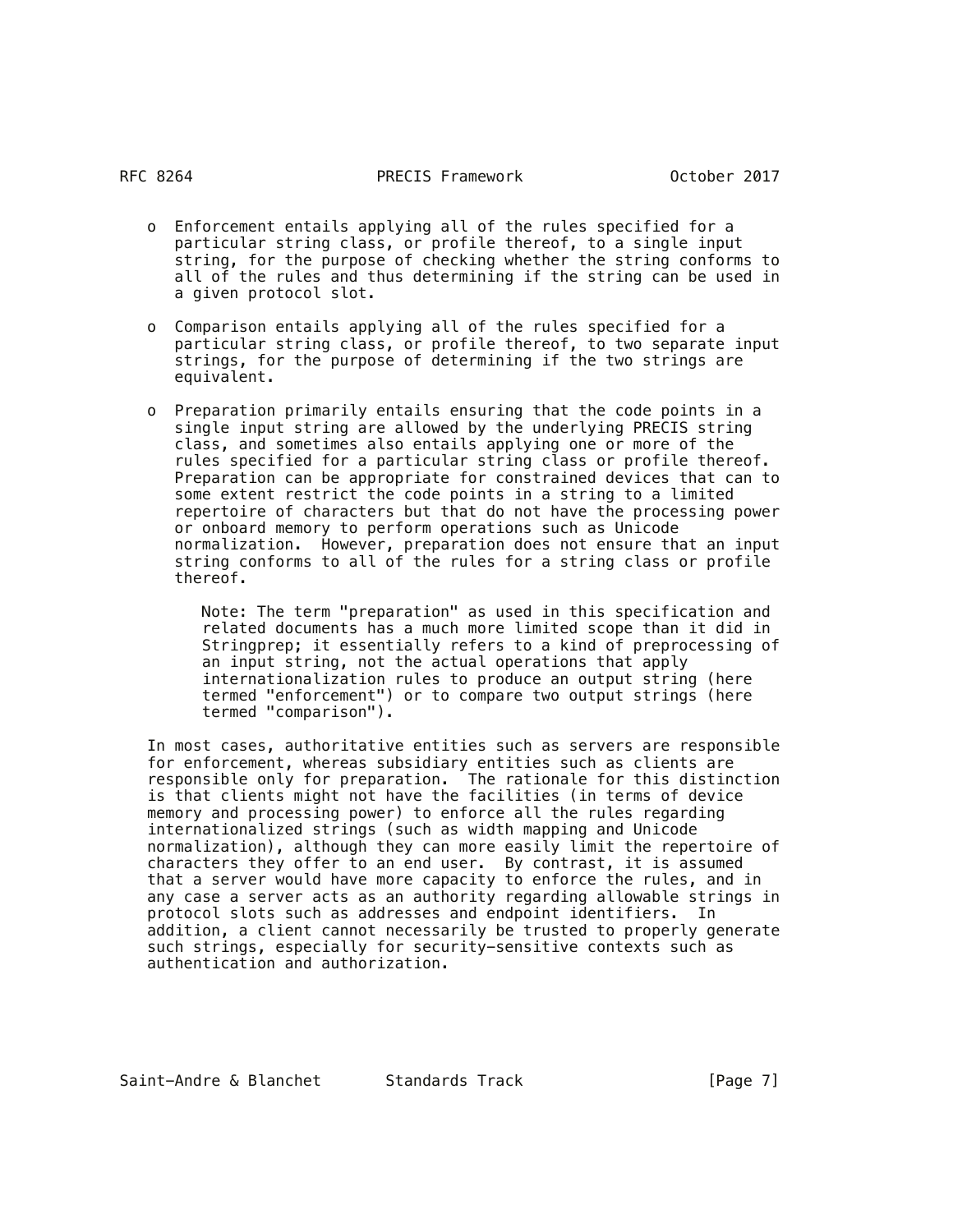#### 4. String Classes

4.1. Overview

 Starting in 2010, various "customers" of Stringprep began to discuss the need to define a post-Stringprep approach to the preparation and comparison of internationalized strings other than IDNs. This community analyzed the existing Stringprep profiles and also weighed the costs and benefits of defining a relatively small set of Unicode code points that would minimize the potential for user confusion caused by visually similar code points (and thus be relatively "safe") vs. defining a much larger set of Unicode code points that would maximize the potential for user creativity (and thus be relatively "expressive"). As a result, the community concluded that most existing uses could be addressed by two string classes:

- IdentifierClass: a sequence of letters, numbers, and some symbols that is used to identify or address a network entity such as a user account, a venue (e.g., a chat room), an information source (e.g., a data feed), or a collection of data (e.g., a file); the intent is that this class will minimize user confusion in a wide variety of application protocols, with the result that safety has been prioritized over expressiveness for this class.
- FreeformClass: a sequence of letters, numbers, symbols, spaces, and other code points that is used for free-form strings, including passwords as well as display elements such as human-friendly nicknames for devices or for participants in a chat room; the intent is that this class will allow nearly any Unicode code point, with the result that expressiveness has been prioritized over safety for this class. Note well that protocol designers, application developers, service providers, and end users might not understand or be able to enter all of the code points that can be included in the FreeformClass (see Section 12.3 for details).

 Future specifications might define additional PRECIS string classes, such as a class that falls somewhere between the IdentifierClass and the FreeformClass. At this time, it is not clear how useful such a class would be. In any case, because application developers are able to define profiles of PRECIS string classes, a protocol needing a construct between the IdentifierClass and the FreeformClass could define a restricted profile of the FreeformClass if needed.

 The following subsections discuss the IdentifierClass and FreeformClass in more detail, with reference to the dimensions described in Section 5 of [RFC6885]. Each string class is defined by the following behavioral rules: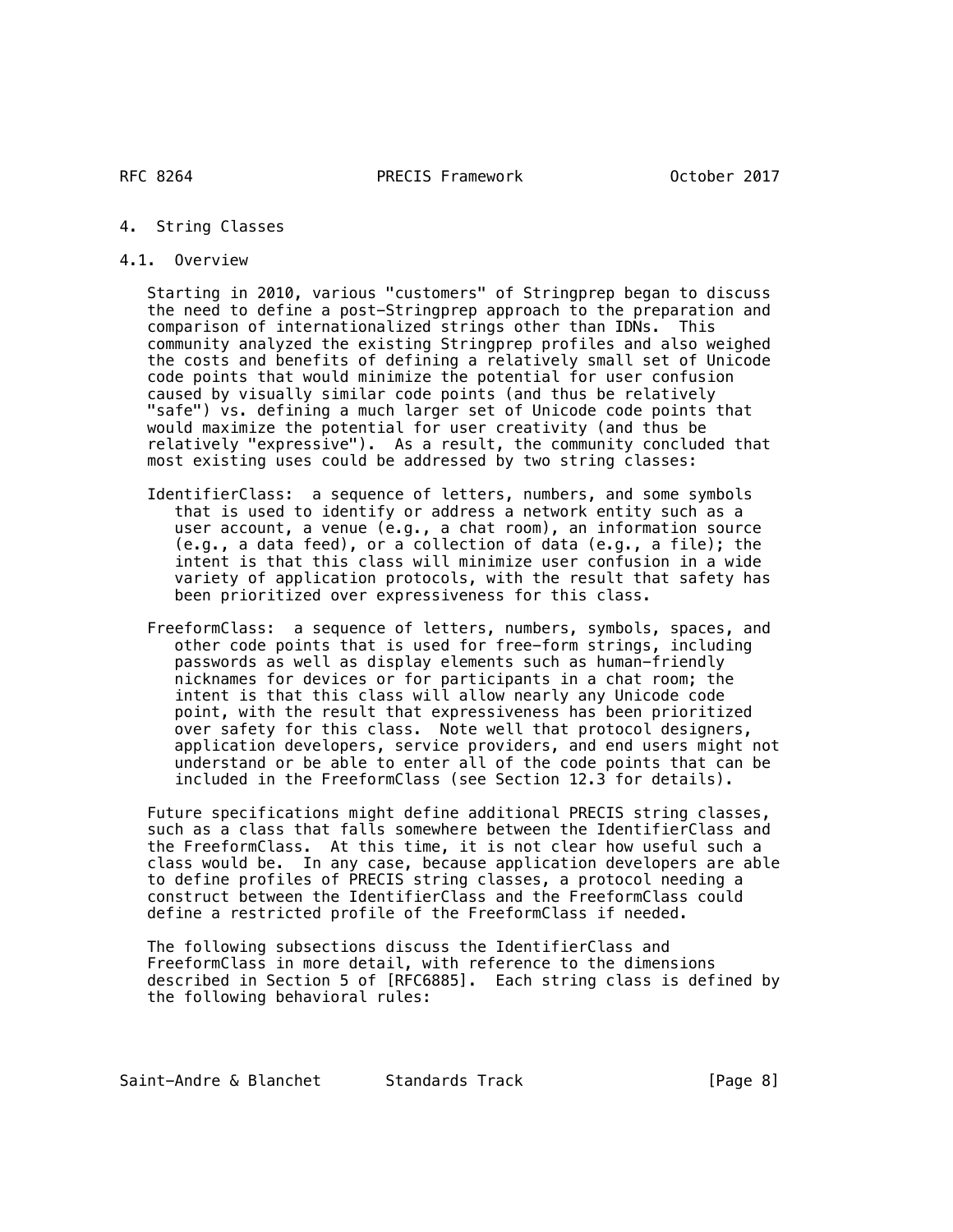- Valid: Defines which code points are treated as valid for the string.
- Contextual Rule Required: Defines which code points are treated as allowed only if the requirements of a contextual rule are met (i.e., either CONTEXTJ or CONTEXTO as originally defined in the IDNA2008 specifications).
- Disallowed: Defines which code points need to be excluded from the string.
- Unassigned: Defines application behavior in the presence of code points that are unknown (i.e., not yet designated) for the version of Unicode used by the application.

 This document defines the valid, contextual rule required, disallowed, and unassigned rules for the IdentifierClass and FreeformClass. As described under Section 5, profiles of these string classes are responsible for defining the width mapping, additional mapping, case mapping, normalization, and directionality rules.

4.2. IdentifierClass

 Most application technologies need strings that can be used to refer to, include, or communicate protocol strings like usernames, filenames, data feed identifiers, and chat room names. We group such strings into a class called "IdentifierClass" having the following features.

- 4.2.1. Valid
	- o Code points traditionally used as letters and numbers in writing systems, i.e., the LetterDigits ("A") category first defined in [RFC5892] and listed here under Section 9.1.
	- o Code points in the range U+0021 through U+007E, i.e., the (printable) ASCII7 ("K") category defined under Section 9.11. These code points are "grandfathered" into PRECIS and thus are valid even if they would otherwise be disallowed according to the property-based rules specified in the next section.

 Note: Although the PRECIS IdentifierClass reuses the LetterDigits category from IDNA2008, the range of code points allowed in the IdentifierClass is wider than the range of code points allowed in IDNA2008. The main reason is that IDNA2008 applies the Unstable ("B") category (Section 9.2) before the LetterDigits

| Saint-Andre & Blanchet<br>Standards Track |  | [Page 9] |
|-------------------------------------------|--|----------|
|-------------------------------------------|--|----------|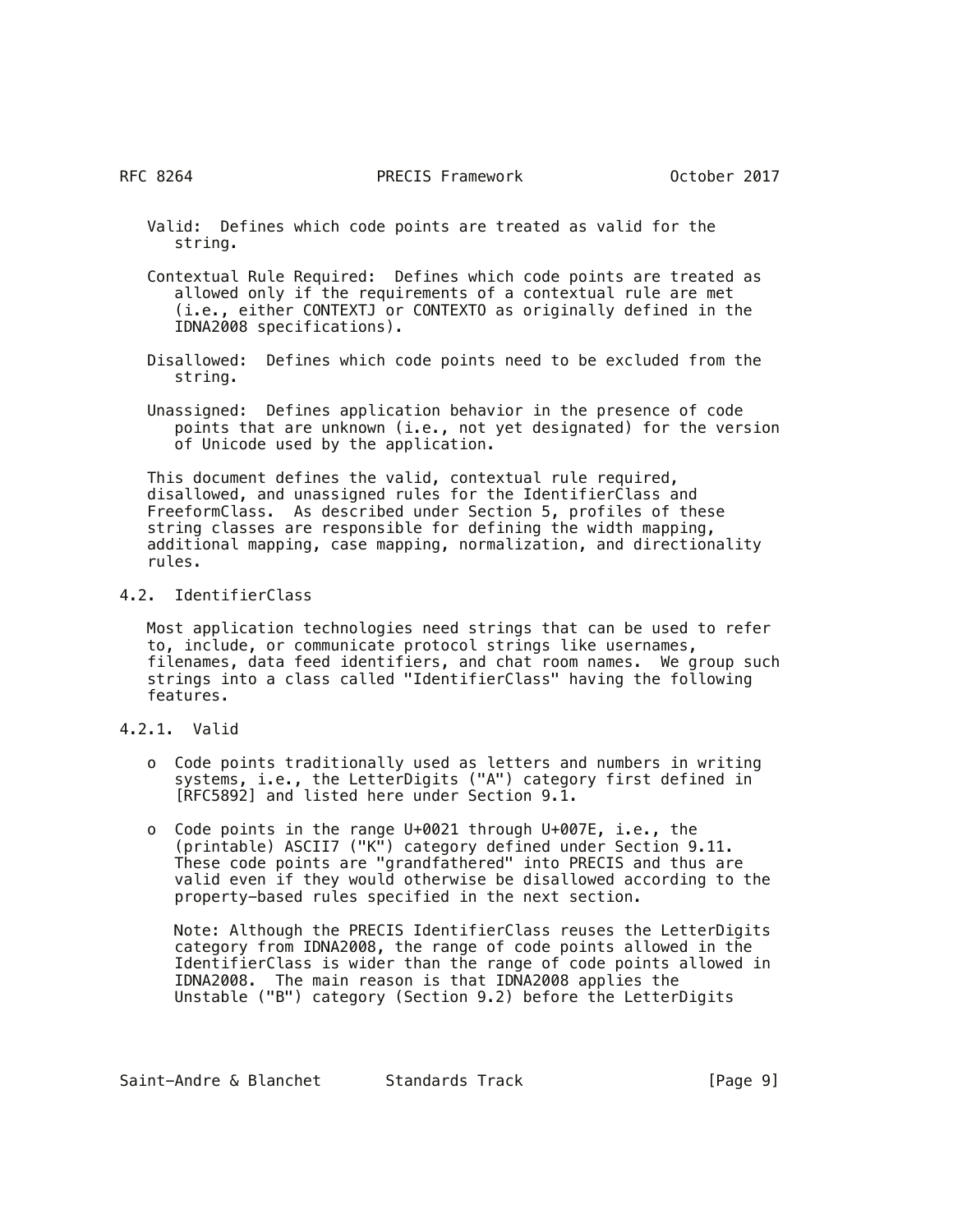category, thus disallowing uppercase code points, whereas the IdentifierClass does not apply the Unstable category.

- 4.2.2. Contextual Rule Required
	- o A number of code points from the Exceptions ("F") category defined under Section 9.6.
	- o Joining code points, i.e., the JoinControl ("H") category defined under Section 9.8.

# 4.2.3. Disallowed

- o Old Hangul Jamo code points, i.e., the OldHangulJamo ("I") category defined under Section 9.9.
- o Control code points, i.e., the Controls ("L") category defined under Section 9.12.
- o Ignorable code points, i.e., the PrecisIgnorableProperties ("M") category defined under Section 9.13.
- o Space code points, i.e., the Spaces ("N") category defined under Section 9.14.
- o Symbol code points, i.e., the Symbols ("O") category defined under Section 9.15.
- o Punctuation code points, i.e., the Punctuation ("P") category defined under Section 9.16.
- o Any code point that is decomposed and recomposed into something other than itself under Unicode Normalization Form KC, i.e., the HasCompat ("Q") category defined under Section 9.17. These code points are disallowed even if they would otherwise be valid according to the property-based rules specified in the previous section.
- o Letters and digits other than the "traditional" letters and digits allowed in IDNs, i.e., the OtherLetterDigits ("R") category defined under Section 9.18.

## 4.2.4. Unassigned

 Any code points that are not yet designated in the Unicode coded character set are considered unassigned for purposes of the IdentifierClass, and such code points are to be treated as disallowed. See Section 9.10.

| Saint-Andre & Blanchet | Standards Track |  | [Page 10] |  |
|------------------------|-----------------|--|-----------|--|
|------------------------|-----------------|--|-----------|--|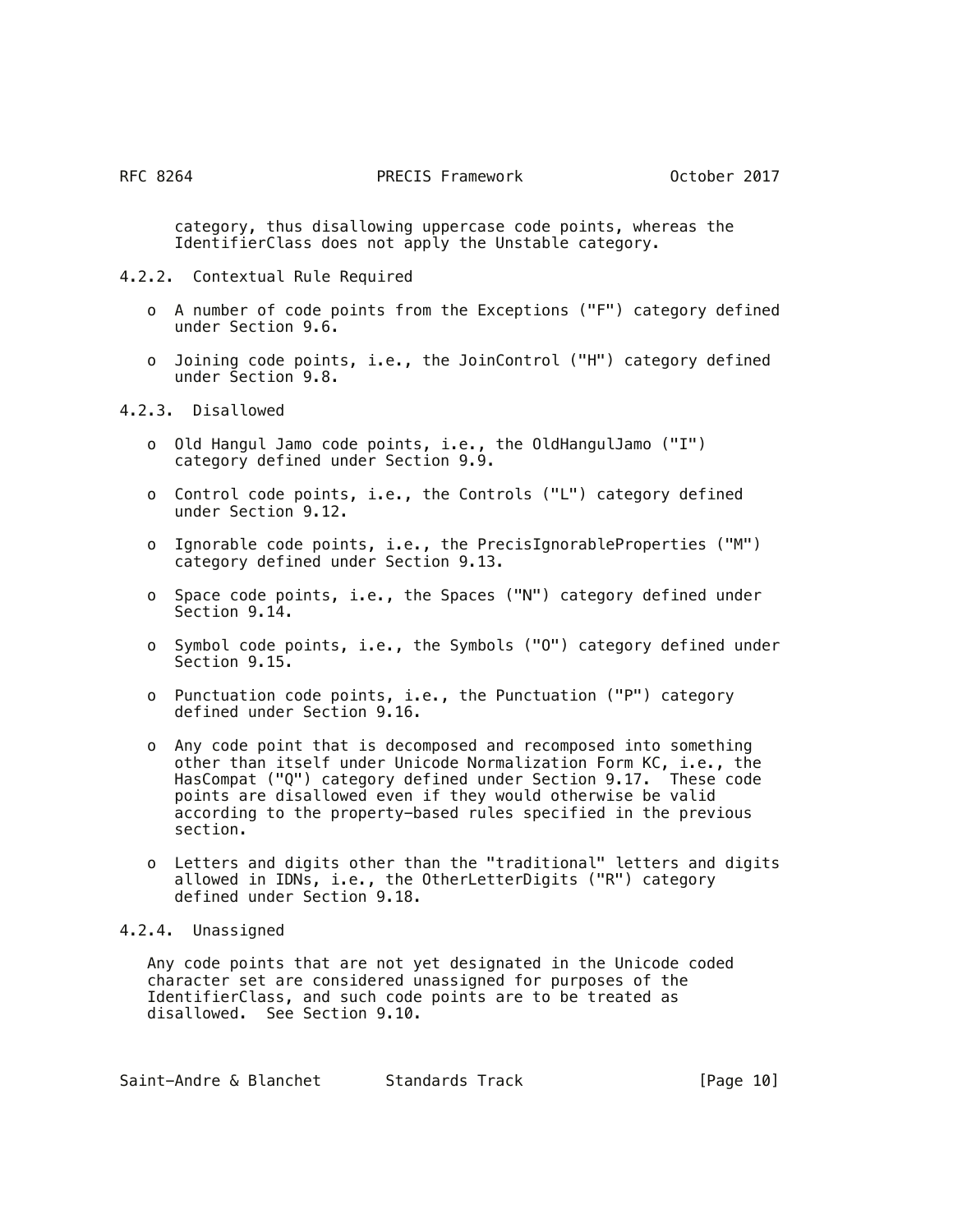# 4.2.5. Examples

 As described in the Introduction to this document, the string classes do not handle all issues related to string preparation and comparison (such as case mapping); instead, such issues are handled at the level of profiles. Examples for profiles of the IdentifierClass can be found in [RFC8265] (the UsernameCaseMapped and UsernameCasePreserved profiles).

# 4.3. FreeformClass

 Some application technologies need strings that can be used in a free-form way, e.g., as a password in an authentication exchange (see [RFC8265]) or a nickname in a chat room (see [RFC8266]). We group such things into a class called "FreeformClass" having the following features.

 Security Warning: As mentioned, the FreeformClass prioritizes expressiveness over safety; Section 12.3 describes some of the security hazards involved with using or profiling the FreeformClass.

 Security Warning: Consult Section 12.6 for relevant security considerations when strings conforming to the FreeformClass, or a profile thereof, are used as passwords.

## 4.3.1. Valid

- o Traditional letters and numbers, i.e., the LetterDigits ("A") category first defined in [RFC5892] and listed here under Section 9.1.
- o Code points in the range U+0021 through U+007E, i.e., the (printable) ASCII7 ("K") category defined under Section 9.11.
- o Space code points, i.e., the Spaces ("N") category defined under Section 9.14.
- o Symbol code points, i.e., the Symbols ("O") category defined under Section 9.15.
- o Punctuation code points, i.e., the Punctuation ("P") category defined under Section 9.16.
- o Any code point that is decomposed and recomposed into something other than itself under Unicode Normalization Form KC, i.e., the HasCompat ("Q") category defined under Section 9.17.

| Saint-Andre & Blanchet |  | Standards Track | [Page 11] |
|------------------------|--|-----------------|-----------|
|------------------------|--|-----------------|-----------|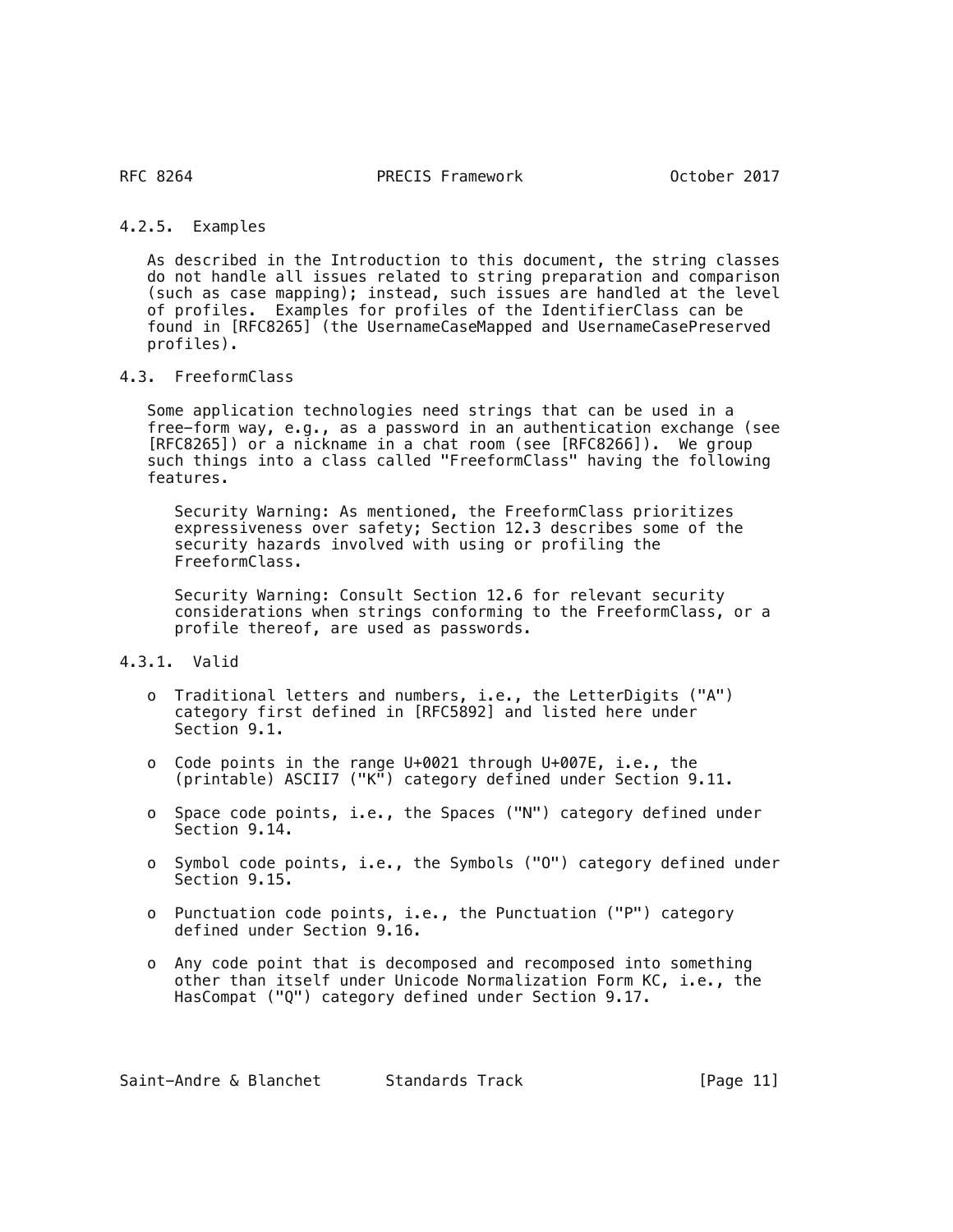- o Letters and digits other than the "traditional" letters and digits allowed in IDNs, i.e., the OtherLetterDigits ("R") category defined under Section 9.18.
- 4.3.2. Contextual Rule Required
	- o A number of code points from the Exceptions ("F") category defined under Section 9.6.
	- o Joining code points, i.e., the JoinControl ("H") category defined under Section 9.8.

4.3.3. Disallowed

- o Old Hangul Jamo code points, i.e., the OldHangulJamo ("I") category defined under Section 9.9.
- o Control code points, i.e., the Controls ("L") category defined under Section 9.12.
- o Ignorable code points, i.e., the PrecisIgnorableProperties ("M") category defined under Section 9.13.
- 4.3.4. Unassigned

 Any code points that are not yet designated in the Unicode coded character set are considered unassigned for purposes of the FreeformClass, and such code points are to be treated as disallowed.

4.3.5. Examples

 As described in the Introduction to this document, the string classes do not handle all issues related to string preparation and comparison (such as case mapping); instead, such issues are handled at the level of profiles. Examples for profiles of the FreeformClass can be found in [RFC8265] (the OpaqueString profile) and [RFC8266] (the Nickname profile).

4.4. Summary

 The following table summarizes the differences between the IdentifierClass and the FreeformClass (i.e., the disposition of a code point as valid, contextual rule required, disallowed, or unassigned), depending on its PRECIS category.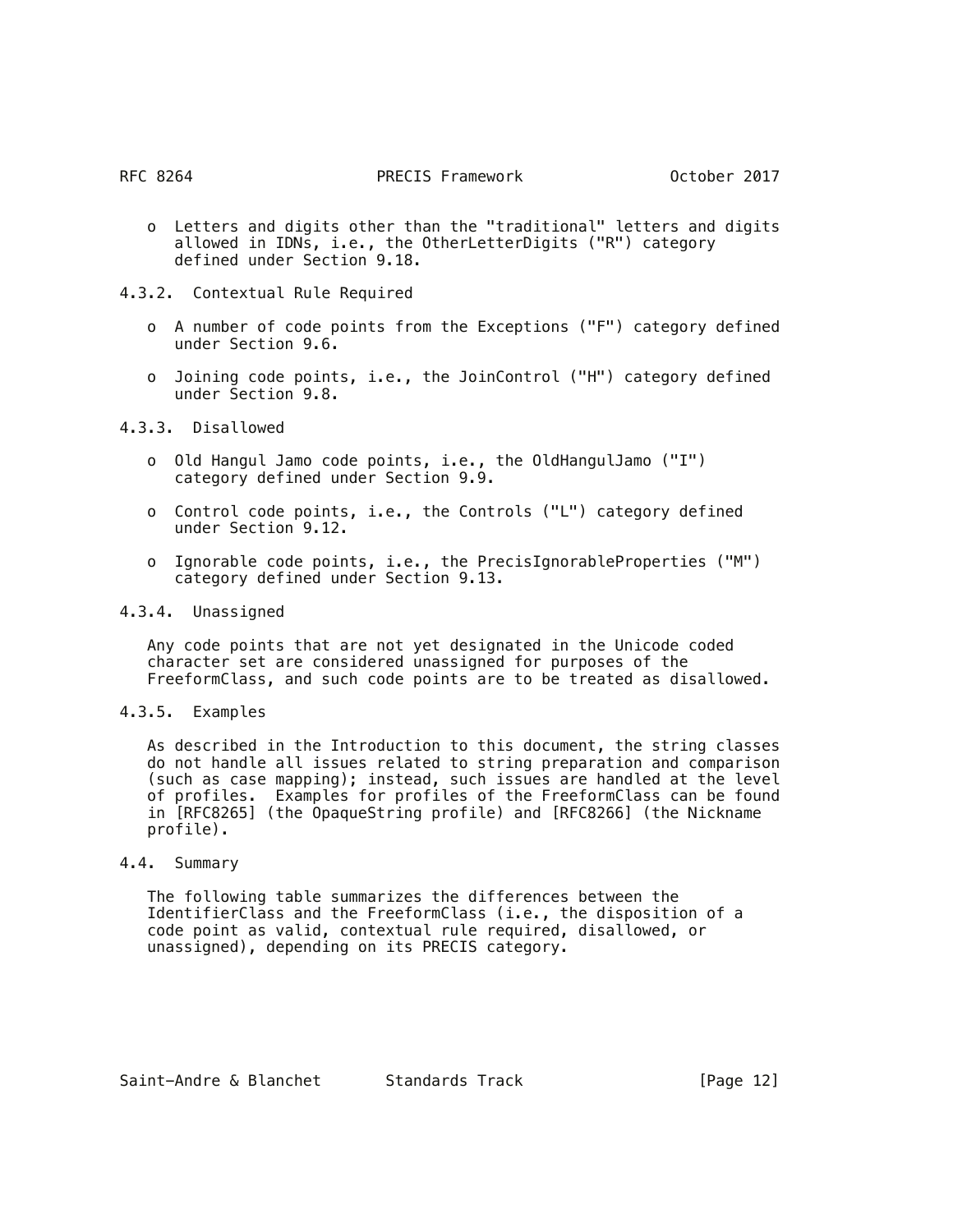RFC 8264

| <b>CATEGORY</b>               | <b>IDENTIFIERCLASS</b>      | <b>FREEFORMCLASS</b>        |
|-------------------------------|-----------------------------|-----------------------------|
| (A) LetterDigits              | Valid                       | Valid                       |
| (B) Unstable                  | [N/A (unused)]              |                             |
| (C) IgnorableProperties       | [N/A (unused)]              |                             |
| (D) IgnorableBlocks           | [N/A (unused)]              |                             |
| $(E)$ LDH                     | [N/A (unused)]              |                             |
| (F) Exceptions                | Contextual<br>Rule Required | Contextual<br>Rule Required |
| (G) BackwardCompatible        |                             | [Handled by IDNA Rules]     |
| (H) JoinControl               | Contextual<br>Rule Required | Contextual<br>Rule Required |
| (I) OldHangulJamo             | Disallowed                  | Disallowed                  |
| (J) Unassigned                | Unassigned                  | Unassigned                  |
| (K) ASCII7                    | Valid                       | Valid                       |
| (L) Controls                  | Disallowed                  | Disallowed                  |
| (M) PrecisIgnorableProperties | Disallowed                  | Disallowed                  |
| (N) Spaces                    | Disallowed                  | Valid                       |
| (0) Symbols                   | Disallowed                  | Valid                       |
| (P) Punctuation               | Disallowed                  | Valid                       |
| (Q) HasCompat                 | Disallowed                  | Valid                       |
| (R) OtherLetterDigits         | Disallowed                  | Valid                       |

Table 1: Comparative Disposition of Code Points

Saint-Andre & Blanchet Standards Track [Page 13]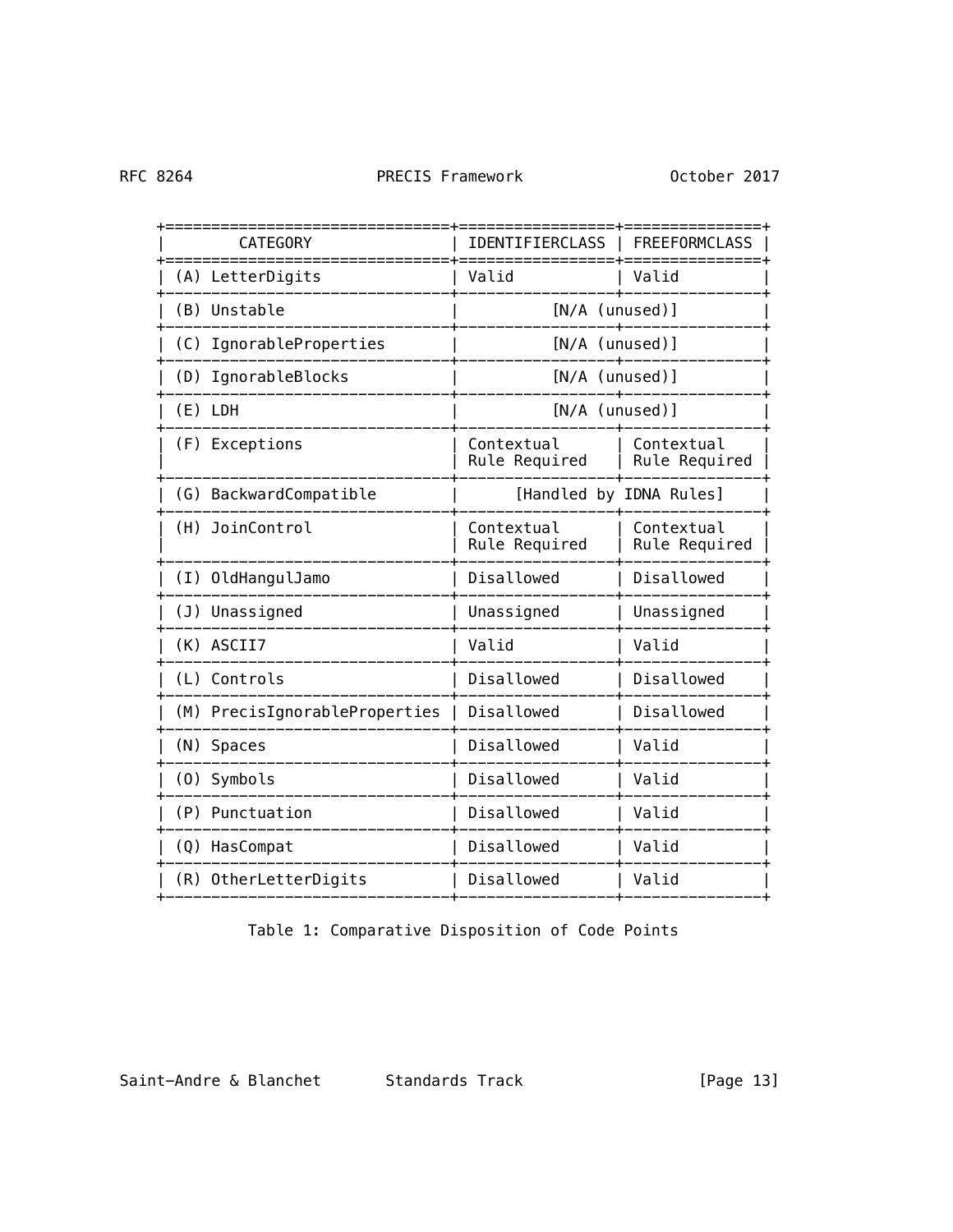RFC 8264

# 5. Profiles

 This framework document defines the valid, contextual rule required, disallowed, and unassigned rules for the IdentifierClass and the FreeformClass. A profile of a PRECIS string class MUST define the width mapping, additional mapping (if any), case mapping, normalization, and directionality rules. A profile MAY also restrict the allowable code points above and beyond the definition of the relevant PRECIS string class (but MUST NOT add as valid any code points that are disallowed by the relevant PRECIS string class). These matters are discussed in the following subsections.

 Profiles of the PRECIS string classes are registered with the IANA as described under Section 11.3. Profile names use the following convention: they are of the form "Profilename of BaseClass", where the "Profilename" string is a differentiator and "BaseClass" is the name of the PRECIS string class being profiled; for example, the profile used for opaque strings such as passwords is the OpaqueString profile of the FreeformClass [RFC8265].

## 5.1. Profiles Must Not Be Multiplied beyond Necessity

 The risk of profile proliferation is significant because having too many profiles will result in different behavior across various applications, thus violating what is known in user interface design as the "Principle of Least Astonishment".

 Indeed, we already have too many profiles. Ideally, we would have at most two or three profiles. Unfortunately, numerous application protocols exist with their own quirks regarding protocol strings. Domain names, email addresses, instant messaging addresses, chat room names, user nicknames or display names, filenames, authentication identifiers, passwords, and other strings already exist in the wild and need to be supported in existing application protocols such as DNS, SMTP, the Extensible Messaging and Presence Protocol (XMPP), Internet Relay Chat (IRC), NFS, the Internet Small Computer System Interface (iSCSI), the Extensible Authentication Protocol (EAP), and the Simple Authentication and Security Layer (SASL) [RFC4422], among others.

Nevertheless, profiles must not be multiplied beyond necessity.

 To help prevent profile proliferation, this document recommends sensible defaults for the various options offered to profile creators (such as width mapping and Unicode normalization). In addition, the guidelines for designated experts provided under Section 10 are meant to encourage a high level of due diligence regarding new profiles.

Saint-Andre & Blanchet Standards Track [Page 14]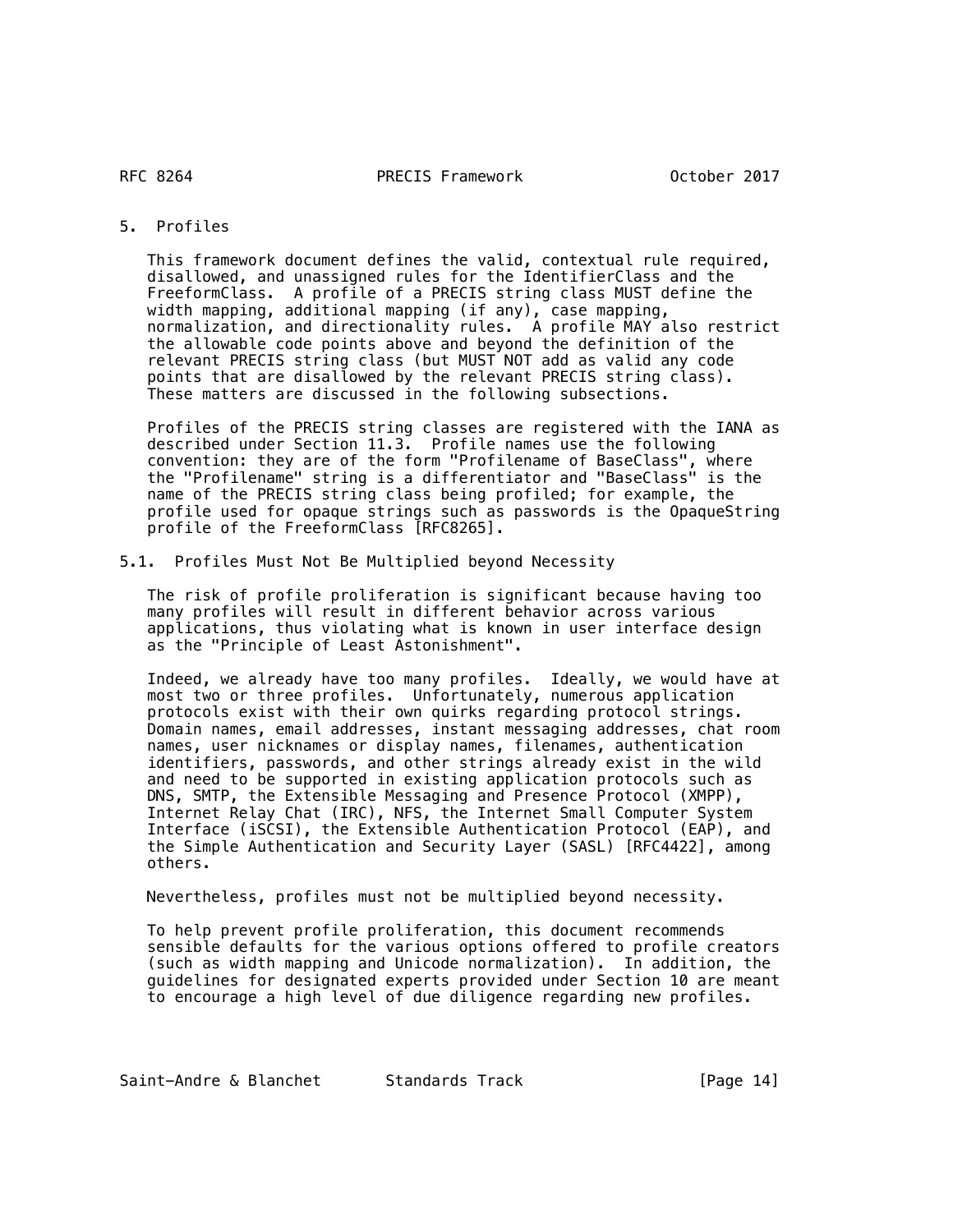5.2. Rules

5.2.1. Width Mapping Rule

 The width mapping rule of a profile specifies whether width mapping is performed on a string and how the mapping is done. Typically, such mapping consists of mapping fullwidth and halfwidth code points, i.e., code points with a Decomposition Type of Wide or Narrow, to their decomposition mappings; as an example, "0" (FULLWIDTH DIGIT ZERO, U+FF10) would be mapped to "0" (DIGIT ZERO U+0030).

 The normalization form specified by a profile (see below) has an impact on the need for width mapping. Because width mapping is performed as a part of compatibility decomposition, a profile employing either Normalization Form KD (NFKD) or Normalization Form KC (NFKC) does not need to specify width mapping. However, if Unicode Normalization Form C (NFC) is used (as is recommended), then the profile needs to specify whether to apply width mapping; in this case, width mapping is in general RECOMMENDED because allowing fullwidth and halfwidth code points to remain unmapped to their compatibility variants would violate the "Principle of Least Astonishment". For more information about the concept of width in East Asian scripts within Unicode, see Unicode Standard Annex #11 [UAX11].

 Note: Because the East Asian width property is not guaranteed to be stable by the Unicode Standard (see <http://unicode.org/policies/stability\_policy.html> for details), the results of applying a given width mapping rule might not be consistent across different versions of Unicode.

5.2.2. Additional Mapping Rule

 The additional mapping rule of a profile specifies whether additional mappings are performed on a string, such as:

- o Mapping of delimiter code points (such as '@', ':', '/', '+', and  $-$ ).
- o Mapping of special code points (e.g., non-ASCII space code points to SPACE (U+0020) or control code points to nothing).

 The PRECIS mappings document [RFC7790] describes such mappings in more detail.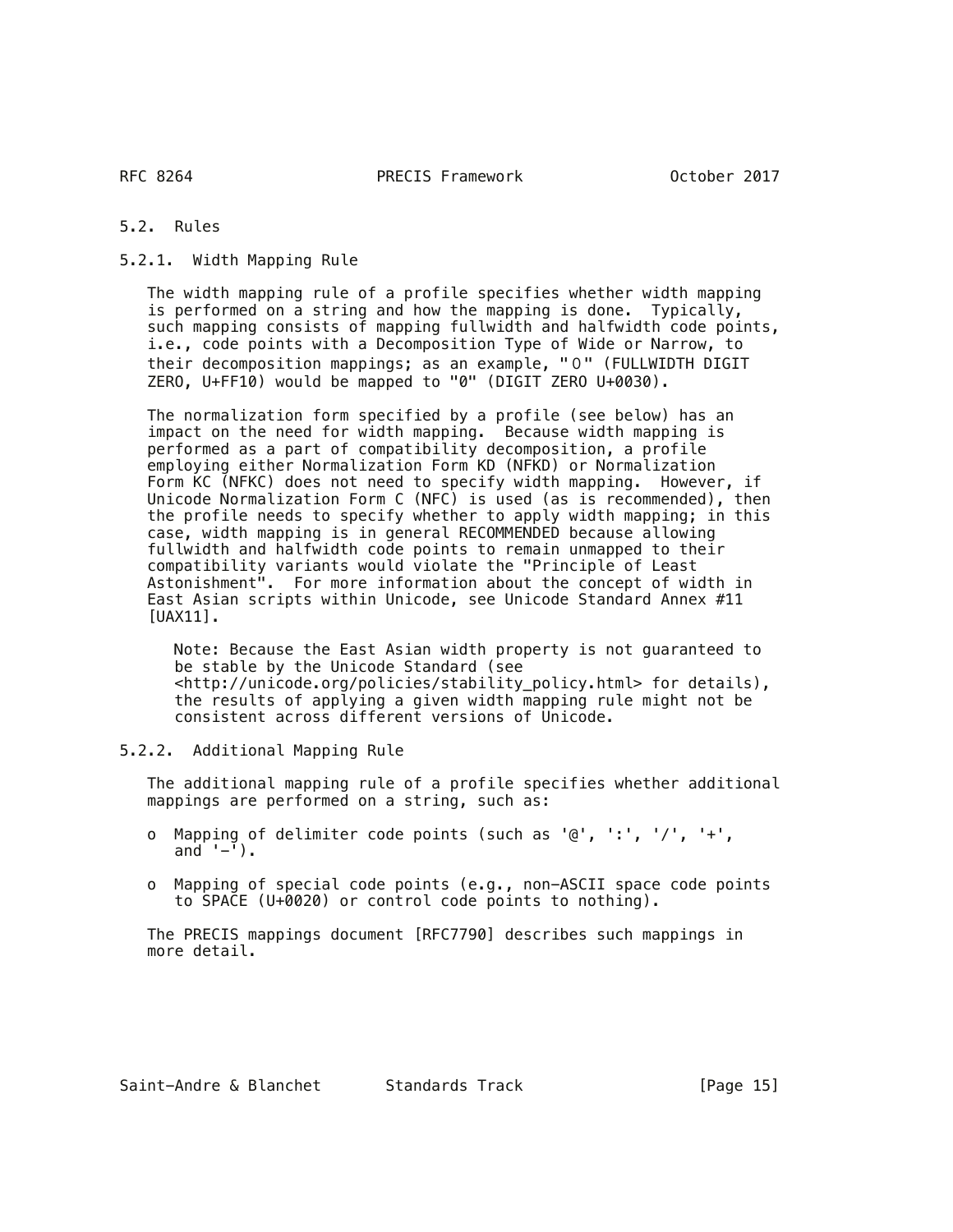5.2.3. Case Mapping Rule

 The case mapping rule of a profile specifies whether case mapping (instead of case preservation) is performed on a string and how the mapping is applied (e.g., mapping uppercase and titlecase code points to their lowercase equivalents).

 If case mapping is desired (instead of case preservation), it is RECOMMENDED to use the Unicode toLowerCase() operation defined in the Unicode Standard [Unicode]. In contrast to the Unicode toCaseFold() operation, the toLowerCase() operation is less likely to violate the "Principle of Least Astonishment", especially when an application merely wishes to convert uppercase and titlecase code points to their lowercase equivalents while preserving lowercase code points. Although the toCaseFold() operation can be appropriate when an application needs to compare two strings (such as in search operations), in general few application developers and even fewer users understand its implications, so toLowerCase() is almost always the safer choice.

 Note: Neither toLowerCase() nor toCaseFold() is designed to handle various language-specific issues, such as the character "ı" (LATIN SMALL LETTER DOTLESS I, U+0131) in several Turkic languages. The reader is referred to the PRECIS mappings document [RFC7790], which describes these issues in greater detail.

 In order to maximize entropy and minimize the potential for false accepts, it is NOT RECOMMENDED for application protocols to map uppercase and titlecase code points to their lowercase equivalents when strings conforming to the FreeformClass, or a profile thereof, are used in passwords; instead, it is RECOMMENDED to preserve the case of all code points contained in such strings and then perform case-sensitive comparison. See also the related discussion in Section 12.6 of this document and in [RFC8265].

5.2.4. Normalization Rule

 The normalization rule of a profile specifies which Unicode Normalization Form (D, KD, C, or KC) is to be applied (see Unicode Standard Annex #15 [UAX15] for background information).

 In accordance with [RFC5198], Normalization Form C (NFC) is RECOMMENDED.

 Protocol designers and application developers need to understand that certain Unicode normalization forms, especially NFKC and NFKD, can result in significant loss of information in various circumstances and that these circumstances can depend on the language and script of

Saint-Andre & Blanchet Standards Track [Page 16]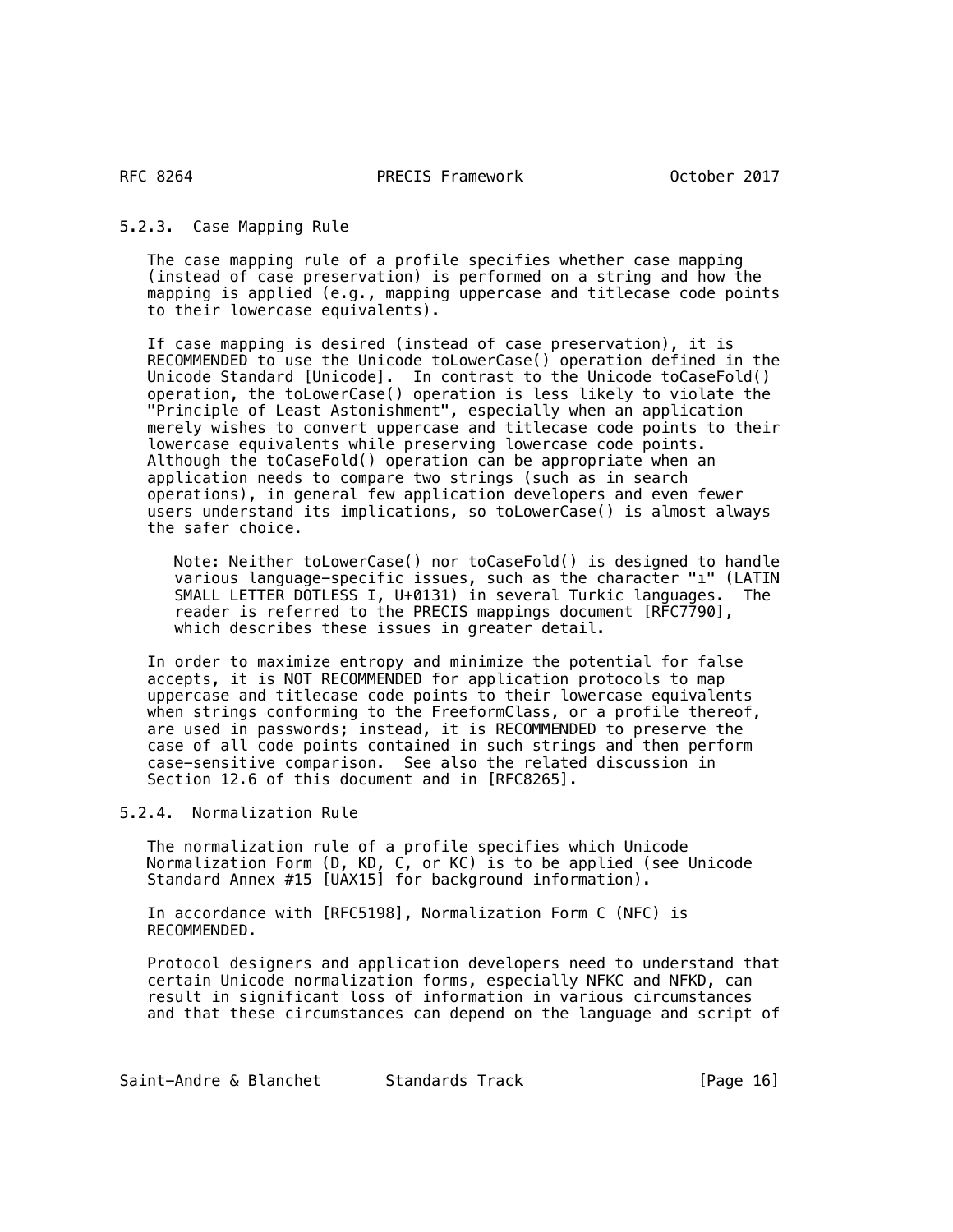RFC 8264

 the strings to which the normalization forms are applied. Extreme care should be taken when specifying the use of these normalization forms.

# 5.2.5. Directionality Rule

 The directionality rule of a profile specifies how to treat strings containing what are often called "right-to-left" (RTL) code points (see Unicode Standard Annex #9 [UAX9]). RTL code points come from scripts that are normally written from right to left and are considered by Unicode to, themselves, have right-to-left directionality. Some strings containing RTL code points also contain "left-to-right" (LTR) code points, such as ASCII numerals, as well as code points without directional properties. Consequently, such strings are known as "bidirectional strings".

 Presenting bidirectional strings in different layout systems (e.g., a user interface that is configured to handle primarily an RTL script vs. an interface that is configured to handle primarily an LTR script) can yield display results that, while predictable to those who understand the display rules, are counterintuitive to casual users. In particular, the same bidirectional string (in PRECIS terms) might not be presented in the same way to users of those different layout systems, even though the presentation is consistent within any particular layout system. In some applications, these presentation differences might be considered problematic and thus the application designers might wish to restrict the use of bidirectional strings by specifying a directionality rule. In other applications, these presentation differences might not be considered problematic (this especially tends to be true of more "free-form" strings) and thus no directionality rule is needed.

 The PRECIS framework does not directly address how to deal with bidirectional strings across all string classes and profiles nor does it define any new directionality rules, because at present there is no widely accepted and implemented solution for the safe display of arbitrary bidirectional strings beyond the Unicode bidirectional algorithm [UAX9]. Although rules for management and display of bidirectional strings have been defined for domain name labels and similar identifiers through the "Bidi Rule" specified in the IDNA2008 specification on right-to-left scripts [RFC5893], those rules are quite restrictive and are not necessarily applicable to all bidirectional strings.

 The authors of a PRECIS profile might believe that they need to define a new directionality rule of their own. Because of the complexity of the issues involved, such a belief is almost always misguided, even if the authors have done a great deal of careful

Saint-Andre & Blanchet Standards Track [Page 17]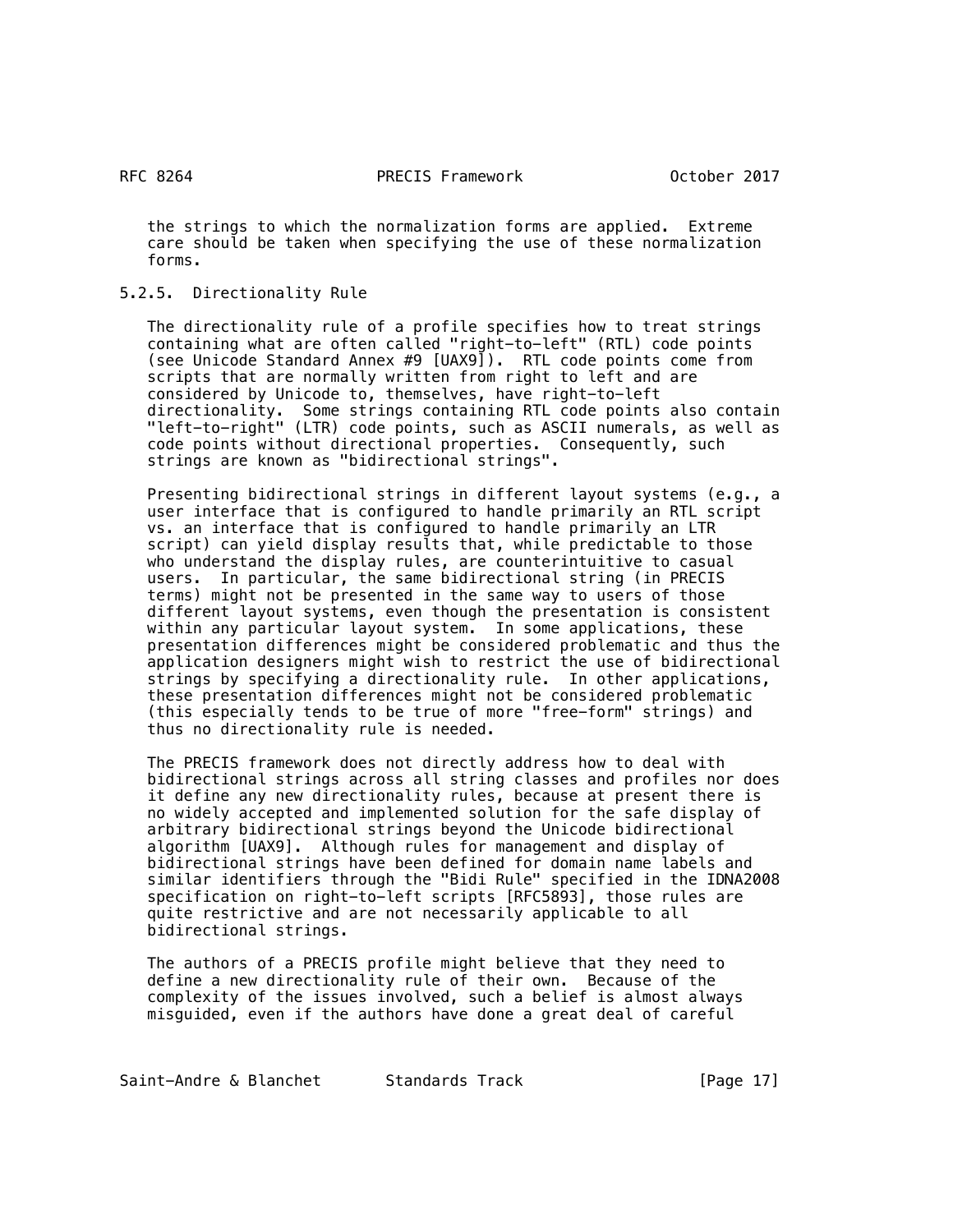research into the challenges of displaying bidirectional strings. This document strongly suggests that profile authors who are thinking about defining a new directionality rule should think again and instead consider using the "Bidi Rule" [RFC5893] (for profiles based on the IdentifierClass) or following the Unicode bidirectional algorithm [UAX9] (for profiles based on the FreeformClass or in situations where the IdentifierClass is not appropriate).

5.3. A Note about Spaces

 With regard to the IdentifierClass, the consensus of the PRECIS Working Group was that spaces are problematic for many reasons, including the following:

- o Many Unicode code points are confusable with SPACE (U+0020).
- o Even if non-ASCII space code points are mapped to SPACE (U+0020), space code points are often not rendered in user interfaces, leading to the possibility that a human user might consider a string containing spaces to be equivalent to the same string without spaces.
- o In some locales, some devices are known to generate a code point other than SPACE (U+0020), such as ZERO WIDTH JOINER (U+200D), when a user performs an action like pressing the space bar on a keyboard.

 One consequence of disallowing space code points in the IdentifierClass might be to effectively discourage their use within identifiers created in newer application protocols; given the challenges involved with properly handling space code points (especially non-ASCII space code points) in identifiers and other protocol strings, the PRECIS Working Group considered this to be a feature, not a bug.

 However, the FreeformClass does allow spaces; this in turn enables application protocols to define profiles of the FreeformClass that are more flexible than any profiles of the IdentifierClass. In addition, as explained in Section 6.3, application protocols can also define application-layer constructs containing spaces.

## 6. Applications

6.1. How to Use PRECIS in Applications

 Although PRECIS has been designed with applications in mind, internationalization is not suddenly made easy through the use of PRECIS. Indeed, because it is extremely difficult for protocol

Saint-Andre & Blanchet Standards Track [Page 18]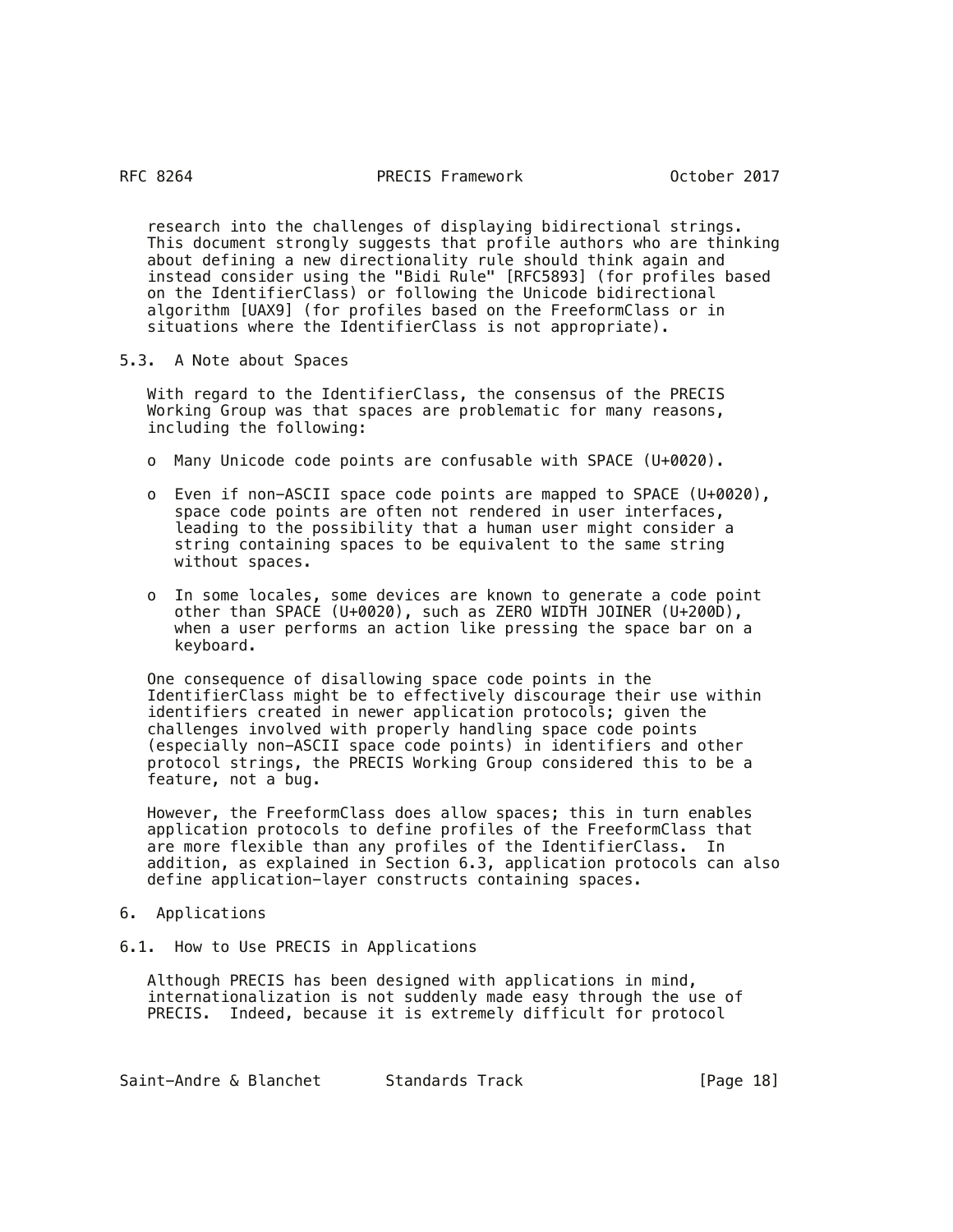designers and application developers to do the right thing for all users when supporting internationalized strings, often the safest option is to support only the ASCII range [RFC20] in various protocol slots. This state of affairs is unfortunate but is the direct result of the complexities involved with human languages (e.g., the vast number of code points, scripts, user communities, and rules with their inevitable exceptions), which kinds of strings application developers and their users wish to support, the wide range of devices that users employ to access services enabled by various Internet protocols, and so on.

 Despite these significant challenges, application and protocol developers sometimes persevere in attempting to support internationalized strings in their systems. These developers need to think carefully about how they will use the PRECIS string classes, or profiles thereof, in their applications. This section provides some guidelines to application developers (and to expert reviewers of application-protocol specifications).

- o Don't define your own profile unless absolutely necessary (see Section 5.1). Existing profiles have been designed for wide reuse. It is highly likely that an existing profile will meet your needs, especially given the ability to specify further excluded code points (Section 6.2) and to build application-layer constructs (see Section 6.3).
- o Do specify:
	- \* Exactly which entities are responsible for preparation, enforcement, and comparison of internationalized strings (e.g., servers or clients).
	- $*$  Exactly when those entities need to complete their tasks (e.g., a server might need to enforce the rules of a profile before allowing a client to gain network access).
	- \* Exactly which protocol slots need to be checked against which profiles (e.g., checking the address of a message's intended recipient against the UsernameCaseMapped profile [RFC8265] of the IdentifierClass or checking the password of a user against the OpaqueString profile [RFC8265] of the FreeformClass).

 See [RFC8265] and [RFC7622] for definitions of these matters for several applications.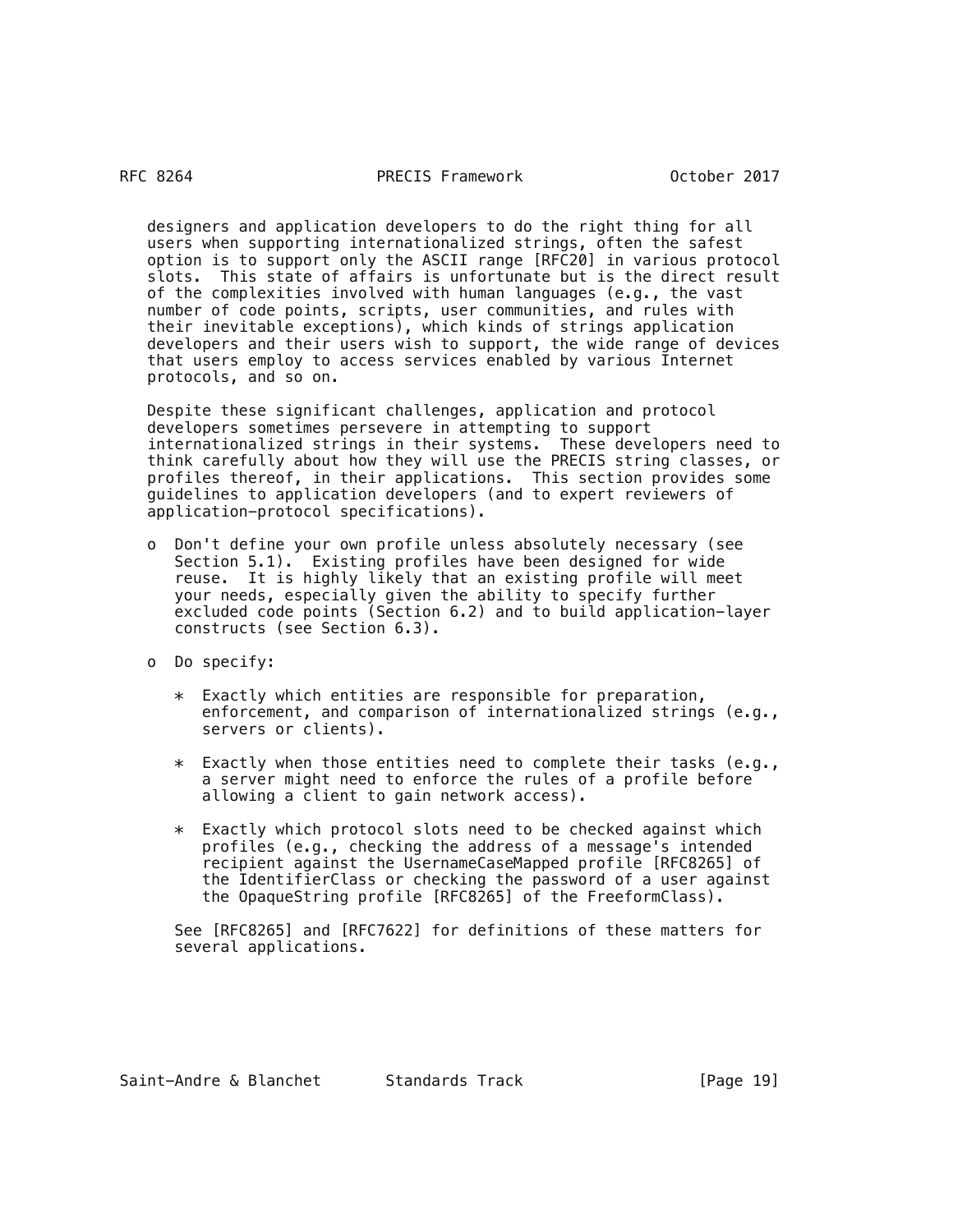# 6.2. Further Excluded Characters

 An application protocol that uses a profile MAY specify particular code points that are not allowed in relevant slots within that application protocol, above and beyond those excluded by the string class or profile.

That is, an application protocol MAY do either of the following:

- 1. Exclude specific code points that are allowed by the relevant string class.
- 2. Exclude code points matching certain Unicode properties (e.g., math symbols) that are included in the relevant PRECIS string class.

 As a result of such exclusions, code points that are defined as valid for the PRECIS string class or profile will be defined as disallowed for the relevant protocol slot.

 Typically, such exclusions are defined for the purpose of backward compatibility with legacy formats within an application protocol. These are defined for application protocols, not profiles, in order to prevent multiplication of profiles beyond necessity (see Section 5.1).

6.3. Building Application-Layer Constructs

 Sometimes, an application-layer construct does not map in a straightforward manner to one of the PRECIS string classes or a profile thereof. Consider, for example, the "simple username" construct in SASL [RFC4422]. Depending on the deployment, a simple username might take the form of a user's full name (e.g., the user's personal name followed by a space and then the user's family name). Such a simple username cannot be defined as an instance of the IdentifierClass or a profile thereof, because space code points are not allowed in the IdentifierClass; however, it could be defined using a space-separated sequence of IdentifierClass instances, as in the following ABNF [RFC5234] from [RFC8265]:

| username | $=$ userpart $*(1*SP$ userpart)                                                                                             |
|----------|-----------------------------------------------------------------------------------------------------------------------------|
| userpart | $= 1*(idpoint)$                                                                                                             |
|          | ; an "idpoint" is a Unicode code point that<br>; can be contained in a string conforming to<br>; the PRECIS IdentifierClass |

Saint-Andre & Blanchet Standards Track [Page 20]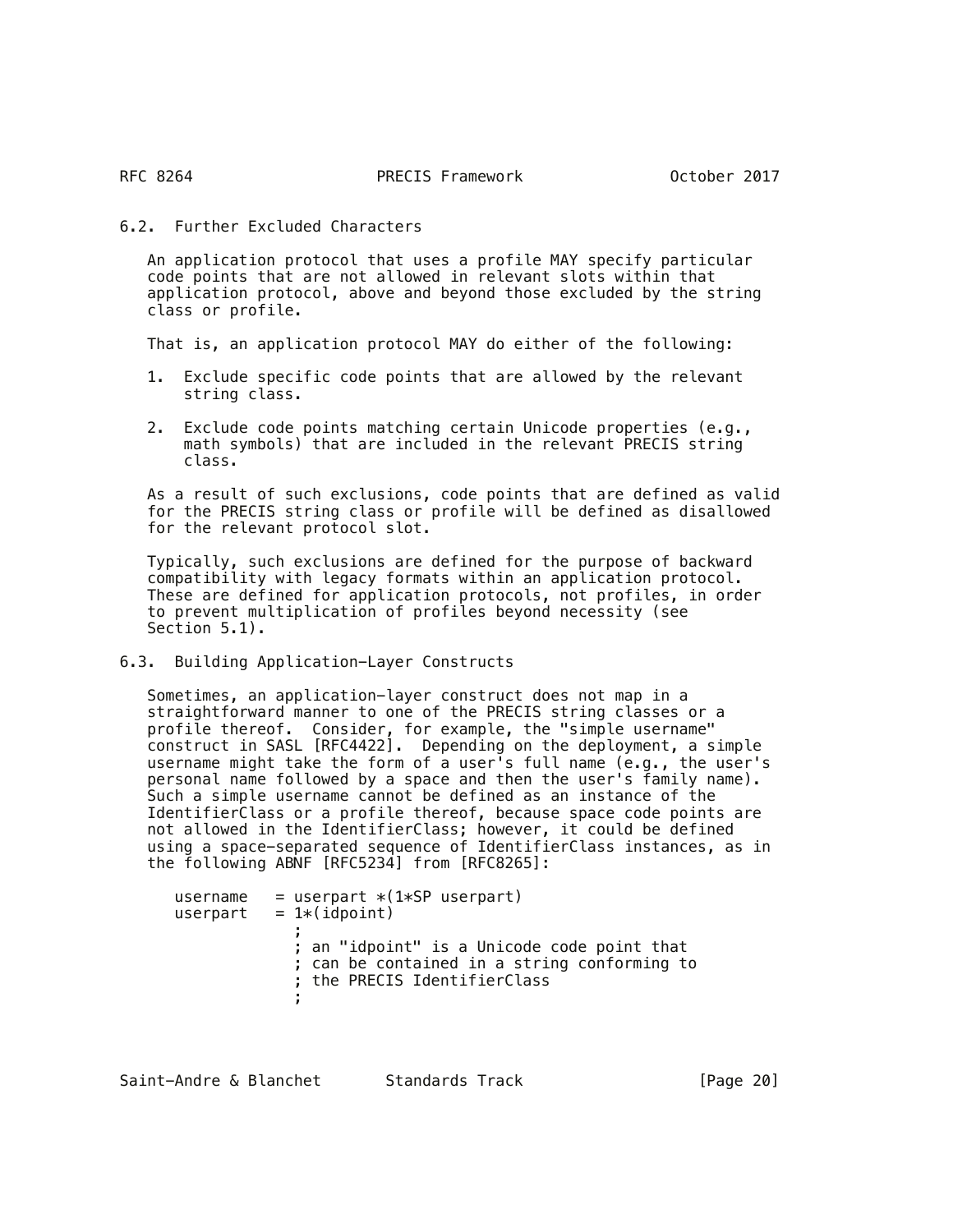Similar techniques could be used to define many application-layer constructs, say of the form "user@domain" or "/path/to/file".

7. Order of Operations

 To ensure proper comparison, the rules specified for a particular string class or profile MUST be applied in the following order:

- 1. Width Mapping Rule
- 2. Additional Mapping Rule
- 3. Case Mapping Rule
- 4. Normalization Rule
- 5. Directionality Rule
- 6. Behavioral rules for determining whether a code point is valid, allowed under a contextual rule, disallowed, or unassigned

 As already described, the width mapping, additional mapping, case mapping, normalization, and directionality rules are specified for each profile, whereas the behavioral rules are specified for each string class. Some of the logic behind this order is provided under Section 5.2.1 (see also the PRECIS mappings document [RFC7790]). In addition, this order is consistent with IDNA2008, and with both IDNA2003 and Stringprep before then, for the purpose of enabling code reuse and of ensuring as much continuity as possible with the Stringprep profiles that are obsoleted by several PRECIS profiles.

 Because of the order of operations specified here, applying the rules for any given PRECIS profile is not necessarily an idempotent procedure (e.g., under certain circumstances, such as when Unicode Normalization Form KC is used, performing Unicode normalization after case mapping can still yield uppercase characters for certain code points). Therefore, an implementation SHOULD apply the rules repeatedly until the output string is stable; if the output string does not stabilize after reapplying the rules three (3) additional times after the first application, the implementation SHOULD terminate application of the rules and reject the input string as invalid.

8. Code Point Properties

 In order to implement the string classes described above, this document does the following: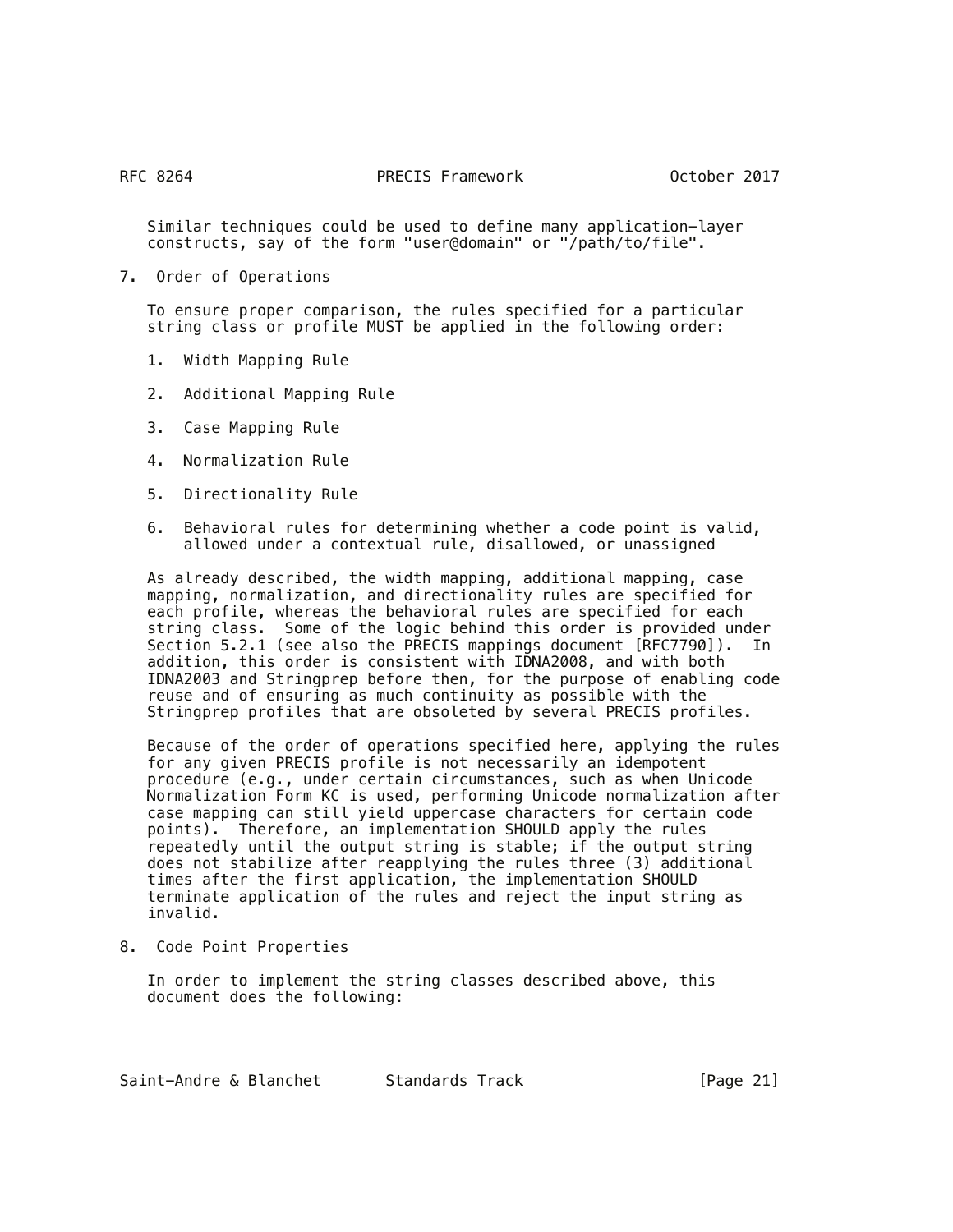- 1. Reviews and classifies the collections of code points in the Unicode coded character set by examining various code point properties.
- 2. Defines an algorithm for determining a derived property value, which can depend on the string class being used by the relevant application protocol.

 This document is not intended to specify precisely how derived property values are to be applied in protocol strings. That information is the responsibility of the protocol specification that uses or profiles a PRECIS string class from this document. The value of the property is to be interpreted as follows.

- PROTOCOL VALID Those code points that are allowed to be used in any PRECIS string class (currently, IdentifierClass and FreeformClass). The abbreviated term "PVALID" is used to refer to this value in the remainder of this document.
- SPECIFIC CLASS PROTOCOL VALID Those code points that are allowed to be used in specific string classes. In the remainder of this document, the abbreviated term  $*$  PVAL is used, where  $* = (ID \mid$ FREE), i.e., either "FREE\_PVAL" for the FreeformClass or "ID\_PVAL" for the IdentifierClass. In practice, the derived property ID\_PVAL is not used in this specification, because every ID\_PVAL code point is PVALID.
- CONTEXTUAL RULE REQUIRED Some characteristics of the code point, such as its being invisible in certain contexts or problematic in others, require that it not be used in a string unless specific other code points or properties are present in the string. As in IDNA2008, there are two subdivisions of CONTEXTUAL RULE REQUIRED: the first for Join\_controls (called "CONTEXTJ") and the second for other code points (called "CONTEXTO"). A string MUST NOT contain any characters whose validity is context-dependent, unless the validity is positively confirmed by a contextual rule. To check this, each code point identified as CONTEXTJ or CONTEXTO in the "PRECIS Derived Property Value" registry (Section 11.1) MUST have a non-null rule. If such a code point is missing a rule, the string is invalid. If the rule exists but the result of applying the rule is negative or inconclusive, the proposed string is invalid. The most notable of the CONTEXTUAL RULE REQUIRED code points are the Join Control code points ZERO WIDTH JOINER (U+200D) and ZERO WIDTH NON-JOINER (U+200C), which have a derived property value of CONTEXTJ. See Appendix A of [RFC5892] for more information.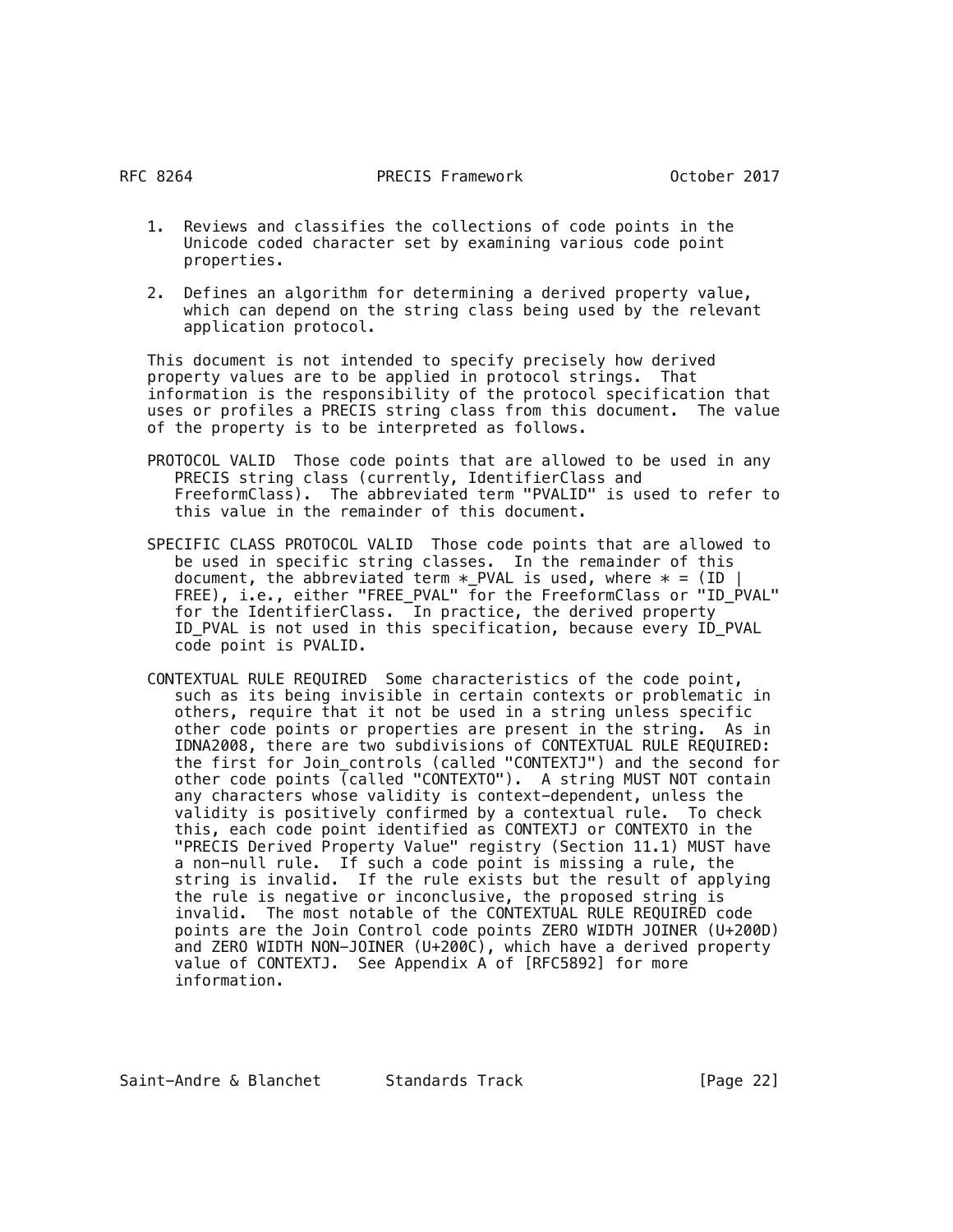RFC 8264

 DISALLOWED Those code points that are not permitted in any PRECIS string class.

 SPECIFIC CLASS DISALLOWED Those code points that are not to be included in one of the string classes but that might be permitted in others. In the remainder of this document, the abbreviated term  $\ast$ \_DIS is used, where  $\ast$  = (ID | FREE), i.e., either "FREE\_DIS" for the FreeformClass or "ID\_DIS" for the IdentifierClass. In practice, the derived property FREE\_DIS is not used in this specification, because every FREE\_DIS code point is DISALLOWED.

 UNASSIGNED Those code points that are not designated (i.e., are unassigned) in the Unicode Standard.

 The algorithm to calculate the value of the derived property is as follows (implementations MUST NOT modify the order of operations within this algorithm, because doing so would cause inconsistent results across implementations):

```
 If .cp. .in. Exceptions Then Exceptions(cp);
Else If .cp. .in. BackwardCompatible Then BackwardCompatible(cp);
Else If .cp. .in. Unassigned Then UNASSIGNED;
Else If .cp. .in. ASCII7 Then PVALID;
Else If .cp. .in. JoinControl Then CONTEXTJ;
Else If .cp. .in. OldHangulJamo Then DISALLOWED;
Else If .cp. .in. PrecisIgnorableProperties Then DISALLOWED;
Else If .cp. .in. Controls Then DISALLOWED;
Else If .cp. .in. HasCompat Then ID_DIS or FREE_PVAL;
Else If .cp. .in. LetterDigits Then PVALID;
Else If .cp. . in. OtherLetterDigits Then ID_DIS or FREE_PVAL;
Else If .cp. .in. Spaces Then ID_DIS or FREE_PVAL;
Else If .cp. .in. Symbols Then ID_DIS or FREE_PVAL;
Else If .cp. .in. Punctuation Then ID_DIS or FREE_PVAL;
Else DISALLOWED;
```
 The value of the derived property calculated can depend on the string class; for example, if an identifier used in an application protocol is defined as profiling the PRECIS IdentifierClass then a space character such as SPACE (U+0020) would be assigned to ID\_DIS, whereas if an identifier is defined as profiling the PRECIS FreeformClass then the character would be assigned to FREE\_PVAL. For the sake of brevity, the designation "FREE\_PVAL" is used herein, instead of the longer designation "ID\_DIS or FREE\_PVAL". In practice, the derived properties ID\_PVAL and FREE\_DIS are not used in this specification, because every ID\_PVAL code point is PVALID and every FREE\_DIS code point is DISALLOWED.

Saint-Andre & Blanchet Standards Track [Page 23]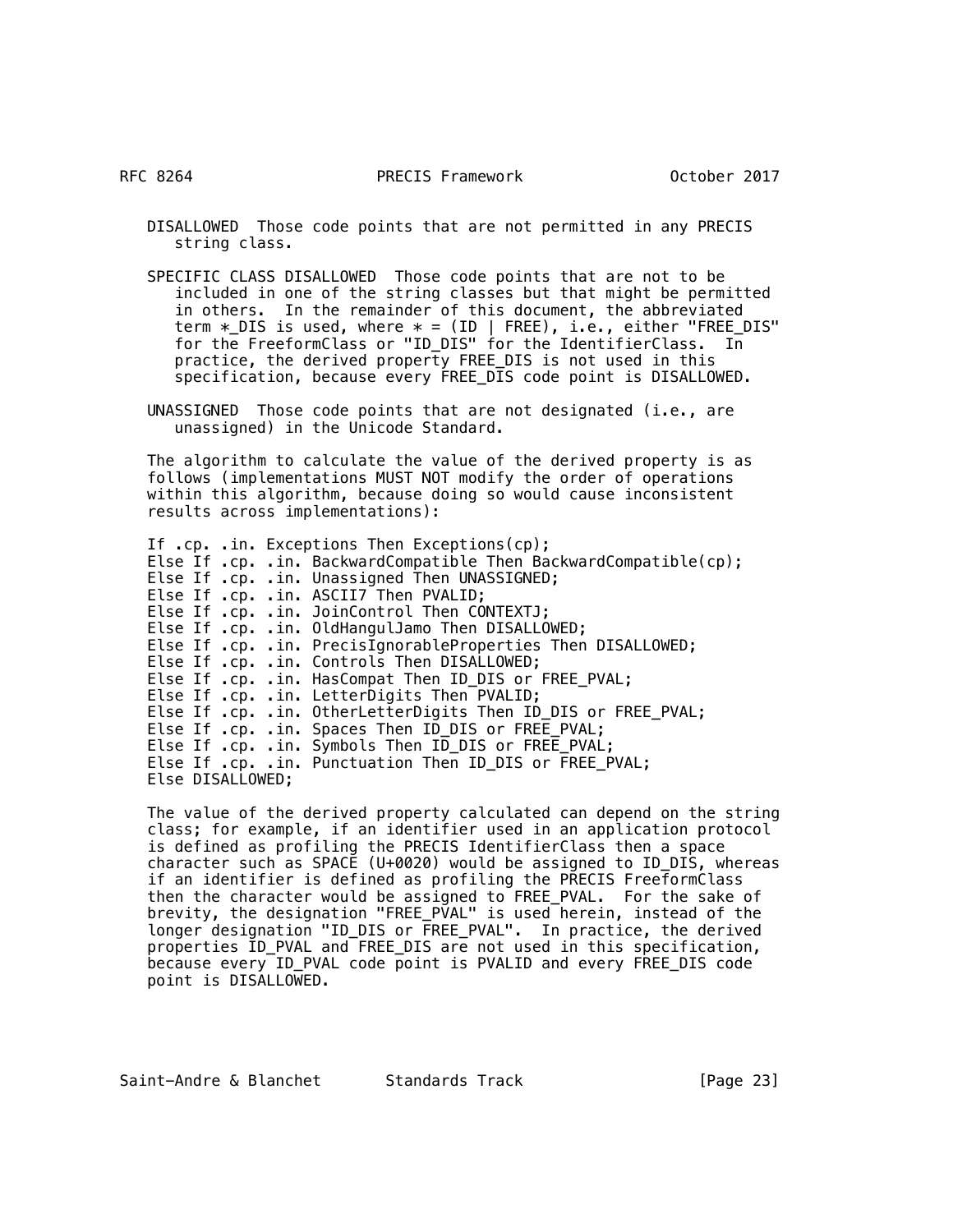Use of the name of a rule (such as "Exceptions") implies the set of code points that the rule defines, whereas the same name as a function call (such as "Exceptions(cp)") implies the value that the code point has in the Exceptions table.

 The mechanisms described here allow determination of the value of the property for future versions of Unicode (including code points added after Unicode 5.2 or 7.0, depending on the category, because some categories mentioned in this document are simply pointers to IDNA2008 and therefore were defined at the time of Unicode 5.2). Changes in Unicode properties that do not affect the outcome of this process therefore do not affect this framework. For example, a code point can have its Unicode General\_Category value change from So to Sm, or from Lo to Ll, without affecting the algorithm results. Moreover, even if such changes were to result, the BackwardCompatible list (Section 9.7) can be adjusted to ensure the stability of the results.

9. Category Definitions Used to Calculate Derived Property

The derived property obtains its value based on a two-step procedure:

- 1. Code points are placed in one or more character categories either (1) based on core properties defined by the Unicode Standard or (2) by treating the code point as an exception and addressing the code point based on its code point value. These categories are not mutually exclusive.
- 2. Set operations are used with these categories to determine the values for a property specific to a given string class. These operations are specified under Section 8.

 Note: Unicode property names and property value names might have short abbreviations, such as "gc" for the General\_Category property and "Ll" for the Lowercase\_Letter property value of the gc property.

 In the following specification of character categories, the operation that returns the value of a particular Unicode code point property for a code point is designated by using the formal name of that property (from the Unicode PropertyAliases.txt file [PropertyAliases] followed by "(cp)" for "code point". For example, the value of the General\_Category property for a code point is indicated by General\_Category(cp).

 The first ten categories (A-J) shown below were previously defined for IDNA2008 and are referenced from [RFC5892] to ease the understanding of how PRECIS handles various code points. Some of these categories are reused in PRECIS, and some of them are not;

Saint-Andre & Blanchet Standards Track [Page 24]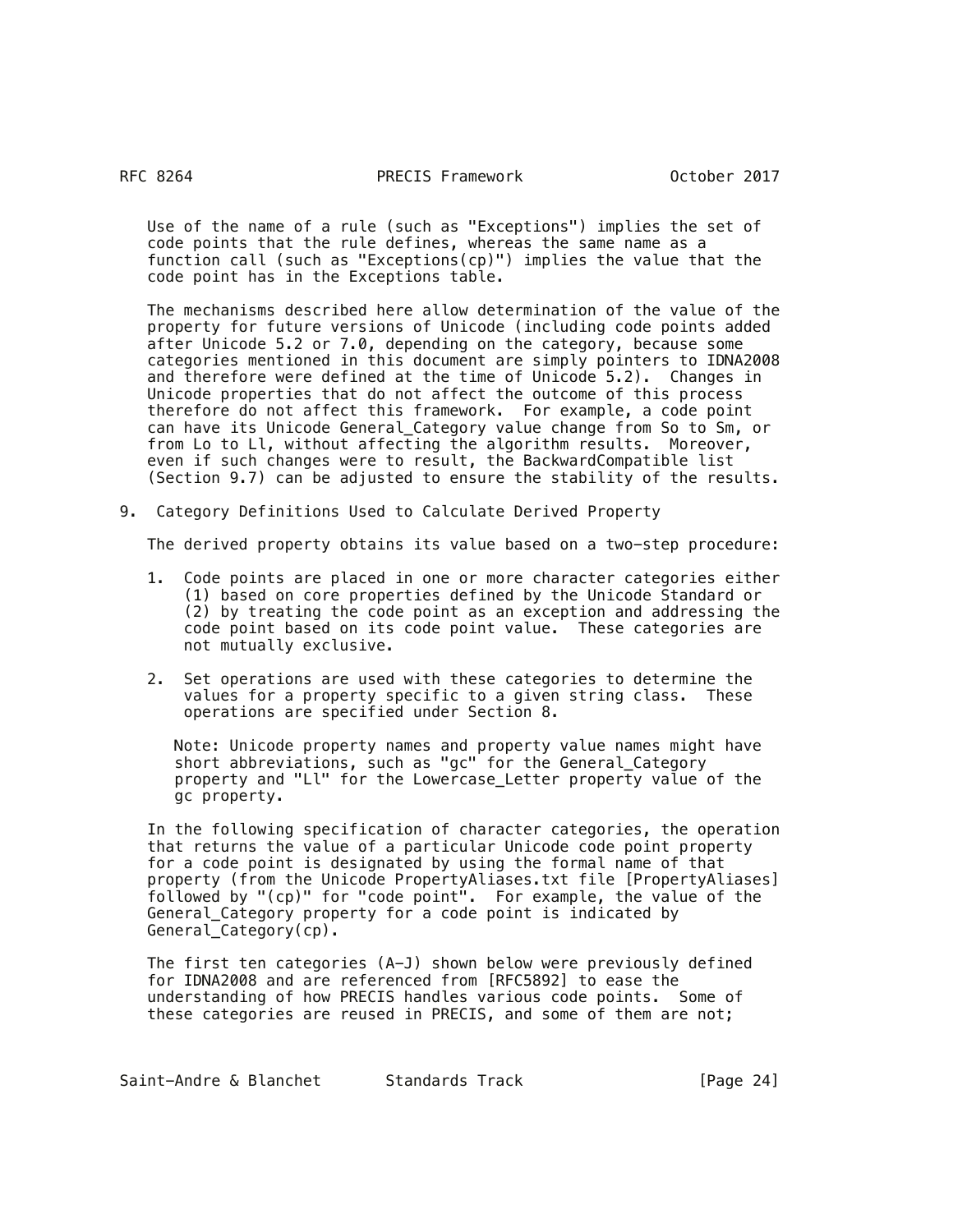however, the lettering of categories is retained to prevent overlap and to ease implementation of both IDNA2008 and PRECIS in a single software application. The next eight categories (K-R) are specific to PRECIS.

9.1. LetterDigits (A)

 This category is defined in Section 2.1 of [RFC5892] and is included by reference for use in PRECIS.

9.2. Unstable (B)

 This category is defined in Section 2.2 of [RFC5892]. However, it is not used in PRECIS.

9.3. IgnorableProperties (C)

 This category is defined in Section 2.3 of [RFC5892]. However, it is not used in PRECIS.

 Note: See the PrecisIgnorableProperties ("M") category below for a more inclusive category used in PRECIS identifiers.

9.4. IgnorableBlocks (D)

 This category is defined in Section 2.4 of [RFC5892]. However, it is not used in PRECIS.

9.5. LDH (E)

 This category is defined in Section 2.5 of [RFC5892]. However, it is not used in PRECIS.

 Note: See the ASCII7 ("K") category below for a more inclusive category used in PRECIS identifiers.

9.6. Exceptions (F)

 This category is defined in Section 2.6 of [RFC5892] and is included by reference for use in PRECIS.

9.7. BackwardCompatible (G)

 This category is defined in Section 2.7 of [RFC5892] and is included by reference for use in PRECIS.

 Note: Management of this category is handled via the processes specified in [RFC5892]. At the time of this writing (and also at the

Saint-Andre & Blanchet Standards Track [Page 25]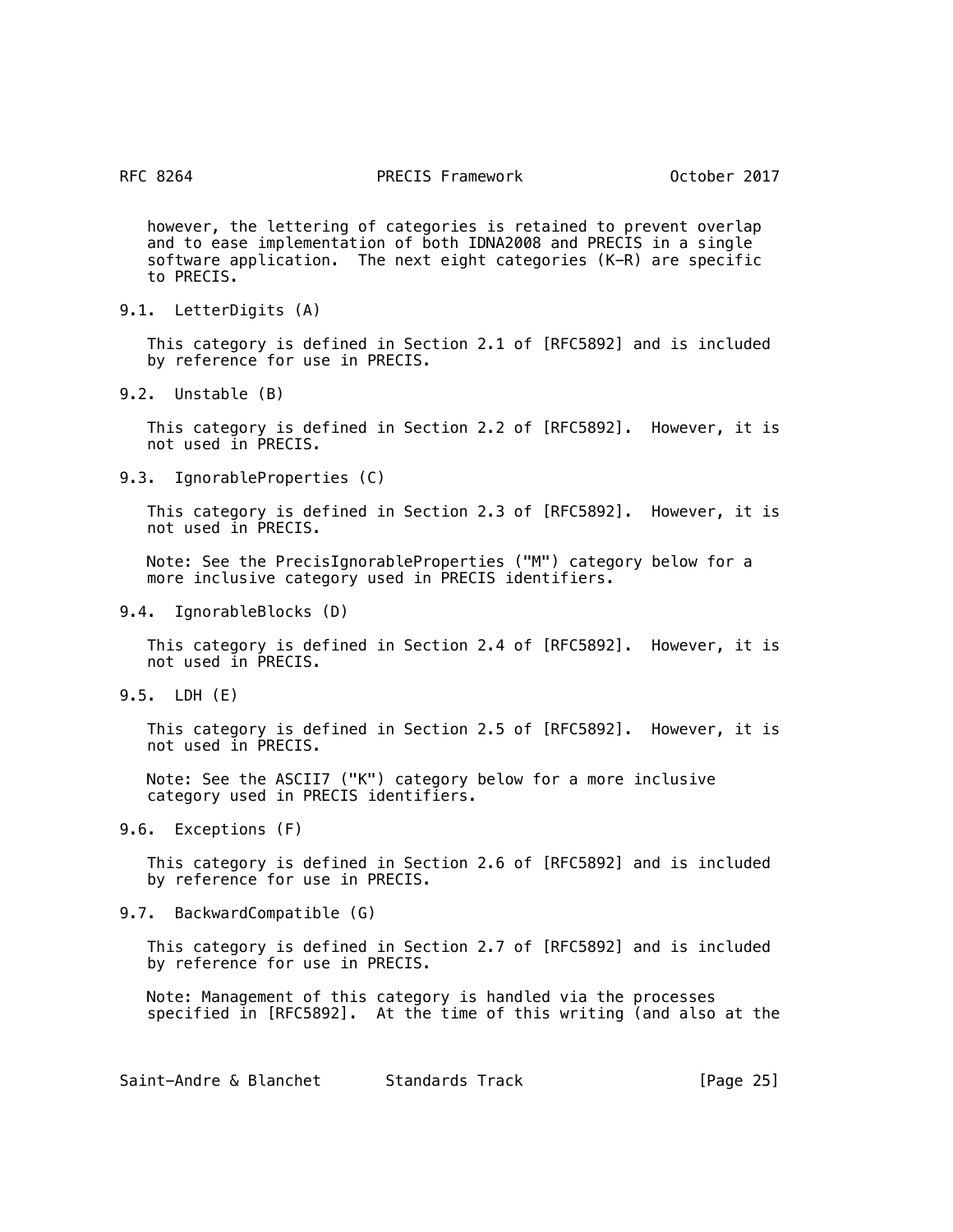time that RFC 5892 was published), this category consisted of the empty set; however, that is subject to change as described in RFC 5892.

9.8. JoinControl (H)

 This category is defined in Section 2.8 of [RFC5892] and is included by reference for use in PRECIS.

 Note: In particular, the code points ZERO WIDTH JOINER (U+200D) and ZERO WIDTH NON-JOINER (U+200C) are necessary to produce certain combinations of characters in certain scripts (e.g., Arabic, Persian, and Indic scripts), but if used in other contexts, they can have consequences that violate the "Principle of Least Astonishment". Therefore, these code points are allowed only in contexts where they are appropriate, specifically where the relevant rule (CONTEXTJ or CONTEXTO) has been defined. See [RFC5892] and [RFC5894] for further discussion.

9.9. OldHangulJamo (I)

 This category is defined in Section 2.9 of [RFC5892] and is included by reference for use in PRECIS.

 Note: Exclusion of these code points results in disallowing certain archaic Korean syllables and in restricting supported Korean syllables to preformed, modern Hangul characters.

9.10. Unassigned (J)

 This category is defined in Section 2.10 of [RFC5892] and is included by reference for use in PRECIS.

9.11. ASCII7 (K)

 This PRECIS-specific category consists of all printable, non-space code points from the 7-bit ASCII range. By applying this category, the algorithm specified under Section 8 exempts these code points from other rules that might be applied during PRECIS processing, on the assumption that these code points are in such wide use that disallowing them would be counterproductive.

K: cp is in {0021..007E}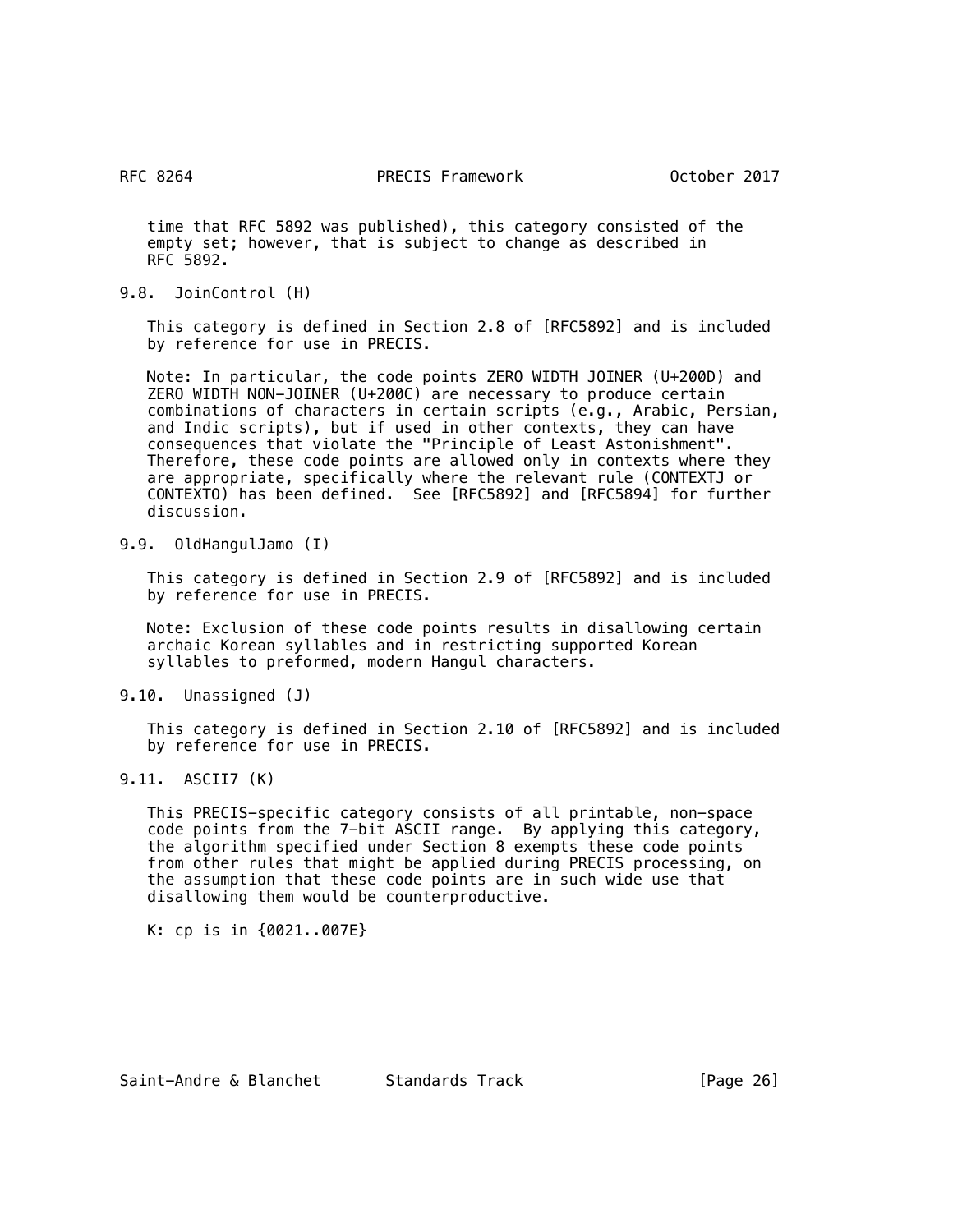9.12. Controls (L)

 This PRECIS-specific category consists of all control code points, such as LINE FEED (U+000A).

L:  $Control(op) = True$ 

9.13. PrecisIgnorableProperties (M)

 This PRECIS-specific category is used to group code points that are discouraged from use in PRECIS string classes.

 M: Default\_Ignorable\_Code\_Point(cp) = True or  $Noncharacter\_Code\_Point(cp) = True$ 

 The definition for Default\_Ignorable\_Code\_Point can be found in the DerivedCoreProperties.txt file [DerivedCoreProperties].

 Note: In general, these code points are constructs such as so-called "soft hyphens", certain joining code points, various specialized code points for use within Unicode itself (e.g., language tags and variation selectors), and so on. Disallowing these code points in PRECIS reduces the potential for unexpected results in the use of internationalized strings.

9.14. Spaces (N)

 This PRECIS-specific category is used to group code points that are spaces.

N: General\_Category(cp) is in {Zs}

9.15. Symbols (O)

 This PRECIS-specific category is used to group code points that are symbols.

O: General\_Category(cp) is in {Sm, Sc, Sk, So}

9.16. Punctuation (P)

 This PRECIS-specific category is used to group code points that are punctuation.

P: General\_Category(cp) is in {Pc, Pd, Ps, Pe, Pi, Pf, Po}

Saint-Andre & Blanchet Standards Track [Page 27]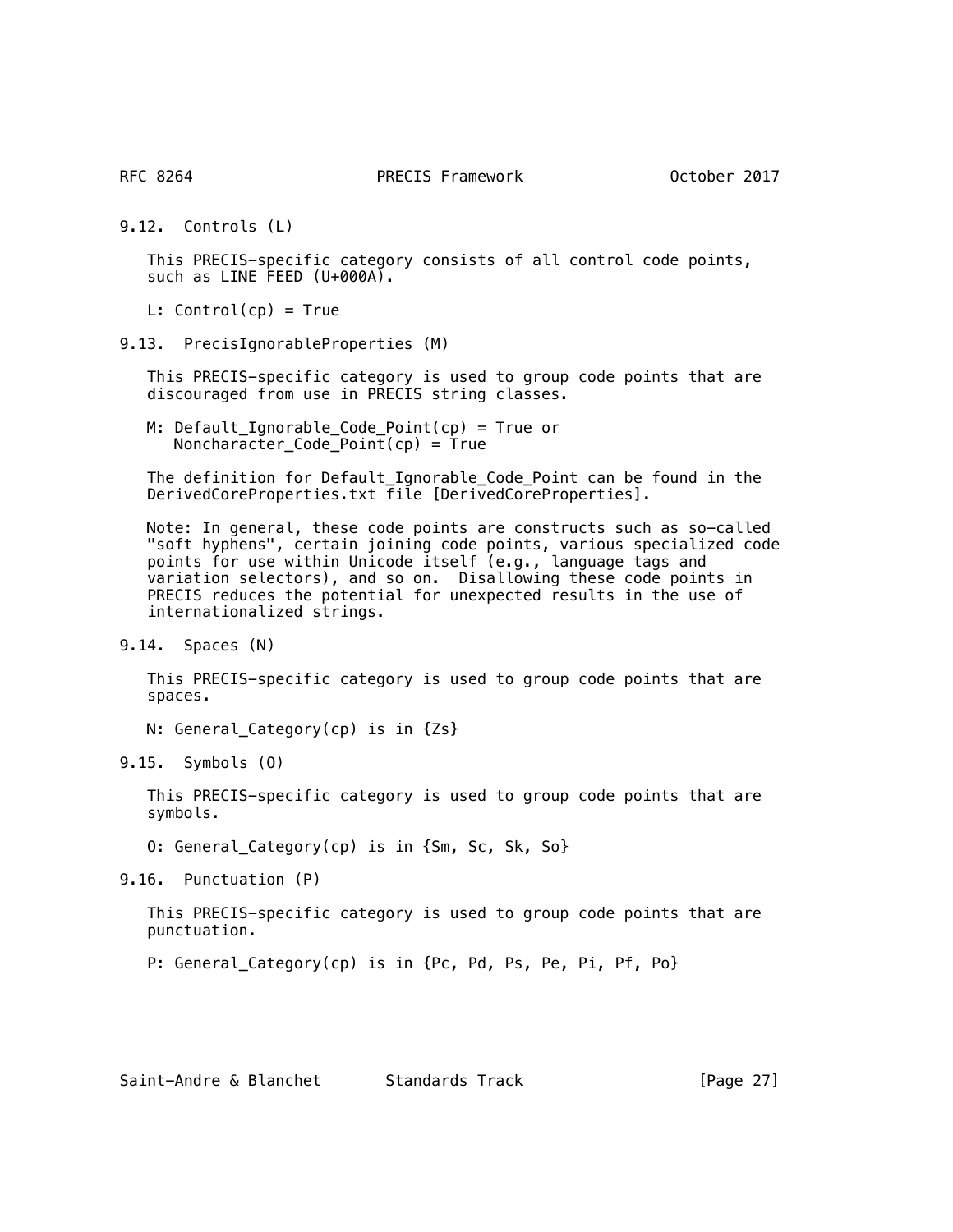9.17. HasCompat (Q)

 This PRECIS-specific category is used to group any code point that is decomposed and recomposed into something other than itself under Unicode Normalization Form KC.

 $Q: \text{toNFKC}(\text{cp}) \text{ != } \text{cp}$ 

 Typically, this category is true of code points that are "compatibility decomposable characters" as defined in the Unicode Standard.

 The toNFKC() operation returns the code point in Normalization Form KC. For more information, see Unicode Standard Annex #15 [UAX15].

9.18. OtherLetterDigits (R)

 This PRECIS-specific category is used to group code points that are letters and digits other than the "traditional" letters and digits grouped under the LetterDigits ("A") category (see Section 9.1).

R: General\_Category(cp) is in {Lt, Nl, No, Me}

10. Guidelines for Designated Experts

 Experience with internationalization in application protocols has shown that protocol designers and application developers usually do not understand the subtleties and trade-offs involved with internationalization and that they need considerable guidance in making reasonable decisions with regard to the options before them.

Therefore:

- o Protocol designers are strongly encouraged to question the assumption that they need to define new profiles, because existing profiles are designed for wide reuse (see Section 5 for further discussion).
- o Those who persist in defining new profiles are strongly encouraged to clearly explain a strong justification for doing so and to publish a stable specification that provides all of the information described under Section 11.3.
- o The designated experts for profile registration requests ought to seek answers to all of the questions provided under Section 11.3 and ought to encourage applicants to provide a stable specification documenting the profile (even though the

Saint-Andre & Blanchet Standards Track [Page 28]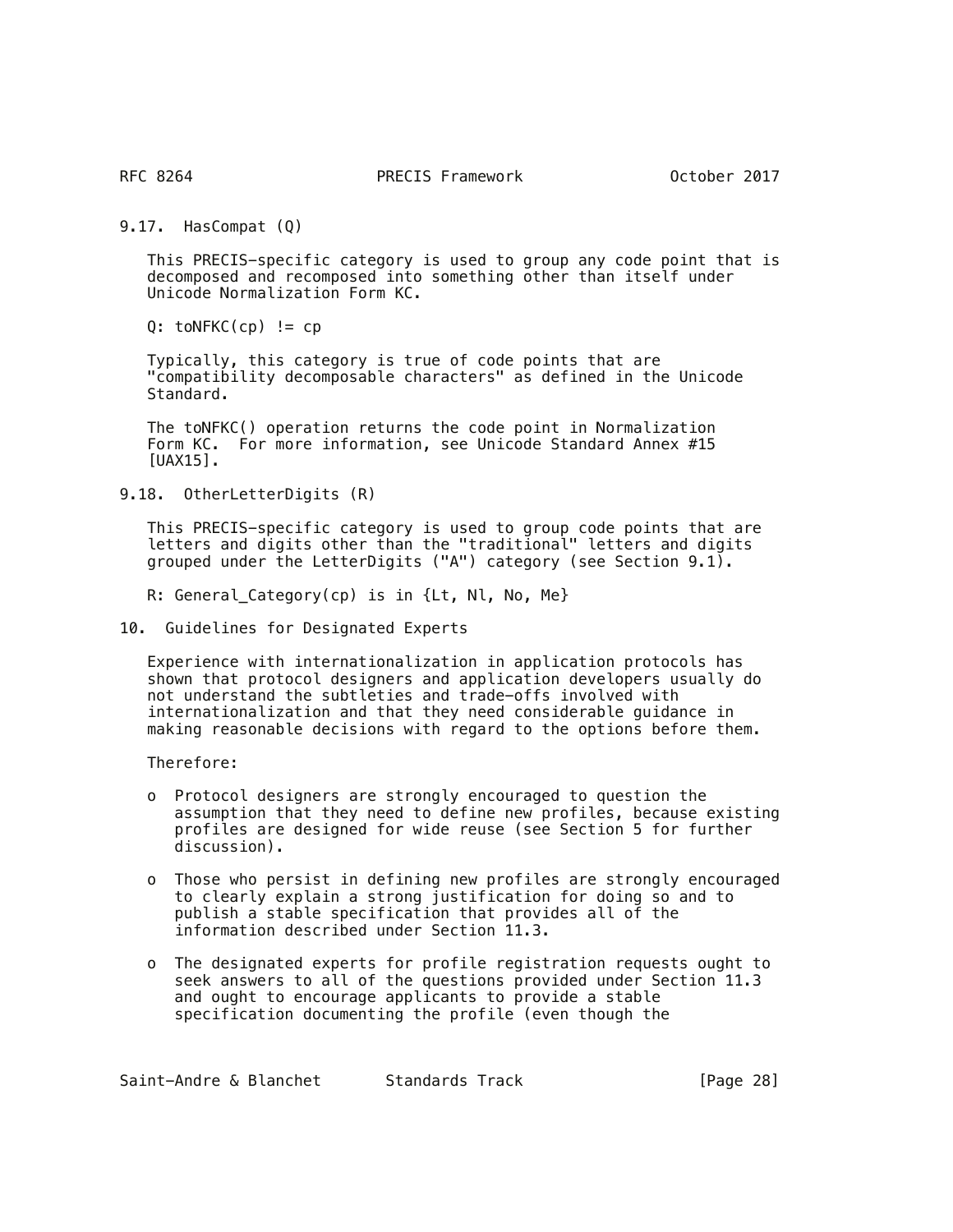registration policy for PRECIS profiles is "Expert Review" and a stable specification is not strictly required).

- o Developers of applications that use PRECIS are strongly encouraged to apply the guidelines provided under Section 6 and to seek out the advice of the designated experts or other knowledgeable individuals in doing so.
- o All parties are strongly encouraged to help prevent the multiplication of profiles beyond necessity, as described under Section 5.1, and to use PRECIS in ways that will minimize user confusion and insecure application behavior.

 Internationalization can be difficult and contentious; designated experts, profile registrants, and application developers are strongly encouraged to work together in a spirit of good faith and mutual understanding to achieve rough consensus on profile registration requests and the use of PRECIS in particular applications. They are also encouraged to bring additional expertise into the discussion if that would be helpful in adding perspective or otherwise resolving issues.

- 11. IANA Considerations
- 11.1. PRECIS Derived Property Value Registry

 IANA has created and now maintains the "PRECIS Derived Property Value" registry (<https://www.iana.org/assignments/precis-tables/>), which records the derived properties for each version of Unicode released starting from version 6.3. The derived property value is to be calculated in cooperation with a designated expert [RFC8126] according to the rules specified under Sections 8 and 9.

 The IESG is to be notified if backward-incompatible changes to the table of derived properties are discovered or if other problems arise during the process of creating the table of derived property values or during Expert Review. Changes to the rules defined under Sections 8 and 9 require IETF Review.

 Note: IANA is requested to not make further updates to this registry until it receives notice from the IESG that the issues described in [IAB-Statement] and Section 13.5 of this document have been settled.

# 11.2. PRECIS Base Classes Registry

 IANA has created the "PRECIS Base Classes" registry (<https://www.iana.org/assignments/precis-parameters/>). In accordance with [RFC8126], the registration policy is "RFC Required".

Saint-Andre & Blanchet Standards Track [Page 29]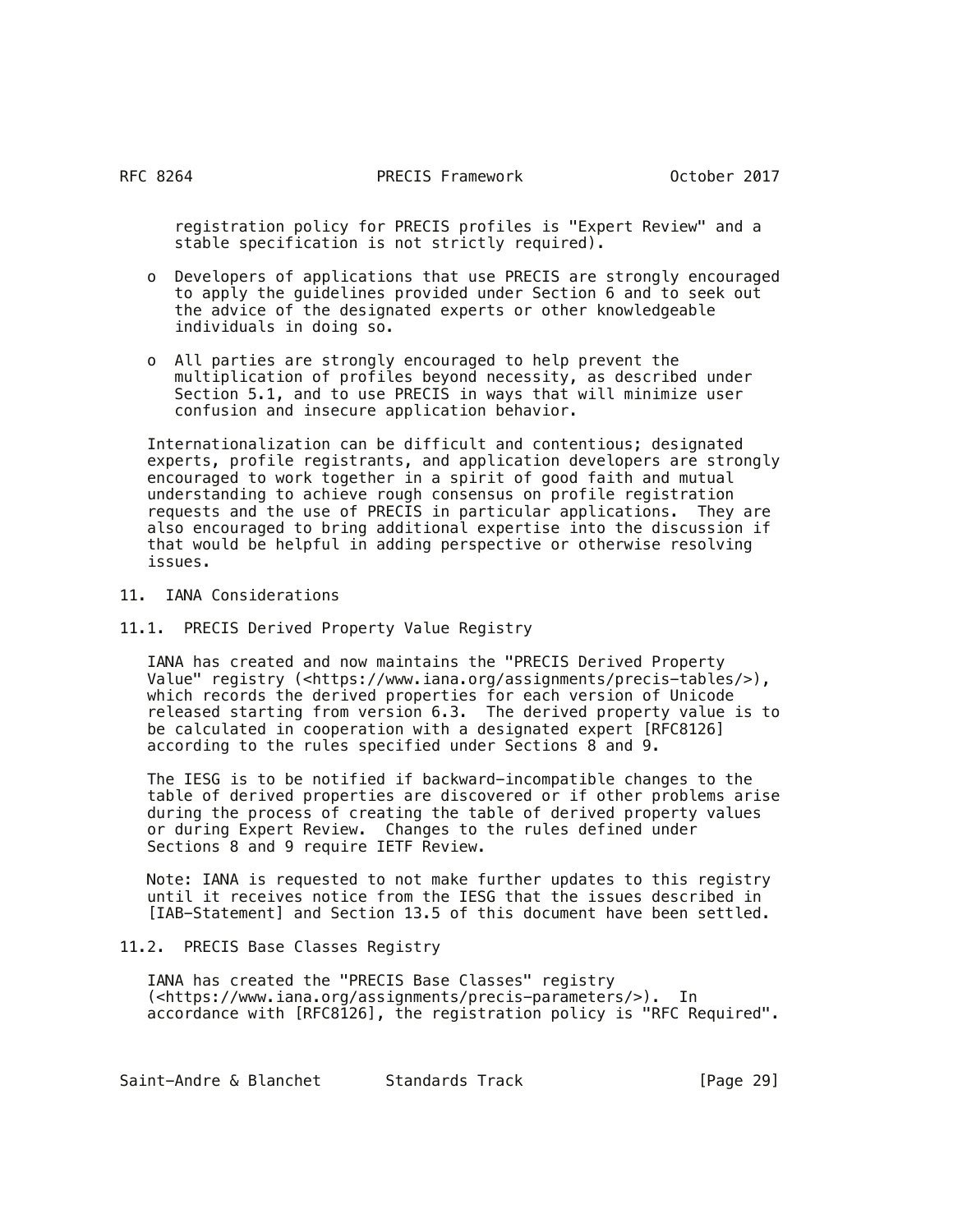The registration template is as follows:

Base Class: [the name of the PRECIS string class]

 Description: [a brief description of the PRECIS string class and its intended use, e.g., "A sequence of letters, numbers, and symbols that is used to identify or address a network entity."]

Reference: [the RFC number]

The initial registrations are as follows:

 Base Class: FreeformClass Description: A sequence of letters, numbers, symbols, spaces, and other code points that is used for free-form strings. Specification: Section 4.3 of RFC 8264

 Base Class: IdentifierClass Description: A sequence of letters, numbers, and symbols that is used to identify or address a network entity. Specification: Section 4.2 of RFC 8264

11.3. PRECIS Profiles Registry

 IANA has created the "PRECIS Profiles" registry (<https://www.iana.org/assignments/precis-parameters/>) to identify profiles that use the PRECIS string classes. In accordance with [RFC8126], the registration policy is "Expert Review". This policy was chosen in order to ease the burden of registration while ensuring that "customers" of PRECIS receive appropriate guidance regarding the sometimes complex and subtle internationalization issues related to profiles of PRECIS string classes.

The registration template is as follows:

Name: [the name of the profile]

Base Class: [which PRECIS string class is being profiled]

 Applicability: [the specific protocol elements to which this profile applies, e.g., "Usernames in security and application protocols."]

 Replaces: [the Stringprep profile that this PRECIS profile replaces, if any]

 Width Mapping Rule: [the behavioral rule for handling of width, e.g., "Map fullwidth and halfwidth code points to their compatibility variants."]

Saint-Andre & Blanchet Standards Track [Page 30]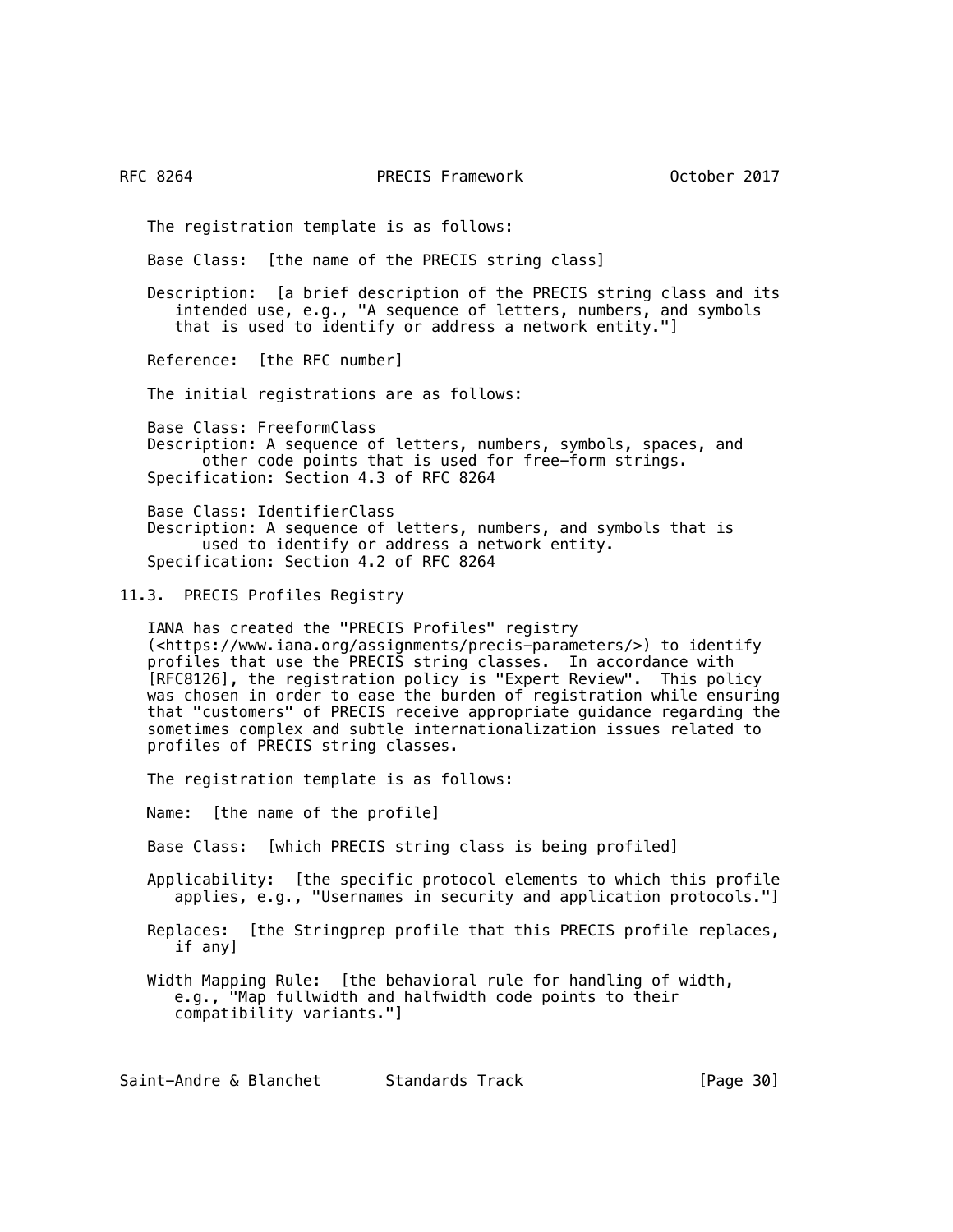- Additional Mapping Rule: [any additional mappings that are required or recommended, e.g., "Map non-ASCII space code points to SPACE  $(U+0020)$ ."]
- Case Mapping Rule: [the behavioral rule for handling of case, e.g., "Apply the Unicode toLowerCase() operation."]
- Normalization Rule: [which Unicode normalization form is applied, e.g., "NFC"]
- Directionality Rule: [the behavioral rule for handling of right-toleft code points, e.g., "The 'Bidi Rule' defined in RFC 5893 applies."]
- Enforcement: [which entities enforce the rules, and when that enforcement occurs during protocol operations]
- Specification: [a pointer to relevant documentation, such as an RFC or Internet-Draft]

 In order to request a review, the registrant shall send a completed template to the <precis@ietf.org> list or its designated successor.

 Factors to focus on while defining profiles and reviewing profile registrations include the following:

- o Would an existing PRECIS string class or profile solve the problem? If not, why not? (See Section 5.1 for related considerations.)
- o Is the problem being addressed by this profile well defined?
- o Does the specification define what kinds of applications are involved and the protocol elements to which this profile applies?
- o Is the profile clearly defined?
- o Is the profile based on an appropriate dividing line between user interface (culture, context, intent, locale, device limitations, etc.) and the use of conformant strings in protocol elements?
- o Are the width mapping, case mapping, additional mapping, normalization, and directionality rules appropriate for the intended use?
- o Does the profile explain which entities enforce the rules and when such enforcement occurs during protocol operations?

| Saint-Andre & Blanchet | Standards Track | [Page 31] |
|------------------------|-----------------|-----------|
|------------------------|-----------------|-----------|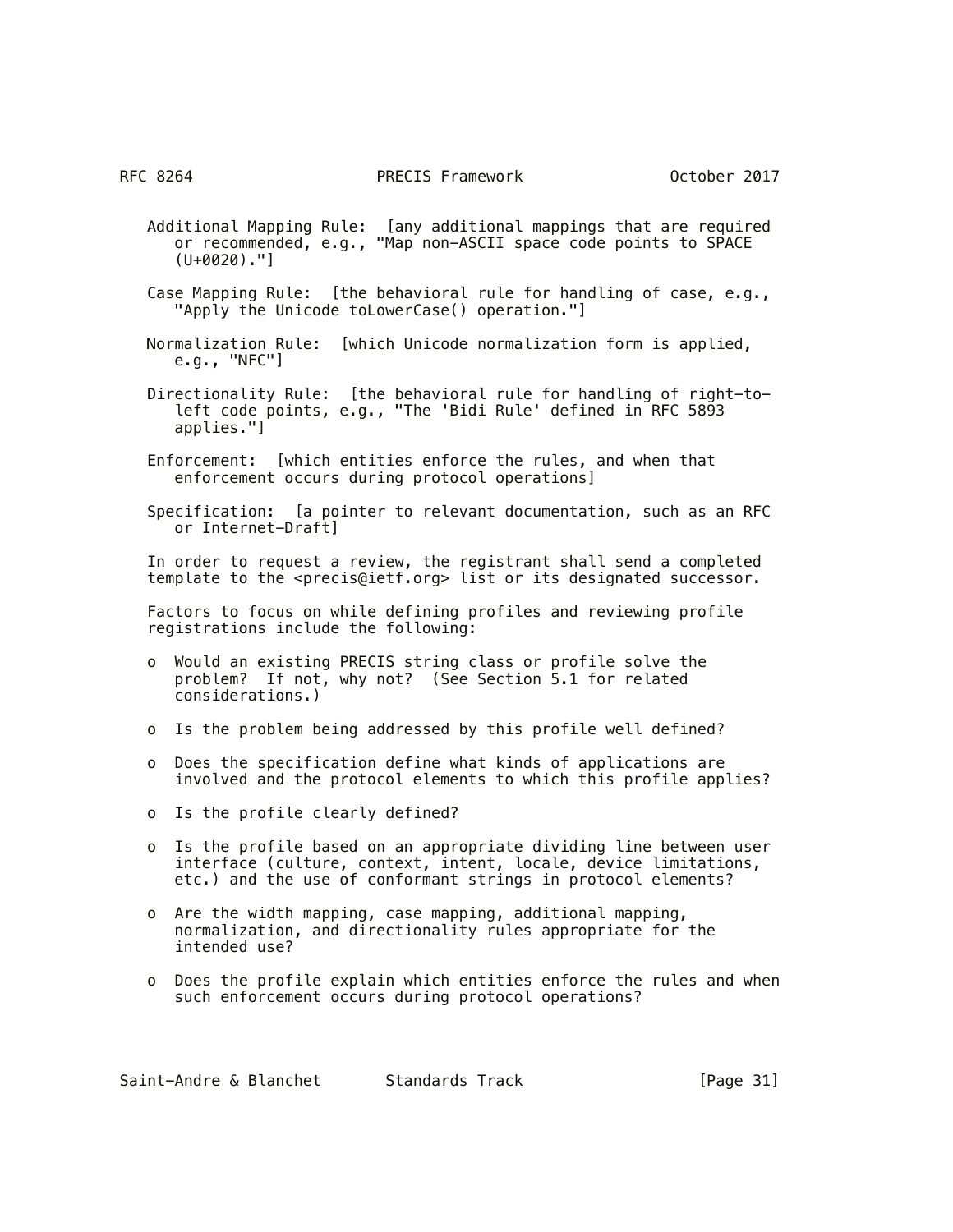- o Does the profile reduce the degree to which human users could be surprised or confused by application behavior (the "Principle of Least Astonishment")?
- o Does the profile introduce any new security concerns such as those described under Section 12 of this document (e.g., false accepts for authentication or authorization)?
- 12. Security Considerations
- 12.1. General Issues

 If input strings that appear "the same" to users are programmatically considered to be distinct in different systems or if input strings that appear distinct to users are programmatically considered to be "the same" in different systems, then users can be confused. Such confusion can have security implications, such as the false accepts and false rejects discussed in [RFC6943] (the terms "false positives" and "false negatives" are used in that document). One starting goal of work on the PRECIS framework was to limit the number of times that users are confused (consistent with the "Principle of Least Astonishment"). Unfortunately, this goal has been difficult to achieve given the large number of application protocols already in existence. Despite these difficulties, profiles should not be multiplied beyond necessity (see Section 5.1). In particular, designers of application protocols should think long and hard before defining a new profile instead of using one that has already been defined, and if they decide to define a new profile then they should clearly explain their reasons for doing so.

 The security of applications that use this framework can depend in part on the proper preparation, enforcement, and comparison of internationalized strings. For example, such strings can be used to make authentication and authorization decisions, and the security of an application could be compromised if an entity providing a given string is connected to the wrong account or online resource based on different interpretations of the string (again, see [RFC6943]).

 Specifications of application protocols that use this framework are strongly encouraged to describe how internationalized strings are used in the protocol, including the security implications of any false accepts and false rejects that might result from various enforcement and comparison operations. For some helpful guidelines, refer to [RFC6943], [RFC5890], [UTR36], and [UTS39].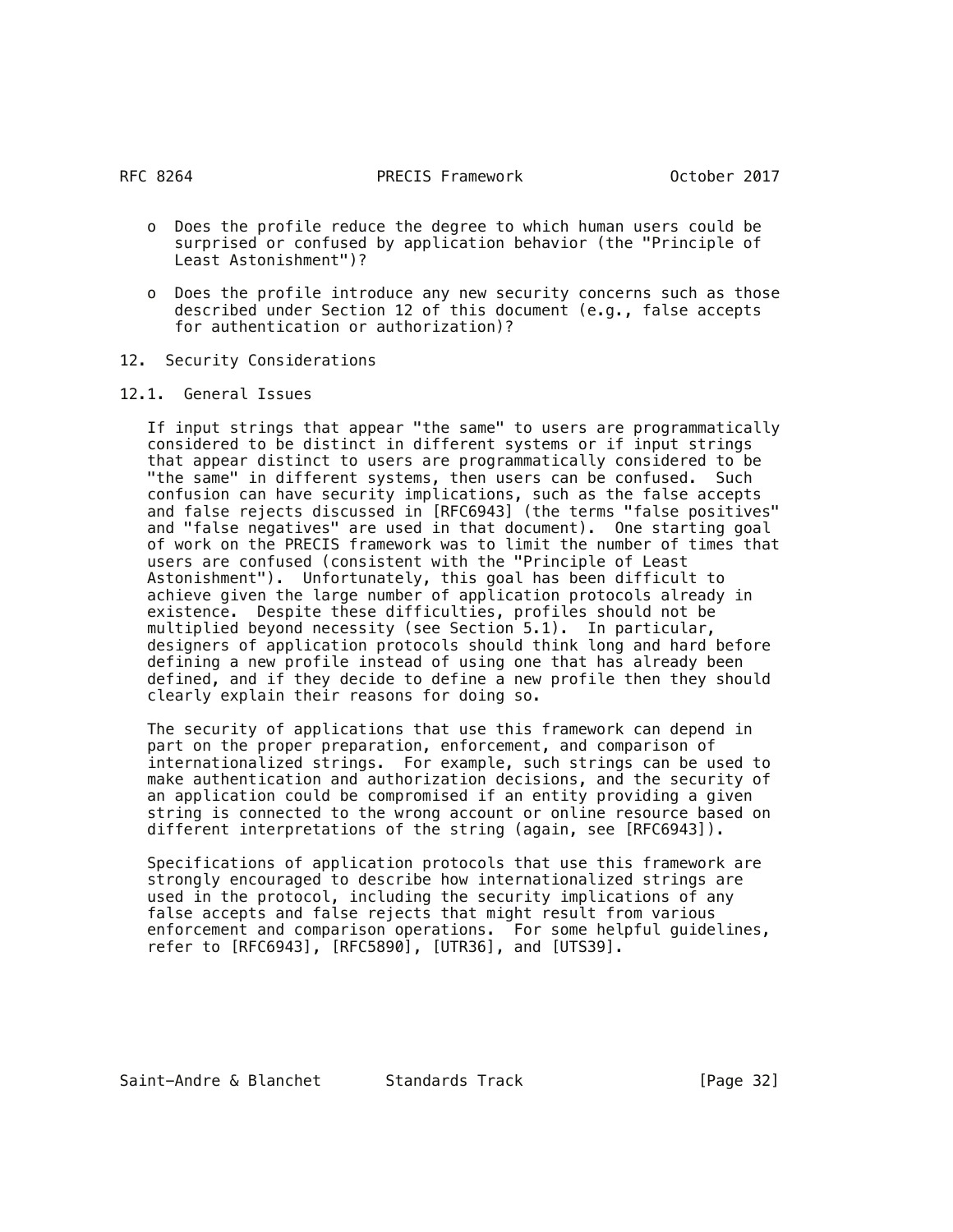RFC 8264

# 12.2. Use of the IdentifierClass

 Strings that conform to the IdentifierClass, and any profile thereof, are intended to be relatively safe for use in a broad range of applications, primarily because they include only letters, digits, and "grandfathered" non-space code points from the ASCII range; thus, they exclude spaces, code points with compatibility equivalents, and almost all symbols and punctuation marks. However, because such strings can still include so-called "confusable code points" (see Section 12.5), protocol designers and implementers are encouraged to pay close attention to the security considerations described elsewhere in this document.

# 12.3. Use of the FreeformClass

 Strings that conform to the FreeformClass, and many profiles thereof, can include virtually any Unicode code point. This makes the FreeformClass quite expressive, but also problematic from the perspective of possible user confusion. Protocol designers are hereby warned that the FreeformClass contains code points they might not understand, and they are encouraged to profile the IdentifierClass wherever feasible; however, if an application protocol requires more code points than are allowed by the IdentifierClass, protocol designers are encouraged to define a profile of the FreeformClass that restricts the allowable code points as tightly as possible. (The PRECIS Working Group considered the option of allowing "superclasses" as well as profiles of PRECIS string classes but decided against allowing superclasses to reduce the likelihood of security and interoperability problems.)

# 12.4. Local Character Set Issues

 When systems use local character sets other than ASCII and Unicode, this specification leaves the problem of converting between the local character set and Unicode up to the application or local system. If different applications (or different versions of one application) implement different rules for conversions among coded character sets, they could interpret the same name differently and contact different application servers or other network entities. This problem is not solved by security protocols, such as Transport Layer Security (TLS) [RFC5246] and SASL [RFC4422], that do not take local character sets into account.

# 12.5. Visually Similar Characters

 Some code points are visually similar and thus can cause confusion among humans. Such characters are often called "confusable characters" or "confusables".

Saint-Andre & Blanchet Standards Track [Page 33]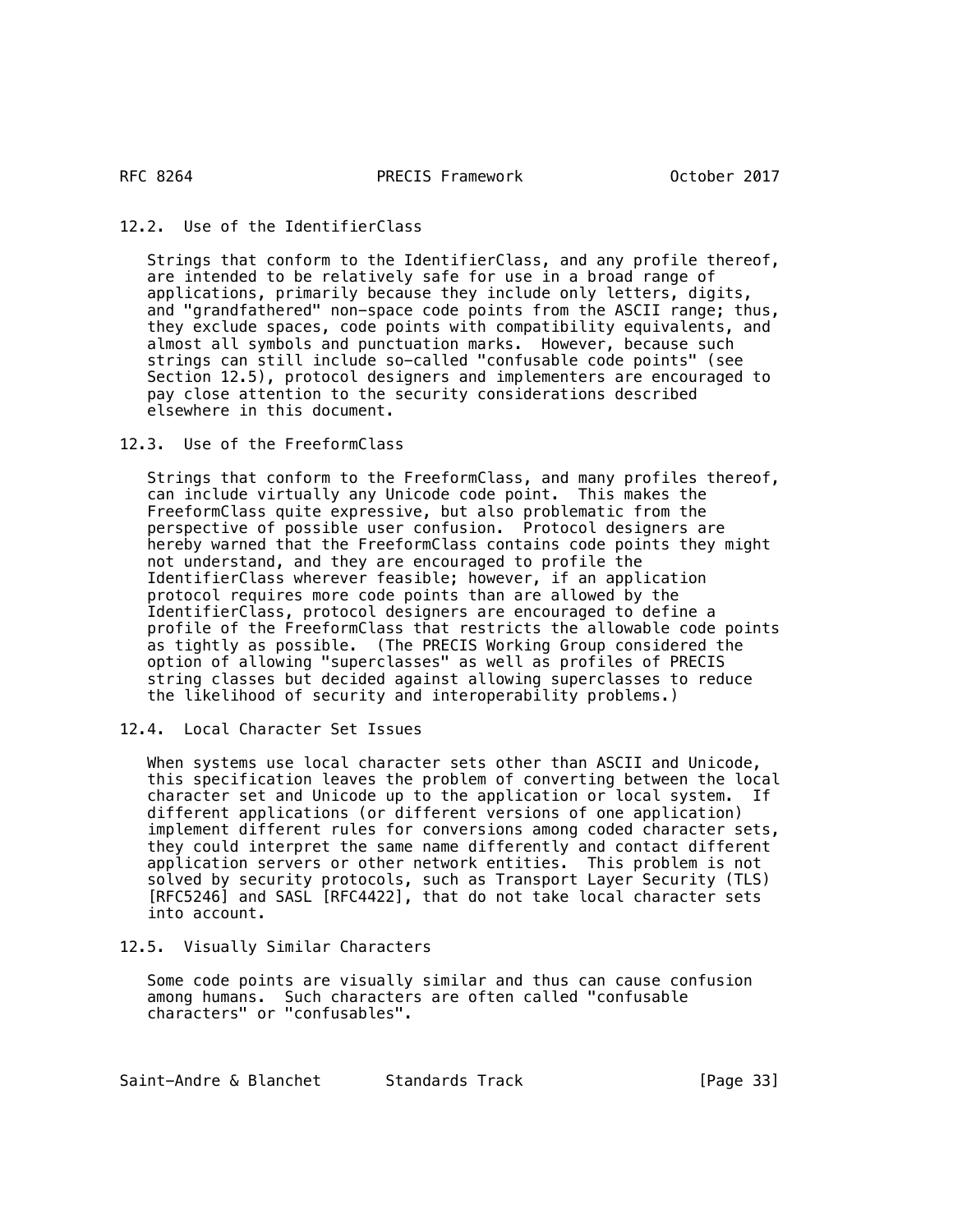The problem of confusable characters is not necessarily caused by the use of Unicode code points outside the ASCII range. For example, in some presentations and to some individuals the string "ju1iet" (spelled with DIGIT ONE (U+0031) as the third character) might appear to be the same as "juliet" (spelled with LATIN SMALL LETTER L (U+006C)), especially on casual visual inspection. This phenomenon is sometimes called "typejacking".

 However, the problem is made more serious by introducing the full range of Unicode code points into protocol strings. A well-known example is confusion between "а" CYRILLIC SMALL LETTER A (U+0430) and "a" LATIN SMALL LETTER A (U+0061). As another example, the characters "ᏚᎢᎵᏋᎢᏋᏒ" (U+13DA U+13A2 U+13B5 U+13AC U+13A2 U+13AC U+13D2) from the Cherokee block look similar to the ASCII code points representing "STPETER" as they might appear when presented using a "creative" font family. Confusion among such characters is perhaps not unexpected, given that the alphabetic writing systems involved all bear a family resemblance or historical lineage. Perhaps more surprising is confusion among characters from disparate writing systems, such as "O" (LATIN CAPITAL LETTER O, U+004F), "0" (DIGIT ZERO, U+0030), "໐" (LAO DIGIT ZERO, U+0ED0), "ዐ" (ETHIOPIC SYLLABLE PHARYNGEAL A, U+12D0), and other graphemes that have the appearance of open circles. And the reader needs to be aware that the foregoing represent merely a small sample of characters that are confusable in Unicode.

 In some instances of confusable characters, it is unlikely that the average human could tell the difference between the real string and the fake string. (Indeed, there is no programmatic way to distinguish with full certainty which is the fake string and which is the real string; in some contexts, the string formed of Cherokee code points might be the real string and the string formed of ASCII code points might be the fake string.) Because PRECIS-compliant strings can contain almost any properly encoded Unicode code point, it can be relatively easy to fake or mimic some strings in systems that use the PRECIS framework. The fact that some strings are easily confused introduces security vulnerabilities of the kind that have also plagued the World Wide Web, specifically the phenomenon known as phishing.

 Despite the fact that some specific suggestions about identification and handling of confusable characters appear in the Unicode Security Considerations [UTR36] and the Unicode Security Mechanisms [UTS39], it is also true (as noted in [RFC5890]) that "there are no comprehensive technical solutions to the problems of confusable characters." Because it is impossible to map visually similar characters without a great deal of context (such as knowing the font families used), the PRECIS framework does nothing to map similar-

Saint-Andre & Blanchet Standards Track [Page 34]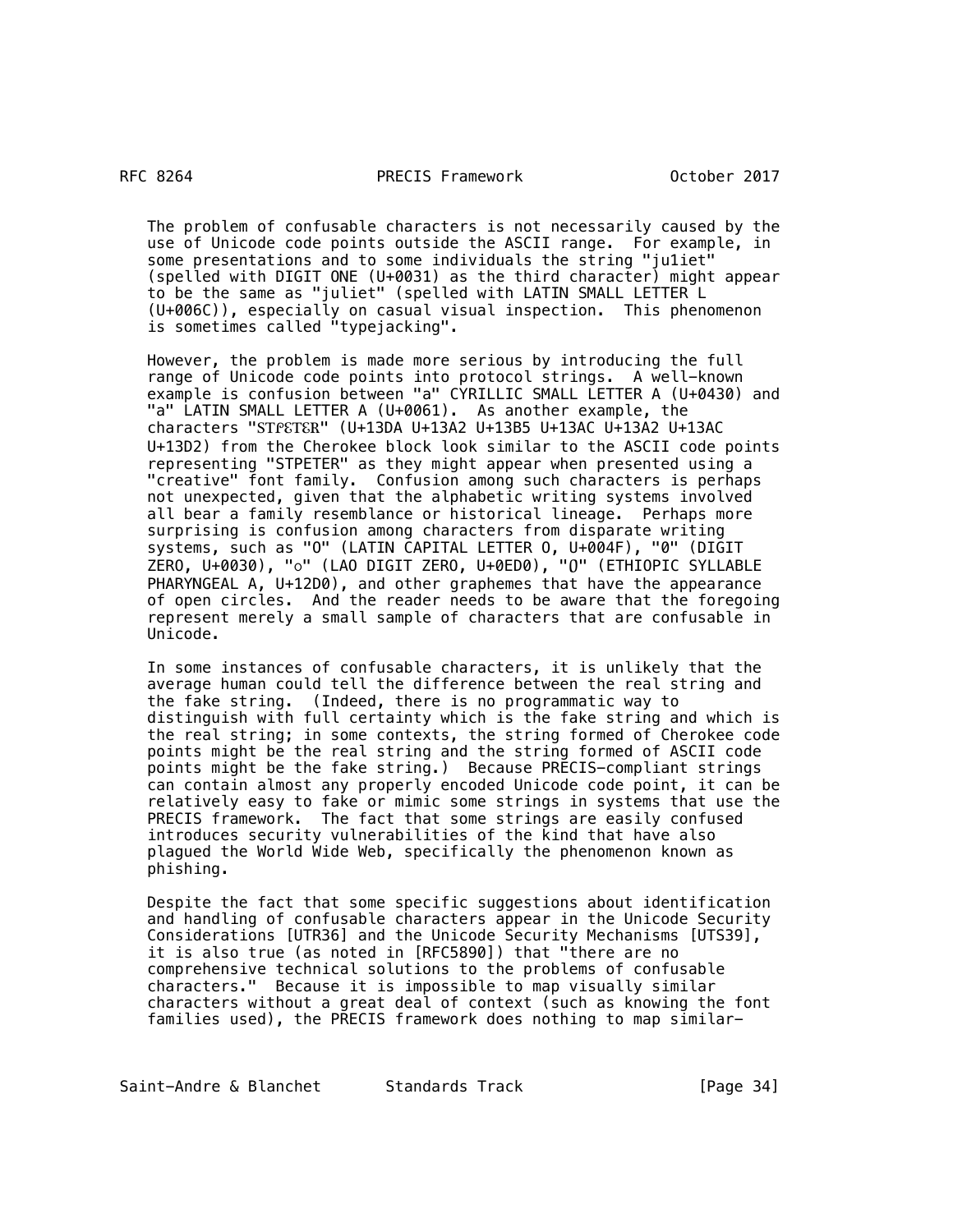looking characters together, nor does it prohibit some characters because they look like others.

 Nevertheless, specifications for application protocols that use this framework are strongly encouraged to describe how confusable characters can be abused to compromise the security of systems that use the protocol in question, along with any protocol-specific suggestions for overcoming those threats. In particular, software implementations and service deployments that use PRECIS-based technologies are strongly encouraged to define and implement consistent policies regarding the registration, storage, and presentation of visually similar characters. The following recommendations are appropriate:

- 1. An application service SHOULD define a policy that specifies the scripts or blocks of code points that the service will allow to be registered (e.g., in an account name) or stored (e.g., in a filename). Such a policy SHOULD be informed by the languages and scripts that are used to write registered account names; in particular, to reduce confusion, the service SHOULD forbid registration or storage of strings that contain code points from more than one script and SHOULD restrict registrations to code points drawn from a very small number of scripts (e.g., scripts that are well understood by the administrators of the service, to improve manageability).
- 2. User-oriented application software SHOULD define a policy that specifies how internationalized strings will be presented to a human user. Because every human user of such software has a preferred language or a small set of preferred languages, the software SHOULD gather that information either explicitly from the user or implicitly via the operating system of the user's device.

 The challenges inherent in supporting the full range of Unicode code points have in the past led some to hope for a way to programmatically negotiate more restrictive ranges based on locale, script, or other relevant factors; to tag the locale associated with a particular string; etc. As a general-purpose internationalization technology, the PRECIS framework does not include such mechanisms.

12.6. Security of Passwords

 Two goals of passwords are to maximize the amount of entropy and to minimize the potential for false accepts. These goals can be achieved in part by allowing a wide range of code points and by ensuring that passwords are handled in such a way that code points are not compared aggressively. Therefore, it is NOT RECOMMENDED for

Saint-Andre & Blanchet Standards Track [Page 35]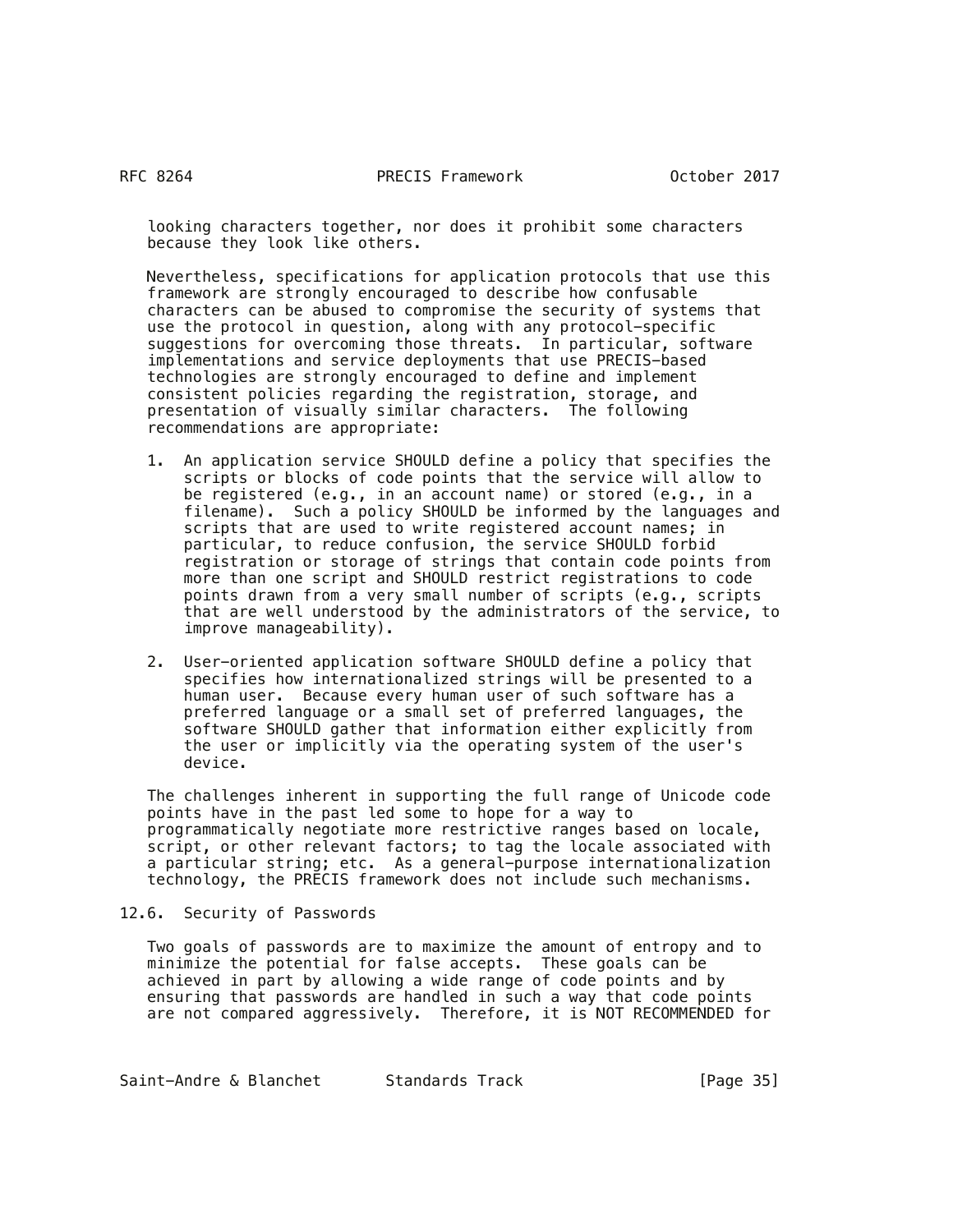application protocols to profile the FreeformClass for use in passwords in a way that removes entire categories (e.g., by disallowing symbols or punctuation). Furthermore, it is NOT RECOMMENDED for application protocols to map uppercase and titlecase code points to their lowercase equivalents in such strings; instead, it is RECOMMENDED to preserve the case of all code points contained in such strings and to compare them in a case-sensitive manner.

 That said, software implementers need to be aware that there exist trade-offs between entropy and usability. For example, allowing a user to establish a password containing "uncommon" code points might make it difficult for the user to access a service when using an unfamiliar or constrained input device.

 Some application protocols use passwords directly, whereas others reuse technologies that themselves process passwords (one example of such a technology is SASL [RFC4422]). Moreover, passwords are often carried by a sequence of protocols with backend authentication systems or data storage systems such as RADIUS [RFC2865] and the Lightweight Directory Access Protocol (LDAP) [RFC4510]. Developers of application protocols are encouraged to look into reusing these profiles instead of defining new ones, so that end-user expectations about passwords are consistent no matter which application protocol is used.

 In protocols that provide passwords as input to a cryptographic algorithm such as a hash function, the client will need to perform proper preparation of the password before applying the algorithm, because the password is not available to the server in plaintext form.

Further discussion of password handling can be found in [RFC8265].

- 13. Interoperability Considerations
- 13.1. Coded Character Sets

 It is known that some existing applications and systems do not support the full Unicode coded character set, or even any characters outside the ASCII repertoire [RFC20]. If two (or more) applications or systems need to interoperate when exchanging data (e.g., for the purpose of authenticating the combination of a username and password), naturally they will need to have in common at least one coded character set and the repertoire of characters being exchanged (see [RFC6365] for definitions of these terms). Establishing such a baseline is a matter for the application or system that uses PRECIS, not for the PRECIS framework.

Saint-Andre & Blanchet Standards Track [Page 36]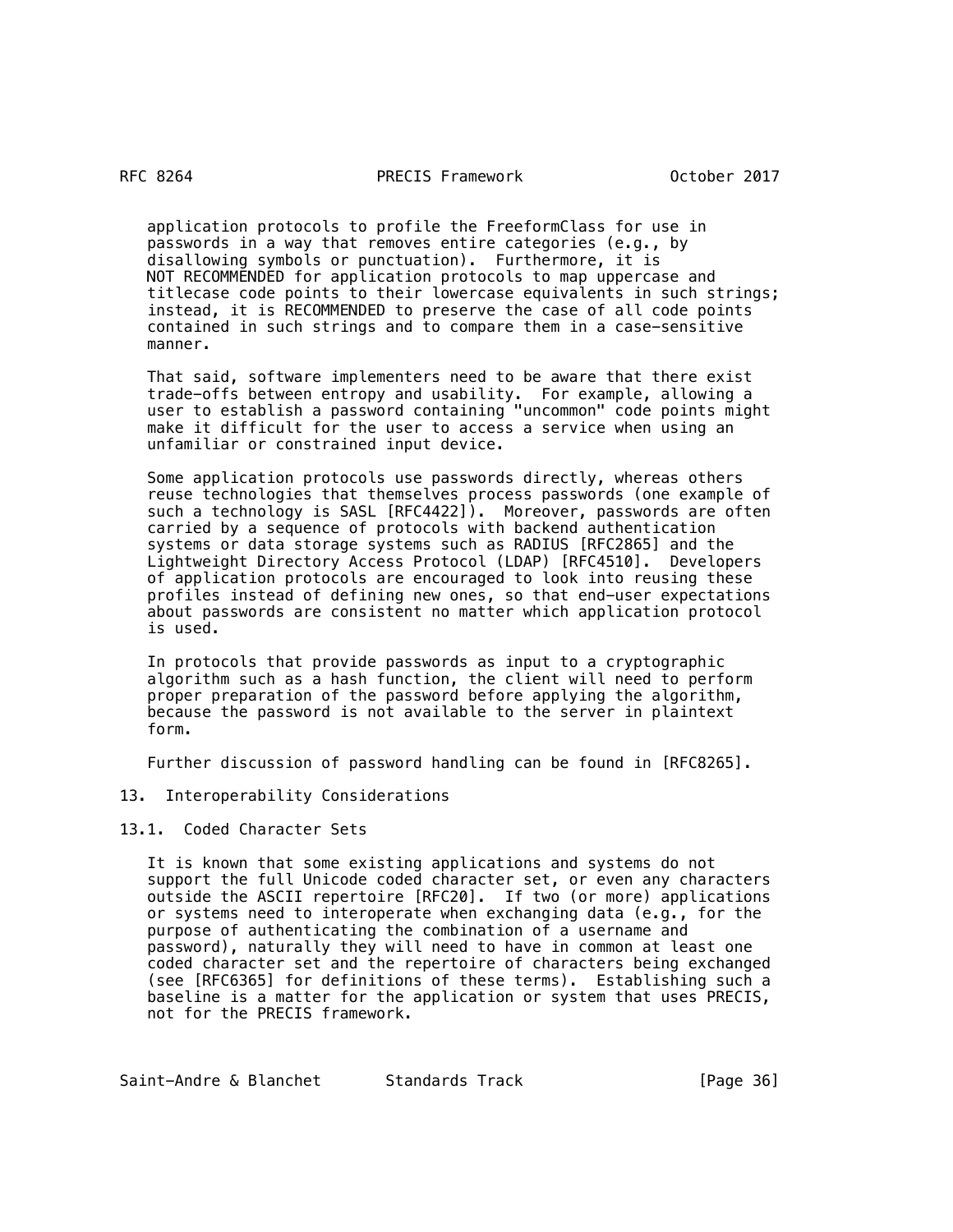## 13.2. Dependency on Unicode

 The only coded character set supported by PRECIS is Unicode. If an application or system does not support Unicode or uses a different coded character set [RFC6365], then the PRECIS rules cannot be applied to that application or system.

13.3. Encoding

 Although strings that are consumed in PRECIS-based application protocols are often encoded using UTF-8 [RFC3629], the exact encoding is a matter for the application protocol that uses PRECIS, not for the PRECIS framework or for specifications that define PRECIS string classes or profiles thereof.

13.4. Unicode Versions

 It is extremely important for protocol designers and application developers to understand that various changes can occur across versions of the Unicode Standard, and such changes can result in instability of PRECIS categories. The following are merely a few examples:

- o As described in [RFC6452], between Unicode 5.2 (current at the time IDNA2008 was originally published) and Unicode 6.0, three code points underwent changes in their GeneralCategory, resulting in modified handling, depending on which version of Unicode is available on the underlying system.
- o The HasCompat() categorization of a given input string could change if, for example, the string includes a precomposed character that was added in a recent version of Unicode.
- o The East Asian width property, which is used in many PRECIS width mapping rules, is not guaranteed to be stable across Unicode versions.
- 13.5. Potential Changes to Handling of Certain Unicode Code Points

 As part of the review of Unicode 7.0 for IDNA, a question was raised about a newly added code point that led to a re-analysis of the normalization rules used by IDNA and inherited by this document (Section 5.2.4). Some of the general issues are described in [IAB-Statement] and pursued in more detail in [IDNA-Unicode].

 At the time of this writing, these issues have yet to be settled. However, implementers need to be aware that this specification is

| Saint-Andre & Blanchet | Standards Track | [Page 37] |
|------------------------|-----------------|-----------|
|------------------------|-----------------|-----------|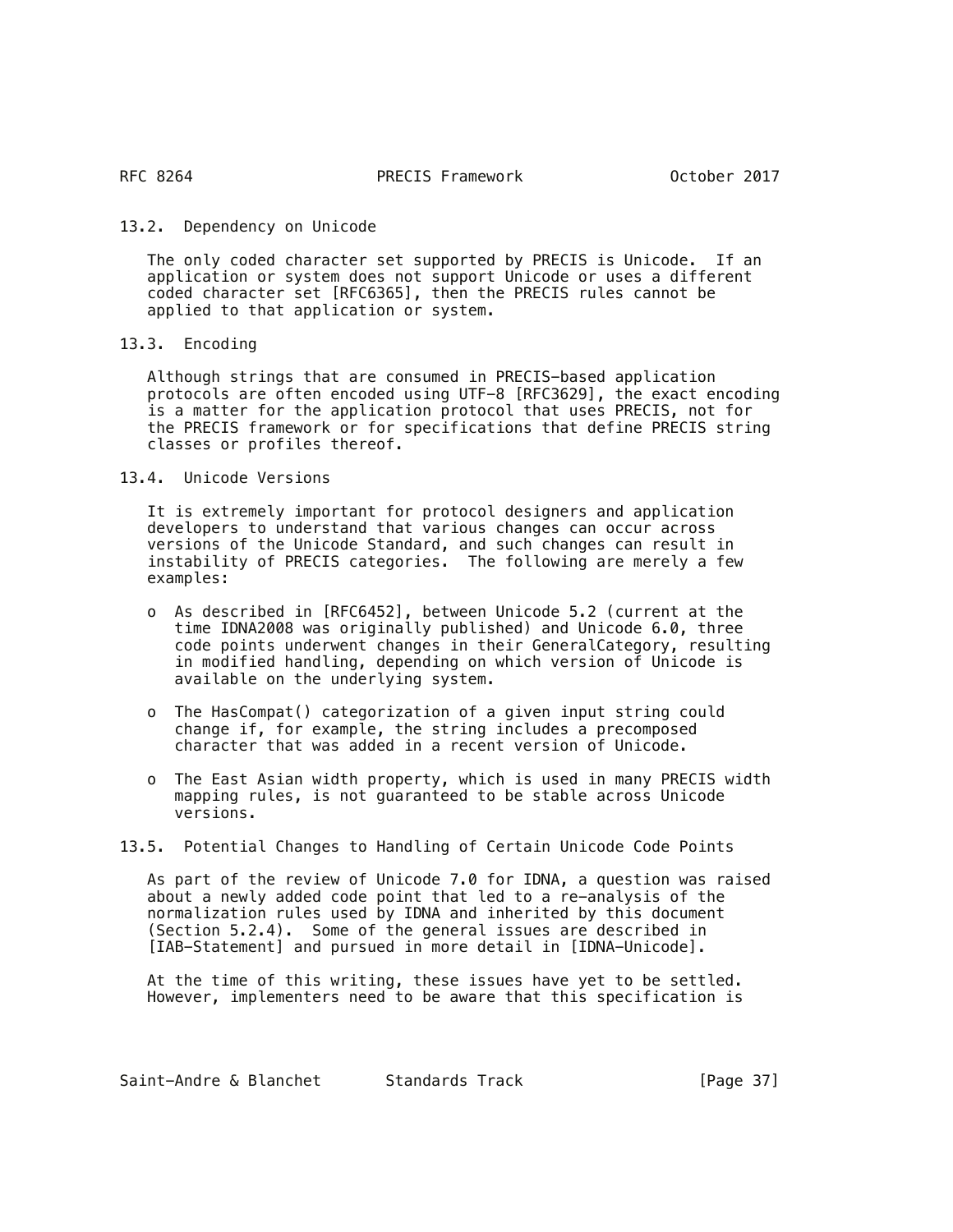likely to be updated in the future to address these issues. The potential changes include but might not be limited to the following:

- o The range of code points in the LetterDigits category (Sections 4.2.1 and 9.1) might be narrowed.
- o Some code points with special properties that are now allowed might be excluded.
- o More additional mapping rules (Section 5.2.2) might be defined.
- o Alternative normalization methods might be added.

 As described in Section 11.1, until these issues are settled, it is reasonable for the IANA to apply the same precautionary principle described in [IAB-Statement] to the "PRECIS Derived Property Value" registry as is applied to the "IDNA Parameters" registry <https://www.iana.org/assignments/idna-tables/>: that is, to not make further updates to the registry.

 Nevertheless, implementations and deployments are unlikely to encounter significant problems as a consequence of these issues or potential changes if they follow the advice given in this specification to use the more restrictive IdentifierClass whenever possible or, if using the FreeformClass, to allow only a restricted set of code points, particularly avoiding code points whose implications they do not understand.

- 14. References
- 14.1. Normative References
	- [RFC20] Cerf, V., "ASCII format for network interchange", STD 80, RFC 20, DOI 10.17487/RFC0020, October 1969, <https://www.rfc-editor.org/info/rfc20>.
	- [RFC2119] Bradner, S., "Key words for use in RFCs to Indicate Requirement Levels", BCP 14, RFC 2119, DOI 10.17487/RFC2119, March 1997, <https://www.rfc-editor.org/info/rfc2119>.
	- [RFC5198] Klensin, J. and M. Padlipsky, "Unicode Format for Network Interchange", RFC 5198, DOI 10.17487/RFC5198, March 2008, <https://www.rfc-editor.org/info/rfc5198>.

| Saint-Andre & Blanchet | Standards Track | [Page 38] |
|------------------------|-----------------|-----------|
|------------------------|-----------------|-----------|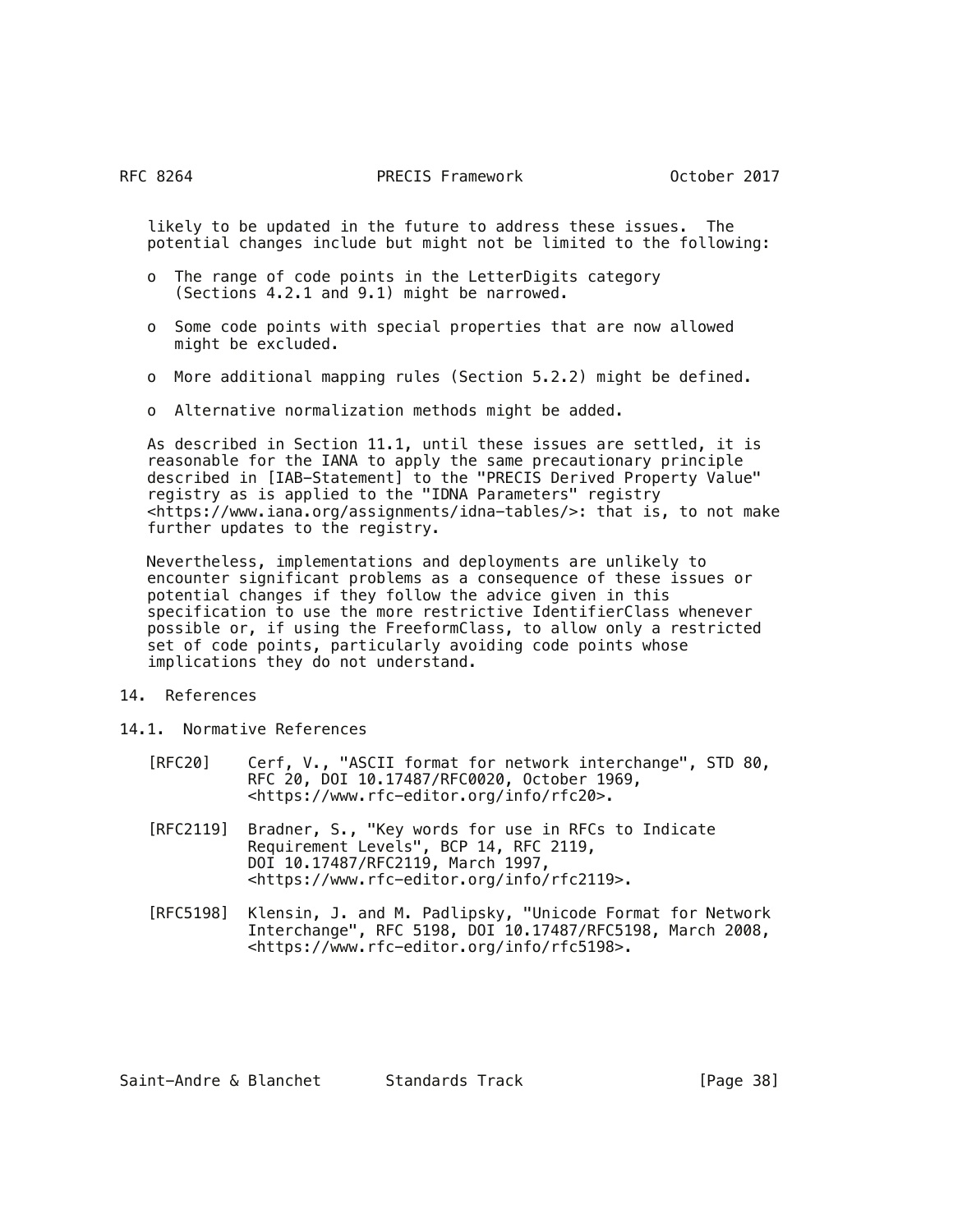- [RFC6365] Hoffman, P. and J. Klensin, "Terminology Used in Internationalization in the IETF", BCP 166, RFC 6365, DOI 10.17487/RFC6365, September 2011, <https://www.rfc-editor.org/info/rfc6365>.
- [RFC8174] Leiba, B., "Ambiguity of Uppercase vs Lowercase in RFC 2119 Key Words", BCP 14, RFC 8174, DOI 10.17487/RFC8174, May 2017, <https://www.rfc-editor.org/info/rfc8174>.
	- [Unicode] The Unicode Consortium, "The Unicode Standard", <http://www.unicode.org/versions/latest/>.

# 14.2. Informative References

[DerivedCoreProperties]

The Unicode Consortium, "DerivedCoreProperties-10.0.0.txt", Unicode Character Database, March 2017, <http://www.unicode.org/Public/UCD/latest/ucd/ DerivedCoreProperties.txt>.

- [Err4568] RFC Errata, Erratum ID 4568, RFC 7564, <https://www.rfc-editor.org/errata/eid4568>.
- [IAB-Statement]

Internet Architecture Board, "IAB Statement on Identifiers and Unicode 7.0.0", February 2015, <https://www.iab.org/documents/ correspondence-reports-documents/2015-2/ iab-statement-on-identifiers-and-unicode-7-0-0/>.

# [IDNA-Unicode]

Klensin, J. and P. Faltstrom, "IDNA Update for Unicode 7.0.0", Work in Progress, draft-klensin-idna-5892updunicode70-04, March 2015.

[PropertyAliases]

The Unicode Consortium, "PropertyAliases-10.0.0.txt", Unicode Character Database, February 2017, <http://www.unicode.org/Public/UCD/latest/ucd/ PropertyAliases.txt>.

 [RFC2865] Rigney, C., Willens, S., Rubens, A., and W. Simpson, "Remote Authentication Dial In User Service (RADIUS)", RFC 2865, DOI 10.17487/RFC2865, June 2000, <https://www.rfc-editor.org/info/rfc2865>.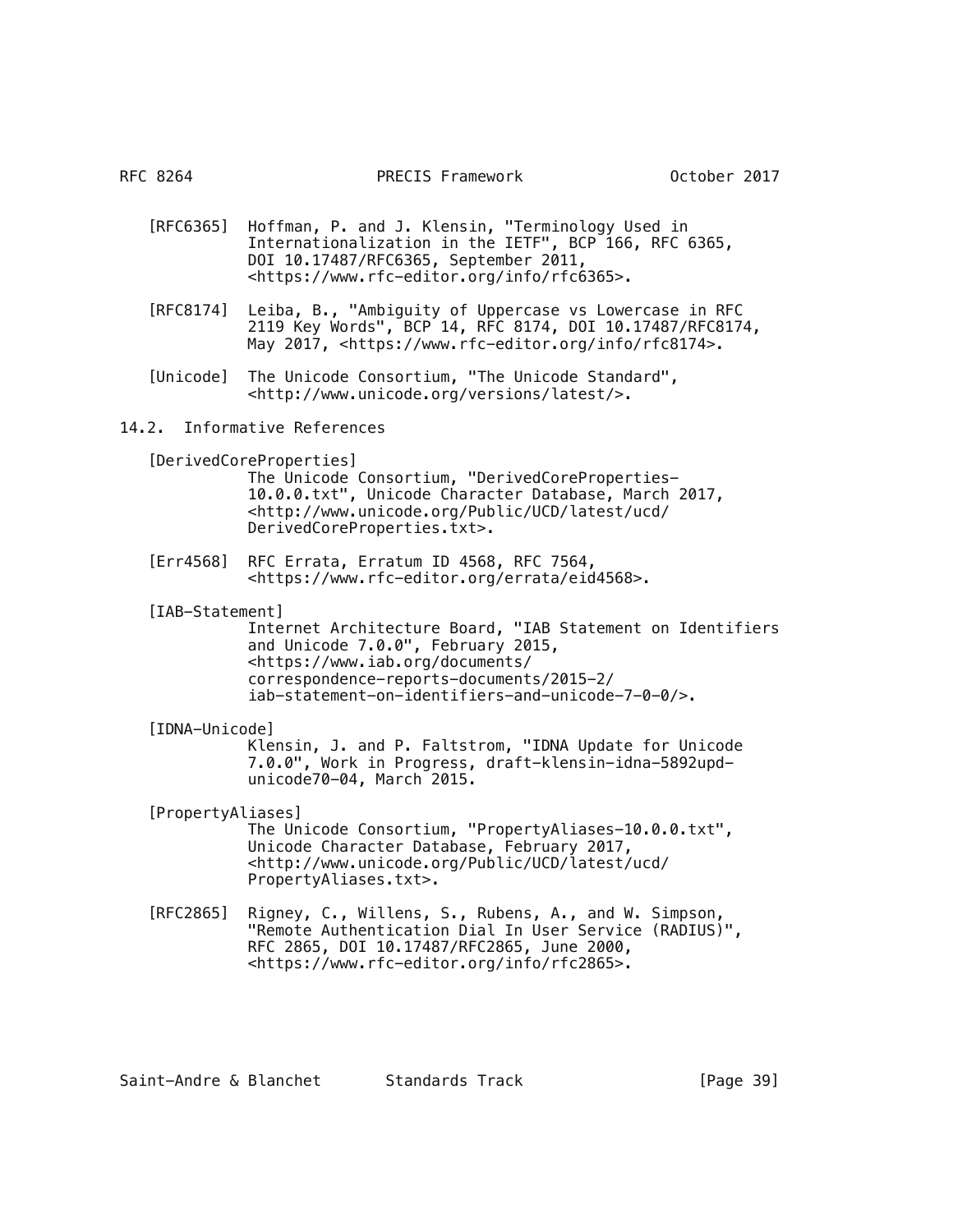- [RFC3454] Hoffman, P. and M. Blanchet, "Preparation of Internationalized Strings ("stringprep")", RFC 3454, DOI 10.17487/RFC3454, December 2002, <https://www.rfc-editor.org/info/rfc3454>.
- [RFC3490] Faltstrom, P., Hoffman, P., and A. Costello, "Internationalizing Domain Names in Applications (IDNA)", RFC 3490, DOI 10.17487/RFC3490, March 2003, <https://www.rfc-editor.org/info/rfc3490>.
- [RFC3491] Hoffman, P. and M. Blanchet, "Nameprep: A Stringprep Profile for Internationalized Domain Names (IDN)", RFC 3491, DOI 10.17487/RFC3491, March 2003, <https://www.rfc-editor.org/info/rfc3491>.
	- [RFC3629] Yergeau, F., "UTF-8, a transformation format of ISO 10646", STD 63, RFC 3629, DOI 10.17487/RFC3629, November 2003, <https://www.rfc-editor.org/info/rfc3629>.
	- [RFC4422] Melnikov, A., Ed. and K. Zeilenga, Ed., "Simple Authentication and Security Layer (SASL)", RFC 4422, DOI 10.17487/RFC4422, June 2006, <https://www.rfc-editor.org/info/rfc4422>.
	- [RFC4510] Zeilenga, K., Ed., "Lightweight Directory Access Protocol (LDAP): Technical Specification Road Map", RFC 4510, DOI 10.17487/RFC4510, June 2006, <https://www.rfc-editor.org/info/rfc4510>.
	- [RFC4690] Klensin, J., Faltstrom, P., Karp, C., and IAB, "Review and Recommendations for Internationalized Domain Names (IDNs)", RFC 4690, DOI 10.17487/RFC4690, September 2006, <https://www.rfc-editor.org/info/rfc4690>.
- [RFC5234] Crocker, D., Ed. and P. Overell, "Augmented BNF for Syntax Specifications: ABNF", STD 68, RFC 5234, DOI 10.17487/RFC5234, January 2008, <https://www.rfc-editor.org/info/rfc5234>.
- [RFC5246] Dierks, T. and E. Rescorla, "The Transport Layer Security (TLS) Protocol Version 1.2", RFC 5246, DOI 10.17487/RFC5246, August 2008, <https://www.rfc-editor.org/info/rfc5246>.
	- [RFC5890] Klensin, J., "Internationalized Domain Names for Applications (IDNA): Definitions and Document Framework", RFC 5890, DOI 10.17487/RFC5890, August 2010, <https://www.rfc-editor.org/info/rfc5890>.

Saint-Andre & Blanchet Standards Track [Page 40]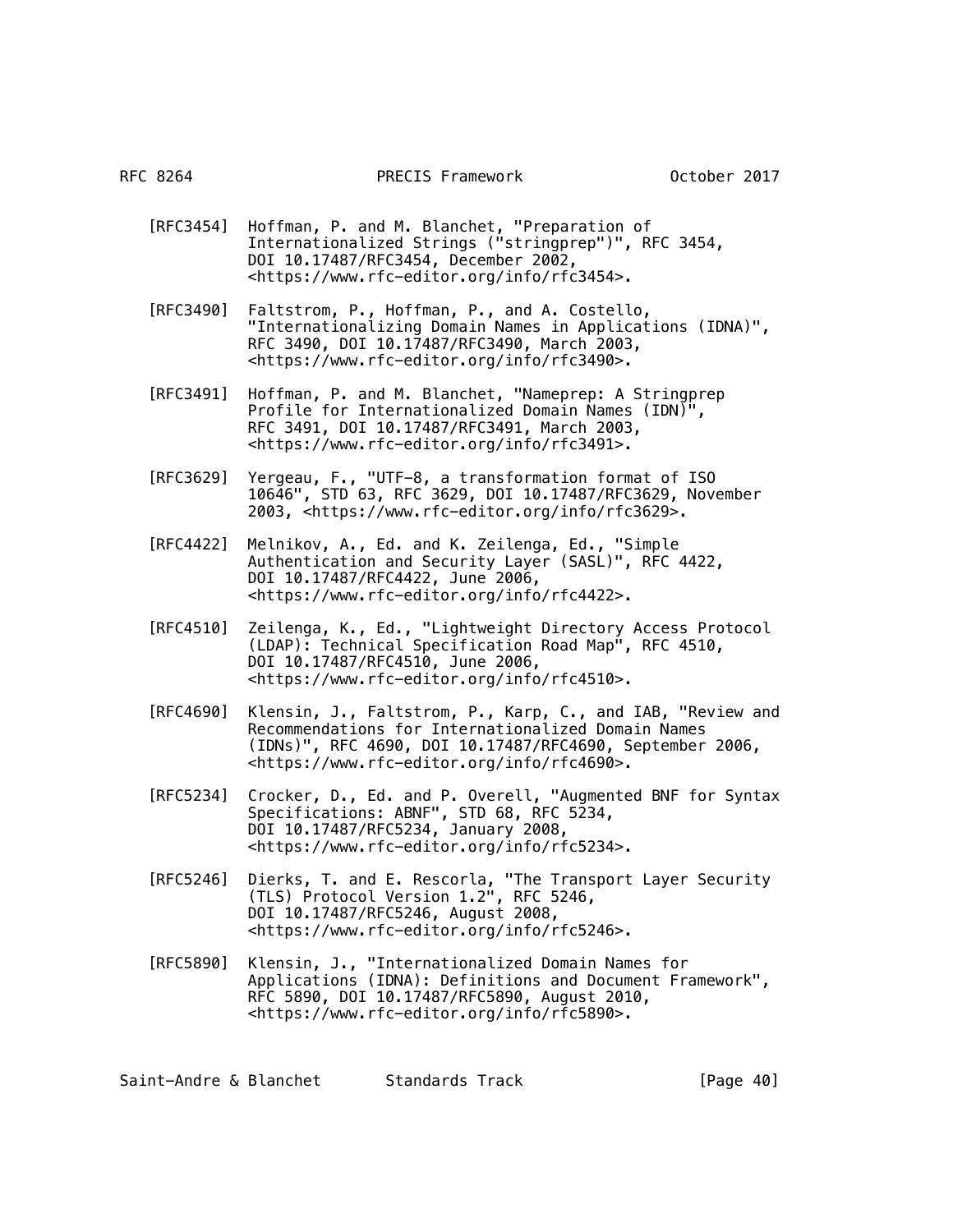- [RFC5891] Klensin, J., "Internationalized Domain Names in Applications (IDNA): Protocol", RFC 5891, DOI 10.17487/RFC5891, August 2010, <https://www.rfc-editor.org/info/rfc5891>.
- [RFC5892] Faltstrom, P., Ed., "The Unicode Code Points and Internationalized Domain Names for Applications (IDNA)", RFC 5892, DOI 10.17487/RFC5892, August 2010, <https://www.rfc-editor.org/info/rfc5892>.
- [RFC5893] Alvestrand, H., Ed. and C. Karp, "Right-to-Left Scripts for Internationalized Domain Names for Applications (IDNA)", RFC 5893, DOI 10.17487/RFC5893, August 2010, <https://www.rfc-editor.org/info/rfc5893>.
- [RFC5894] Klensin, J., "Internationalized Domain Names for Applications (IDNA): Background, Explanation, and Rationale", RFC 5894, DOI 10.17487/RFC5894, August 2010, <https://www.rfc-editor.org/info/rfc5894>.
	- [RFC5895] Resnick, P. and P. Hoffman, "Mapping Characters for Internationalized Domain Names in Applications (IDNA) 2008", RFC 5895, DOI 10.17487/RFC5895, September 2010, <https://www.rfc-editor.org/info/rfc5895>.
	- [RFC6452] Faltstrom, P., Ed. and P. Hoffman, Ed., "The Unicode Code Points and Internationalized Domain Names for Applications (IDNA) - Unicode 6.0", RFC 6452, DOI 10.17487/RFC6452, November 2011, <https://www.rfc-editor.org/info/rfc6452>.
	- [RFC6885] Blanchet, M. and A. Sullivan, "Stringprep Revision and Problem Statement for the Preparation and Comparison of Internationalized Strings (PRECIS)", RFC 6885, DOI 10.17487/RFC6885, March 2013, <https://www.rfc-editor.org/info/rfc6885>.
	- [RFC6943] Thaler, D., Ed., "Issues in Identifier Comparison for Security Purposes", RFC 6943, DOI 10.17487/RFC6943, May 2013, <https://www.rfc-editor.org/info/rfc6943>.
	- [RFC7564] Saint-Andre, P. and M. Blanchet, "PRECIS Framework: Preparation, Enforcement, and Comparison of Internationalized Strings in Application Protocols", RFC 7564, DOI 10.17487/RFC7564, May 2015, <https://www.rfc-editor.org/info/rfc7564>.

Saint-Andre & Blanchet Standards Track [Page 41]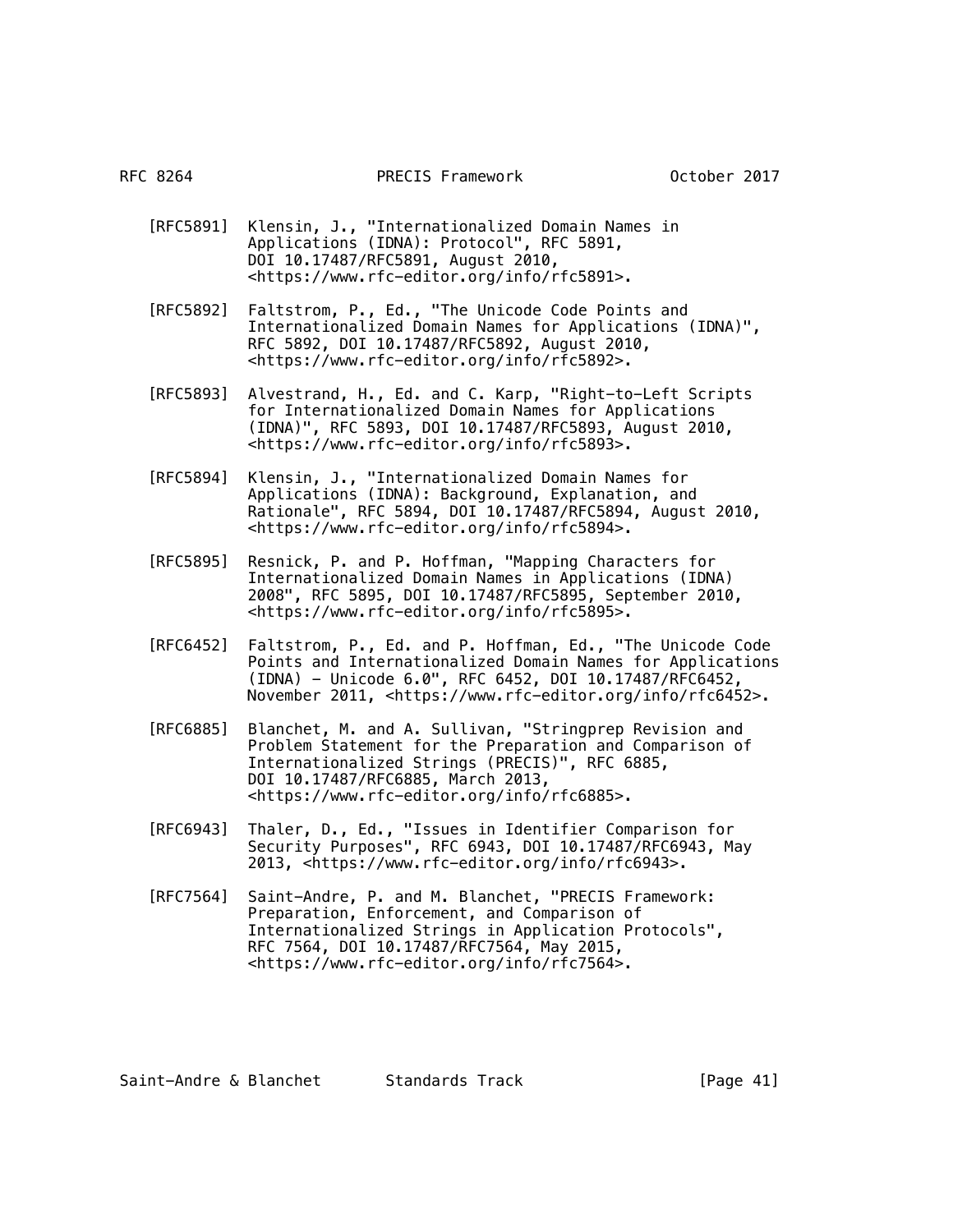- [RFC7622] Saint-Andre, P., "Extensible Messaging and Presence Protocol (XMPP): Address Format", RFC 7622, DOI 10.17487/RFC7622, September 2015, <https://www.rfc-editor.org/info/rfc7622>.
- [RFC7790] Yoneya, Y. and T. Nemoto, "Mapping Characters for Classes of the Preparation, Enforcement, and Comparison of Internationalized Strings (PRECIS)", RFC 7790, DOI 10.17487/RFC7790, February 2016, <https://www.rfc-editor.org/info/rfc7790>.
- [RFC8126] Cotton, M., Leiba, B., and T. Narten, "Guidelines for Writing an IANA Considerations Section in RFCs", BCP 26, RFC 8126, DOI 10.17487/RFC8126, June 2017, <https://www.rfc-editor.org/info/rfc8126>.
	- [RFC8265] Saint-Andre, P. and A. Melnikov, "Preparation, Enforcement, and Comparison of Internationalized Strings Representing Usernames and Passwords", RFC 8265, DOI 10.17487/RFC8265, October 2017, <https://www.rfc-editor.org/info/rfc8265>.
	- [RFC8266] Saint-Andre, P., "Preparation, Enforcement, and Comparison of Internationalized Strings Representing Nicknames", RFC 8266, DOI 10.17487/RFC8266, October 2017, <https://www.rfc-editor.org/info/rfc8266>.
- [UAX11] Unicode Standard Annex #11, "East Asian Width", edited by Ken Lunde. An integral part of The Unicode Standard, <http://unicode.org/reports/tr11/>.
	- [UAX15] Unicode Standard Annex #15, "Unicode Normalization Forms", edited by Mark Davis and Ken Whistler. An integral part of The Unicode Standard, <http://unicode.org/reports/tr15/>.
- [UAX9] Unicode Standard Annex #9, "Unicode Bidirectional Algorithm", edited by Mark Davis, Aharon Lanin, and Andrew Glass. An integral part of The Unicode Standard, <http://unicode.org/reports/tr9/>.
- [UTR36] Unicode Technical Report #36, "Unicode Security Considerations", edited by Mark Davis and Michel Suignard, <http://unicode.org/reports/tr36/>.
- [UTS39] Unicode Technical Standard #39, "Unicode Security Mechanisms", edited by Mark Davis and Michel Suignard, <http://unicode.org/reports/tr39/>.

Saint-Andre & Blanchet Standards Track [Page 42]